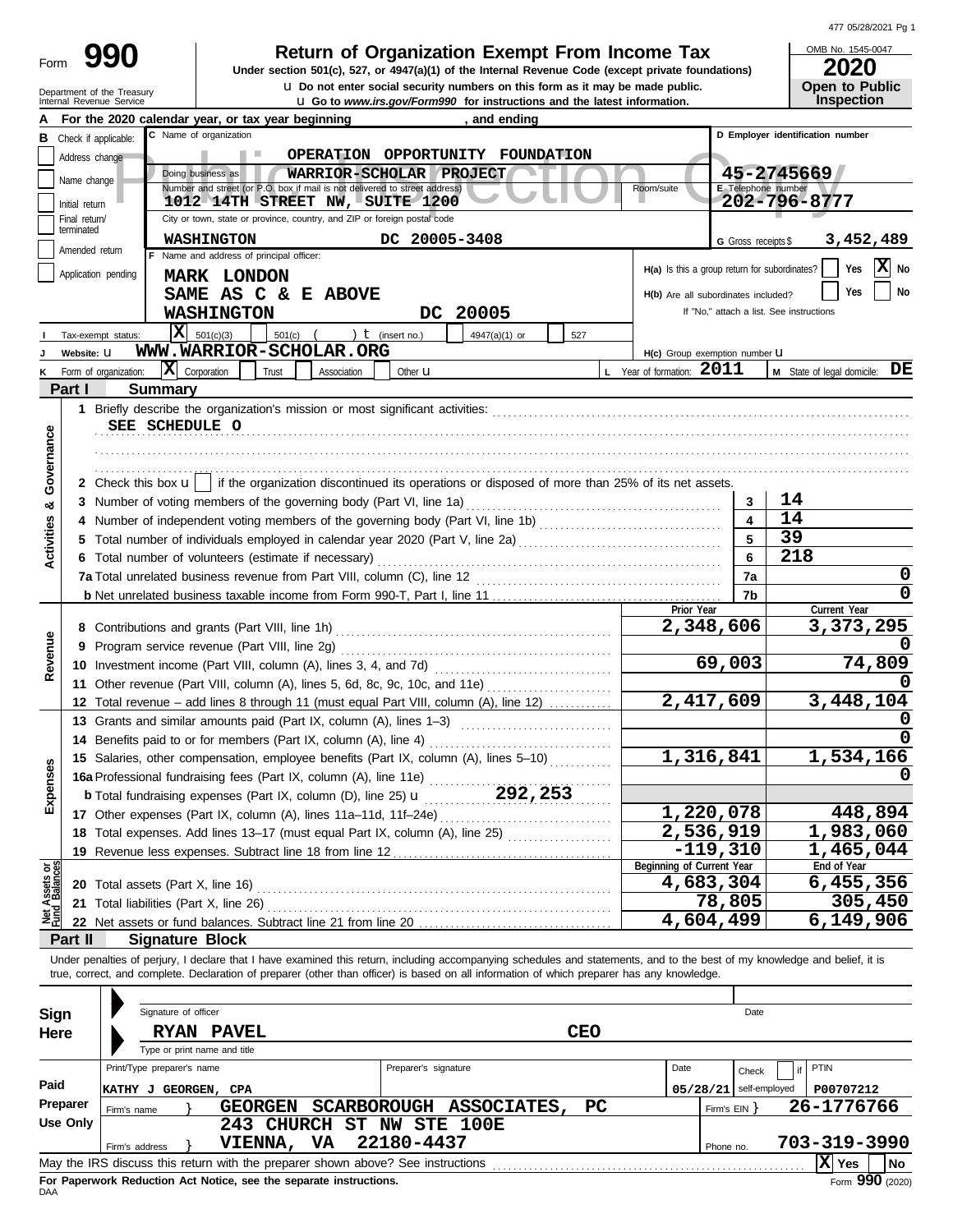|              | Form 990 (2020) OPERATION OPPORTUNITY FOUNDATION                                                                                                                                                              |                                       |                                                                                                                           | 45-2745669  | Page 2                      |
|--------------|---------------------------------------------------------------------------------------------------------------------------------------------------------------------------------------------------------------|---------------------------------------|---------------------------------------------------------------------------------------------------------------------------|-------------|-----------------------------|
|              | <b>Statement of Program Service Accomplishments</b><br>Part III                                                                                                                                               |                                       |                                                                                                                           |             |                             |
|              |                                                                                                                                                                                                               |                                       |                                                                                                                           |             | $\boxed{\mathbf{x}}$        |
| 1.           | Briefly describe the organization's mission:                                                                                                                                                                  |                                       |                                                                                                                           |             |                             |
|              | SEE SCHEDULE O                                                                                                                                                                                                |                                       |                                                                                                                           |             |                             |
|              |                                                                                                                                                                                                               |                                       |                                                                                                                           |             |                             |
|              |                                                                                                                                                                                                               |                                       |                                                                                                                           |             |                             |
| $\mathbf{2}$ | Did the organization undertake any significant program services during the year which were not listed on the                                                                                                  |                                       |                                                                                                                           |             |                             |
|              | prior Form 990 or 990-EZ?                                                                                                                                                                                     |                                       |                                                                                                                           |             | Yes $\overline{X}$ No       |
|              | If "Yes," describe these new services on Schedule O.                                                                                                                                                          |                                       |                                                                                                                           |             |                             |
| 3            | Did the organization cease conducting, or make significant changes in how it conducts, any program                                                                                                            |                                       |                                                                                                                           |             |                             |
|              | services?                                                                                                                                                                                                     |                                       |                                                                                                                           |             | $\sqrt{}$ Yes $\sqrt{X}$ No |
|              | If "Yes," describe these changes on Schedule O.                                                                                                                                                               |                                       |                                                                                                                           |             |                             |
| 4            | Describe the organization's program service accomplishments for each of its three largest program services, as measured by                                                                                    |                                       |                                                                                                                           |             |                             |
|              | expenses. Section 501(c)(3) and 501(c)(4) organizations are required to report the amount of grants and allocations to others,<br>the total expenses, and revenue, if any, for each program service reported. |                                       |                                                                                                                           |             |                             |
|              |                                                                                                                                                                                                               |                                       |                                                                                                                           |             |                             |
|              | 4a (Code:                                                                                                                                                                                                     |                                       |                                                                                                                           |             |                             |
|              | SEE SCHEDULE O                                                                                                                                                                                                |                                       |                                                                                                                           |             |                             |
|              |                                                                                                                                                                                                               |                                       |                                                                                                                           |             |                             |
|              |                                                                                                                                                                                                               |                                       |                                                                                                                           |             |                             |
|              |                                                                                                                                                                                                               |                                       |                                                                                                                           |             |                             |
|              |                                                                                                                                                                                                               |                                       |                                                                                                                           |             |                             |
|              |                                                                                                                                                                                                               |                                       |                                                                                                                           |             |                             |
|              |                                                                                                                                                                                                               |                                       |                                                                                                                           |             |                             |
|              |                                                                                                                                                                                                               |                                       |                                                                                                                           |             |                             |
|              |                                                                                                                                                                                                               |                                       |                                                                                                                           |             |                             |
|              |                                                                                                                                                                                                               |                                       |                                                                                                                           |             |                             |
|              |                                                                                                                                                                                                               |                                       |                                                                                                                           |             |                             |
|              |                                                                                                                                                                                                               |                                       |                                                                                                                           |             |                             |
|              | N/A                                                                                                                                                                                                           |                                       |                                                                                                                           |             |                             |
|              |                                                                                                                                                                                                               |                                       |                                                                                                                           |             |                             |
|              |                                                                                                                                                                                                               |                                       |                                                                                                                           |             |                             |
|              |                                                                                                                                                                                                               |                                       |                                                                                                                           |             |                             |
|              |                                                                                                                                                                                                               |                                       |                                                                                                                           |             |                             |
|              |                                                                                                                                                                                                               |                                       |                                                                                                                           |             |                             |
|              |                                                                                                                                                                                                               |                                       |                                                                                                                           |             |                             |
|              |                                                                                                                                                                                                               |                                       |                                                                                                                           |             |                             |
|              |                                                                                                                                                                                                               |                                       |                                                                                                                           |             |                             |
|              |                                                                                                                                                                                                               |                                       |                                                                                                                           |             |                             |
|              |                                                                                                                                                                                                               |                                       |                                                                                                                           |             |                             |
|              | 4c (Code:<br>$\ldots$ ) (Expenses \$                                                                                                                                                                          |                                       | $\ldots$ , and $\ldots$ , $\ldots$ including grants of \$ $\ldots$ , $\ldots$ , $\ldots$ , $\ldots$ , $\ldots$ , $\ldots$ |             | ) (Revenue \$               |
|              | N/A                                                                                                                                                                                                           |                                       |                                                                                                                           |             |                             |
|              |                                                                                                                                                                                                               |                                       |                                                                                                                           |             |                             |
|              |                                                                                                                                                                                                               |                                       |                                                                                                                           |             |                             |
|              |                                                                                                                                                                                                               |                                       |                                                                                                                           |             |                             |
|              |                                                                                                                                                                                                               |                                       |                                                                                                                           |             |                             |
|              |                                                                                                                                                                                                               |                                       |                                                                                                                           |             |                             |
|              |                                                                                                                                                                                                               |                                       |                                                                                                                           |             |                             |
|              |                                                                                                                                                                                                               |                                       |                                                                                                                           |             |                             |
|              |                                                                                                                                                                                                               |                                       |                                                                                                                           |             |                             |
|              |                                                                                                                                                                                                               |                                       |                                                                                                                           |             |                             |
|              |                                                                                                                                                                                                               |                                       |                                                                                                                           |             |                             |
|              |                                                                                                                                                                                                               |                                       |                                                                                                                           |             |                             |
|              | 4d Other program services (Describe on Schedule O.)                                                                                                                                                           |                                       |                                                                                                                           |             |                             |
|              | (Expenses \$<br>4e Total program service expenses u                                                                                                                                                           | including grants of \$<br>1, 243, 717 |                                                                                                                           | (Revenue \$ |                             |
|              |                                                                                                                                                                                                               |                                       |                                                                                                                           |             |                             |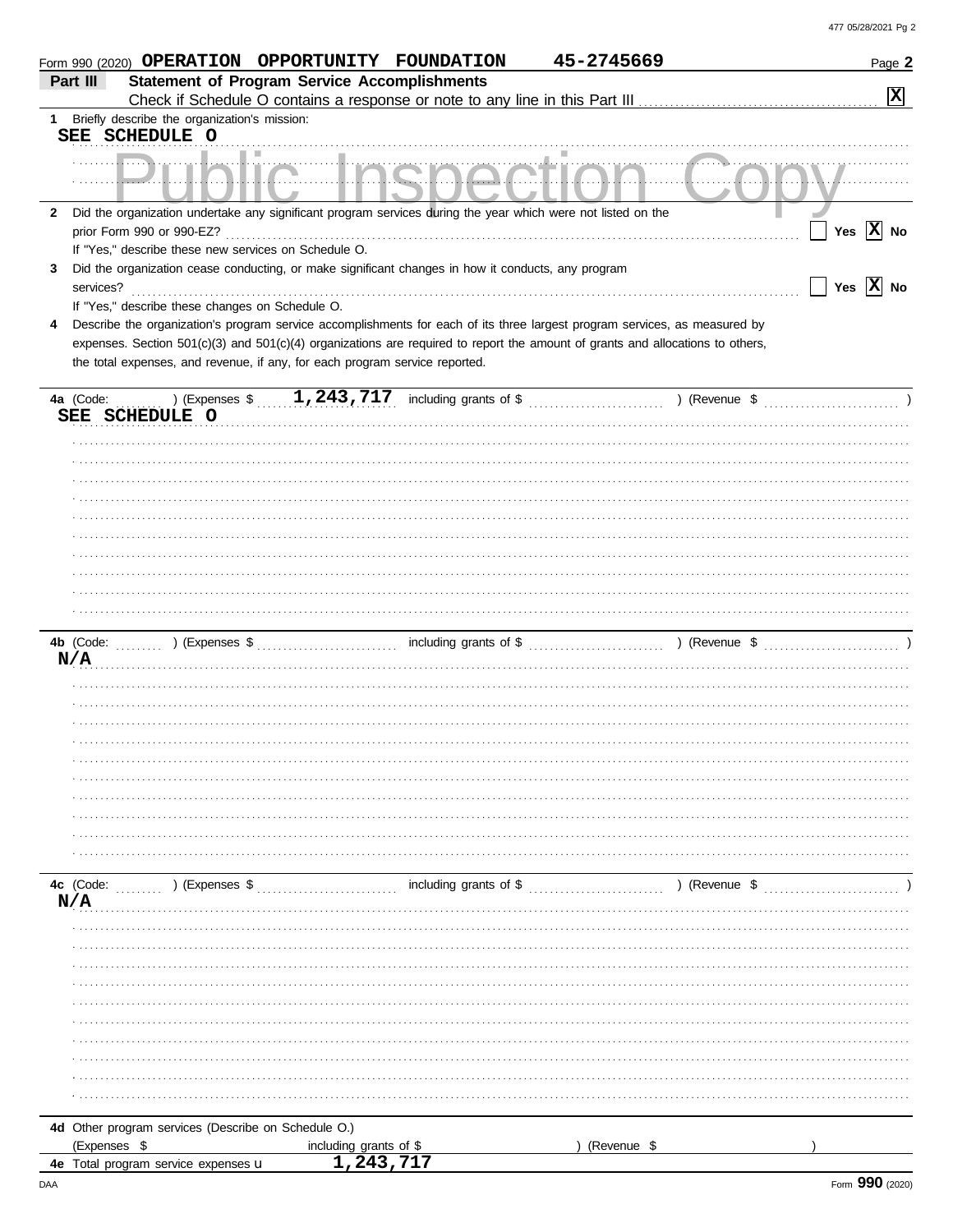# **Part IV Checklist of Required Schedules Form 990 (2020) OPERATION OPPORTUNITY FOUNDATION 45-2745669** Page 3

|     |                                                                                                                                                                                                               |                 | Yes         | No          |
|-----|---------------------------------------------------------------------------------------------------------------------------------------------------------------------------------------------------------------|-----------------|-------------|-------------|
|     | Is the organization described in section $501(c)(3)$ or $4947(a)(1)$ (other than a private foundation)? If "Yes,"                                                                                             |                 |             |             |
|     | complete Schedule A                                                                                                                                                                                           | 1               | X           |             |
| 2   | Is the organization required to complete Schedule B, Schedule of Contributors (see instructions)?                                                                                                             | $\overline{2}$  | $\mathbf x$ |             |
| 3   | Did the organization engage in direct or indirect political campaign activities on behalf of or in opposition to<br>candidates for public office? If "Yes," complete Schedule C, Part I                       | 3               |             | x           |
| 4   | Section 501(c)(3) organizations. Did the organization engage in lobbying activities, or have a section 501(h)<br>election in effect during the tax year? If "Yes," complete Schedule C, Part II               | 4               |             | x           |
| 5   | Is the organization a section $501(c)(4)$ , $501(c)(5)$ , or $501(c)(6)$ organization that receives membership dues,                                                                                          |                 |             |             |
|     | assessments, or similar amounts as defined in Revenue Procedure 98-19? If "Yes," complete Schedule C, Part III                                                                                                | 5               |             | x           |
| 6   | Did the organization maintain any donor advised funds or any similar funds or accounts for which donors                                                                                                       |                 |             |             |
|     | have the right to provide advice on the distribution or investment of amounts in such funds or accounts? If                                                                                                   |                 |             |             |
|     | "Yes," complete Schedule D, Part I                                                                                                                                                                            | 6               |             | X           |
| 7   | Did the organization receive or hold a conservation easement, including easements to preserve open space,                                                                                                     |                 |             |             |
|     | the environment, historic land areas, or historic structures? If "Yes," complete Schedule D, Part II                                                                                                          | $\overline{7}$  |             | x           |
| 8   | Did the organization maintain collections of works of art, historical treasures, or other similar assets? If "Yes,"                                                                                           |                 |             |             |
|     | complete Schedule D, Part III                                                                                                                                                                                 | 8               |             | x           |
| 9   | Did the organization report an amount in Part X, line 21, for escrow or custodial account liability, serve as a                                                                                               |                 |             |             |
|     | custodian for amounts not listed in Part X; or provide credit counseling, debt management, credit repair, or                                                                                                  |                 |             |             |
|     | debt negotiation services? If "Yes," complete Schedule D, Part IV                                                                                                                                             | 9               |             | X           |
| 10  | Did the organization, directly or through a related organization, hold assets in donor-restricted endowments                                                                                                  |                 |             |             |
|     | or in quasi endowments? If "Yes," complete Schedule D, Part V                                                                                                                                                 | 10              |             | x           |
| 11  | If the organization's answer to any of the following questions is "Yes," then complete Schedule D, Parts VI,                                                                                                  |                 |             |             |
|     | VII, VIII, IX, or X as applicable.                                                                                                                                                                            |                 |             |             |
| a   | Did the organization report an amount for land, buildings, and equipment in Part X, line 10? If "Yes,"                                                                                                        |                 |             |             |
|     | complete Schedule D, Part VI                                                                                                                                                                                  | 11a             |             | x           |
| b   | Did the organization report an amount for investments—other securities in Part X, line 12, that is 5% or more<br>of its total assets reported in Part X, line 16? If "Yes," complete Schedule D, Part VII     | 11b             |             | х           |
|     | Did the organization report an amount for investments—program related in Part X, line 13, that is 5% or more                                                                                                  |                 |             |             |
|     | of its total assets reported in Part X, line 16? If "Yes," complete Schedule D, Part VIII                                                                                                                     | 11c             |             | х           |
| d   | Did the organization report an amount for other assets in Part X, line 15, that is 5% or more of its total assets                                                                                             |                 |             |             |
|     | reported in Part X, line 16? If "Yes," complete Schedule D, Part IX                                                                                                                                           | 11d             |             | X           |
|     | Did the organization report an amount for other liabilities in Part X, line 25? If "Yes," complete Schedule D, Part X                                                                                         | 11e             |             | $\mathbf x$ |
| f   | Did the organization's separate or consolidated financial statements for the tax year include a footnote that addresses                                                                                       |                 |             |             |
|     | the organization's liability for uncertain tax positions under FIN 48 (ASC 740)? If "Yes," complete Schedule D, Part X                                                                                        | 11f             |             | x           |
|     | 12a Did the organization obtain separate, independent audited financial statements for the tax year? If "Yes," complete                                                                                       |                 |             |             |
|     |                                                                                                                                                                                                               | 12a             | X           |             |
|     | Was the organization included in consolidated, independent audited financial statements for the tax year? If                                                                                                  |                 |             |             |
|     | "Yes," and if the organization answered "No" to line 12a, then completing Schedule D, Parts XI and XII is optional                                                                                            | 12 <sub>b</sub> |             | х           |
| 13  | Is the organization a school described in section $170(b)(1)(A)(ii)?$ If "Yes," complete Schedule E                                                                                                           | 13              |             | х<br>X      |
| 14a | Did the organization maintain an office, employees, or agents outside of the United States?                                                                                                                   | 14a             |             |             |
| b   | Did the organization have aggregate revenues or expenses of more than \$10,000 from grantmaking,<br>fundraising, business, investment, and program service activities outside the United States, or aggregate |                 |             |             |
|     | foreign investments valued at \$100,000 or more? If "Yes," complete Schedule F, Parts I and IV                                                                                                                | 14b             |             | X           |
| 15  | Did the organization report on Part IX, column (A), line 3, more than \$5,000 of grants or other assistance to or                                                                                             |                 |             |             |
|     | for any foreign organization? If "Yes," complete Schedule F, Parts II and IV                                                                                                                                  | 15              |             | X           |
| 16  | Did the organization report on Part IX, column (A), line 3, more than \$5,000 of aggregate grants or other                                                                                                    |                 |             |             |
|     | assistance to or for foreign individuals? If "Yes," complete Schedule F, Parts III and IV                                                                                                                     | 16              |             | X           |
| 17  | Did the organization report a total of more than \$15,000 of expenses for professional fundraising services on                                                                                                |                 |             |             |
|     |                                                                                                                                                                                                               | 17              |             | X           |
| 18  | Did the organization report more than \$15,000 total of fundraising event gross income and contributions on                                                                                                   |                 |             |             |
|     | Part VIII, lines 1c and 8a? If "Yes," complete Schedule G, Part II                                                                                                                                            | 18              |             | X           |
| 19  | Did the organization report more than \$15,000 of gross income from gaming activities on Part VIII, line 9a?                                                                                                  |                 |             |             |
|     |                                                                                                                                                                                                               | 19              |             | х           |
| 20a | Did the organization operate one or more hospital facilities? If "Yes," complete Schedule H                                                                                                                   | <b>20a</b>      |             | х           |
| b   | If "Yes" to line 20a, did the organization attach a copy of its audited financial statements to this return?                                                                                                  | 20 <sub>b</sub> |             |             |
| 21  | Did the organization report more than \$5,000 of grants or other assistance to any domestic organization or                                                                                                   |                 |             | x           |
|     |                                                                                                                                                                                                               | 21              |             |             |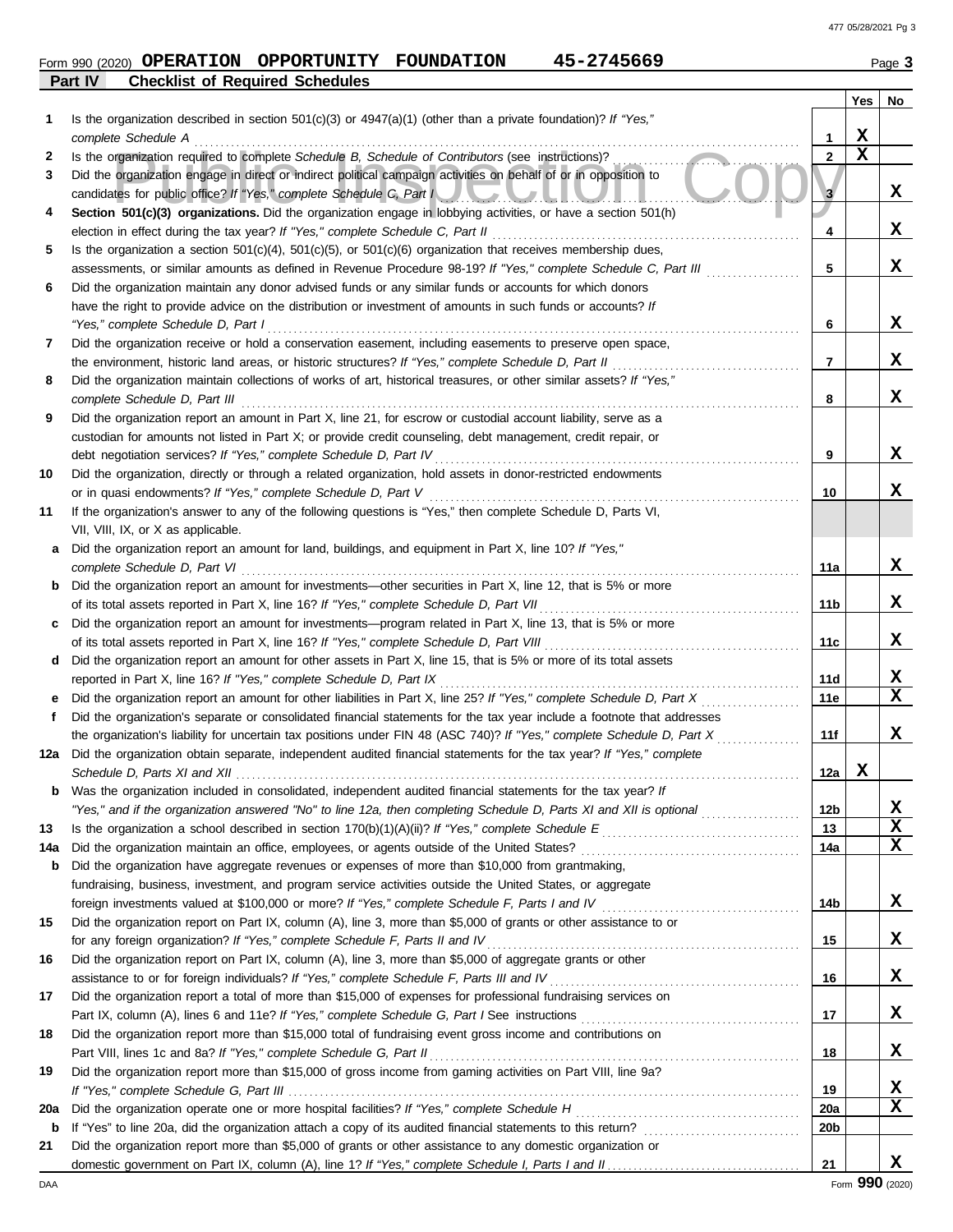|         | Form 990 (2020) <b>OPERATION</b> | OPPORTUNITY                                        | <b>FOUNDATION</b> | 45-2745669 | Page $4$ |
|---------|----------------------------------|----------------------------------------------------|-------------------|------------|----------|
| Part IV |                                  | <b>Checklist of Required Schedules (continued)</b> |                   |            |          |

|             |                                                                                                                                                                                                                                  |                 | Yes         | No |  |  |  |  |
|-------------|----------------------------------------------------------------------------------------------------------------------------------------------------------------------------------------------------------------------------------|-----------------|-------------|----|--|--|--|--|
| 22          | Did the organization report more than \$5,000 of grants or other assistance to or for domestic individuals on                                                                                                                    |                 |             |    |  |  |  |  |
|             | Part IX, column (A), line 2? If "Yes," complete Schedule I, Parts I and III                                                                                                                                                      | 22              |             | x  |  |  |  |  |
| 23          | Did the organization answer "Yes" to Part VII, Section A, line 3, 4, or 5 about compensation of the                                                                                                                              |                 |             |    |  |  |  |  |
|             | organization's current and former officers, directors, trustees, key employees, and highest compensated                                                                                                                          |                 |             |    |  |  |  |  |
|             | employees? If "Yes," complete Schedule J<br><u> III. ISO II OA OA OA U III</u>                                                                                                                                                   | 23              | $\mathbf x$ |    |  |  |  |  |
| 24a         | Did the organization have a tax-exempt bond issue with an outstanding principal amount of more than                                                                                                                              |                 |             |    |  |  |  |  |
|             | \$100,000 as of the last day of the year, that was issued after December 31, 2002? If "Yes," answer lines 24b                                                                                                                    |                 |             |    |  |  |  |  |
|             | through 24d and complete Schedule K. If "No," go to line 25a                                                                                                                                                                     | 24a             |             | x  |  |  |  |  |
| b           | Did the organization invest any proceeds of tax-exempt bonds beyond a temporary period exception?                                                                                                                                | 24b             |             |    |  |  |  |  |
| c           | Did the organization maintain an escrow account other than a refunding escrow at any time during the year                                                                                                                        |                 |             |    |  |  |  |  |
|             | to defease any tax-exempt bonds?                                                                                                                                                                                                 | 24c             |             |    |  |  |  |  |
| d           | Did the organization act as an "on behalf of" issuer for bonds outstanding at any time during the year?                                                                                                                          | 24d             |             |    |  |  |  |  |
| 25а         | Section 501(c)(3), 501(c)(4), and 501(c)(29) organizations. Did the organization engage in an excess benefit                                                                                                                     |                 |             | x  |  |  |  |  |
|             | transaction with a disqualified person during the year? If "Yes," complete Schedule L, Part I                                                                                                                                    | 25a             |             |    |  |  |  |  |
| b           | Is the organization aware that it engaged in an excess benefit transaction with a disqualified person in a prior<br>year, and that the transaction has not been reported on any of the organization's prior Forms 990 or 990-EZ? |                 |             |    |  |  |  |  |
|             | If "Yes," complete Schedule L, Part I                                                                                                                                                                                            | 25 <sub>b</sub> |             | x  |  |  |  |  |
| 26          | Did the organization report any amount on Part X, line 5 or 22, for receivables from or payables to any current                                                                                                                  |                 |             |    |  |  |  |  |
|             | or former officer, director, trustee, key employee, creator or founder, substantial contributor, or 35%                                                                                                                          |                 |             |    |  |  |  |  |
|             | controlled entity or family member of any of these persons? If "Yes," complete Schedule L, Part II                                                                                                                               | 26              |             | x  |  |  |  |  |
| 27          | Did the organization provide a grant or other assistance to any current or former officer, director, trustee, key                                                                                                                |                 |             |    |  |  |  |  |
|             | employee, creator or founder, substantial contributor or employee thereof, a grant selection committee                                                                                                                           |                 |             |    |  |  |  |  |
|             | member, or to a 35% controlled entity (including an employee thereof) or family member of any of these                                                                                                                           |                 |             |    |  |  |  |  |
|             | persons? If "Yes," complete Schedule L, Part III                                                                                                                                                                                 | 27              |             | x  |  |  |  |  |
| 28          | Was the organization a party to a business transaction with one of the following parties (see Schedule L, Part                                                                                                                   |                 |             |    |  |  |  |  |
|             | IV instructions, for applicable filing thresholds, conditions, and exceptions):                                                                                                                                                  |                 |             |    |  |  |  |  |
| а           | A current or former officer, director, trustee, key employee, creator or founder, or substantial contributor? If                                                                                                                 |                 |             |    |  |  |  |  |
|             | "Yes," complete Schedule L, Part IV                                                                                                                                                                                              | 28a             |             | x  |  |  |  |  |
| b           | A family member of any individual described in line 28a? If "Yes," complete Schedule L, Part IV                                                                                                                                  | 28b             |             | X  |  |  |  |  |
| c           | A 35% controlled entity of one or more individuals and/or organizations described in lines 28a or 28b? If                                                                                                                        |                 |             |    |  |  |  |  |
|             | "Yes," complete Schedule L, Part IV                                                                                                                                                                                              | 28c             |             | X  |  |  |  |  |
| 29          | Did the organization receive more than \$25,000 in non-cash contributions? If "Yes," complete Schedule M                                                                                                                         | 29              |             | X  |  |  |  |  |
| 30          | Did the organization receive contributions of art, historical treasures, or other similar assets, or qualified                                                                                                                   |                 |             |    |  |  |  |  |
|             | conservation contributions? If "Yes," complete Schedule M                                                                                                                                                                        | 30              |             | X  |  |  |  |  |
| 31          | Did the organization liquidate, terminate, or dissolve and cease operations? If "Yes," complete Schedule N, Part I                                                                                                               | 31              |             | x  |  |  |  |  |
| 32          | Did the organization sell, exchange, dispose of, or transfer more than 25% of its net assets? If "Yes,"                                                                                                                          |                 |             |    |  |  |  |  |
|             | complete Schedule N, Part II                                                                                                                                                                                                     | 32              |             | ▵  |  |  |  |  |
| 33          | Did the organization own 100% of an entity disregarded as separate from the organization under Regulations                                                                                                                       |                 |             |    |  |  |  |  |
|             | sections 301.7701-2 and 301.7701-3? If "Yes," complete Schedule R, Part I                                                                                                                                                        | 33              |             | x  |  |  |  |  |
| 34          | Was the organization related to any tax-exempt or taxable entity? If "Yes," complete Schedule R, Part II, III,                                                                                                                   |                 |             |    |  |  |  |  |
|             | or IV, and Part V, line 1                                                                                                                                                                                                        | 34              |             | X  |  |  |  |  |
| 35a         | Did the organization have a controlled entity within the meaning of section 512(b)(13)?                                                                                                                                          | 35a             |             | X  |  |  |  |  |
| b           | If "Yes" to line 35a, did the organization receive any payment from or engage in any transaction with a                                                                                                                          |                 |             |    |  |  |  |  |
|             | controlled entity within the meaning of section 512(b)(13)? If "Yes," complete Schedule R, Part V, line 2                                                                                                                        | 35b             |             |    |  |  |  |  |
| 36          | Section 501(c)(3) organizations. Did the organization make any transfers to an exempt non-charitable                                                                                                                             | 36              |             | x  |  |  |  |  |
|             | related organization? If "Yes," complete Schedule R, Part V, line 2                                                                                                                                                              |                 |             |    |  |  |  |  |
|             | Did the organization conduct more than 5% of its activities through an entity that is not a related organization<br>37<br>37                                                                                                     |                 |             |    |  |  |  |  |
| 38          | and that is treated as a partnership for federal income tax purposes? If "Yes," complete Schedule R, Part VI<br>Did the organization complete Schedule O and provide explanations in Schedule O for Part VI, lines 11b and       |                 |             |    |  |  |  |  |
|             | 19? Note: All Form 990 filers are required to complete Schedule O.                                                                                                                                                               | 38              | X           |    |  |  |  |  |
|             | Statements Regarding Other IRS Filings and Tax Compliance<br>Part V                                                                                                                                                              |                 |             |    |  |  |  |  |
|             | Check if Schedule O contains a response or note to any line in this Part V                                                                                                                                                       |                 |             |    |  |  |  |  |
|             |                                                                                                                                                                                                                                  |                 | Yes         | No |  |  |  |  |
| 1а          | 124<br>Enter the number reported in Box 3 of Form 1096. Enter -0- if not applicable<br>1a                                                                                                                                        |                 |             |    |  |  |  |  |
| $\mathbf b$ | $\mathbf 0$<br>1 <sub>b</sub><br>Enter the number of Forms W-2G included in line 1a. Enter -0- if not applicable                                                                                                                 |                 |             |    |  |  |  |  |
| c           | Did the organization comply with backup withholding rules for reportable payments to vendors and                                                                                                                                 |                 |             |    |  |  |  |  |
|             |                                                                                                                                                                                                                                  | 1c              |             |    |  |  |  |  |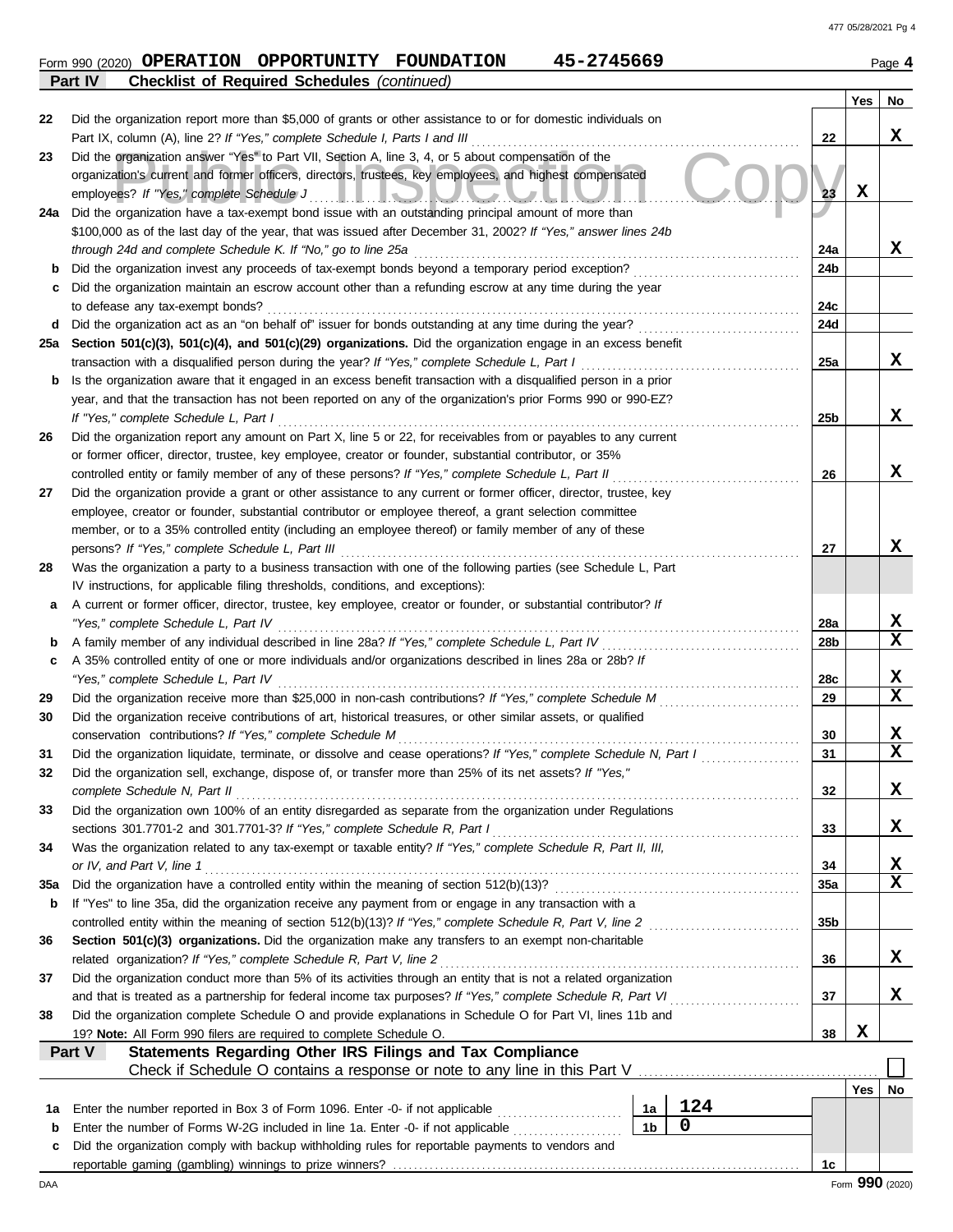|        | 45-2745669<br>Form 990 (2020) OPERATION OPPORTUNITY FOUNDATION                                                                                                                                                  |                |             | Page 5      |  |  |  |  |  |  |
|--------|-----------------------------------------------------------------------------------------------------------------------------------------------------------------------------------------------------------------|----------------|-------------|-------------|--|--|--|--|--|--|
|        | Statements Regarding Other IRS Filings and Tax Compliance (continued)<br>Part V                                                                                                                                 |                |             |             |  |  |  |  |  |  |
|        |                                                                                                                                                                                                                 |                | Yes         | No          |  |  |  |  |  |  |
| 2a     | Enter the number of employees reported on Form W-3, Transmittal of Wage and Tax<br>39<br>2a                                                                                                                     |                |             |             |  |  |  |  |  |  |
|        | Statements, filed for the calendar year ending with or within the year covered by this return<br>If at least one is reported on line 2a, did the organization file all required federal employment tax returns? | 2b             | $\mathbf x$ |             |  |  |  |  |  |  |
| b      | Note: If the sum of lines 1a and 2a is greater than 250, you may be required to e-file (see instructions)                                                                                                       |                |             |             |  |  |  |  |  |  |
| За     | Did the organization have unrelated business gross income of \$1,000 or more during the year?                                                                                                                   | 3a             |             | X           |  |  |  |  |  |  |
| b      | If "Yes," has it filed a Form 990-T for this year? If "No" to line 3b, provide an explanation on Schedule O                                                                                                     | 3 <sub>b</sub> |             |             |  |  |  |  |  |  |
| 4a     | At any time during the calendar year, did the organization have an interest in, or a signature or other authority over,                                                                                         |                |             |             |  |  |  |  |  |  |
|        | a financial account in a foreign country (such as a bank account, securities account, or other financial account)?                                                                                              | 4a             |             | X           |  |  |  |  |  |  |
| b      | If "Yes," enter the name of the foreign country u                                                                                                                                                               |                |             |             |  |  |  |  |  |  |
|        | See instructions for filing requirements for FinCEN Form 114, Report of Foreign Bank and Financial Accounts (FBAR).                                                                                             |                |             |             |  |  |  |  |  |  |
| 5a     |                                                                                                                                                                                                                 | 5a             |             | х           |  |  |  |  |  |  |
| b      | Did any taxable party notify the organization that it was or is a party to a prohibited tax shelter transaction?                                                                                                | 5 <sub>b</sub> |             | $\mathbf x$ |  |  |  |  |  |  |
| с      | If "Yes" to line 5a or 5b, did the organization file Form 8886-T?                                                                                                                                               | 5 <sub>c</sub> |             |             |  |  |  |  |  |  |
| 6а     | Does the organization have annual gross receipts that are normally greater than \$100,000, and did the                                                                                                          |                |             |             |  |  |  |  |  |  |
|        | organization solicit any contributions that were not tax deductible as charitable contributions?                                                                                                                | 6a             |             | X           |  |  |  |  |  |  |
| b      | If "Yes," did the organization include with every solicitation an express statement that such contributions or                                                                                                  |                |             |             |  |  |  |  |  |  |
|        | gifts were not tax deductible?                                                                                                                                                                                  | 6b             |             |             |  |  |  |  |  |  |
| 7      | Organizations that may receive deductible contributions under section 170(c).                                                                                                                                   |                |             |             |  |  |  |  |  |  |
| а      | Did the organization receive a payment in excess of \$75 made partly as a contribution and partly for goods                                                                                                     |                |             |             |  |  |  |  |  |  |
|        | and services provided to the payor?                                                                                                                                                                             | 7a             |             |             |  |  |  |  |  |  |
| b      | If "Yes," did the organization notify the donor of the value of the goods or services provided?                                                                                                                 | 7b             |             |             |  |  |  |  |  |  |
| c      | Did the organization sell, exchange, or otherwise dispose of tangible personal property for which it was                                                                                                        |                |             |             |  |  |  |  |  |  |
|        |                                                                                                                                                                                                                 | 7c             |             |             |  |  |  |  |  |  |
| d      | 7d                                                                                                                                                                                                              |                |             |             |  |  |  |  |  |  |
| е      | Did the organization receive any funds, directly or indirectly, to pay premiums on a personal benefit contract?                                                                                                 | 7e             |             |             |  |  |  |  |  |  |
| f      | Did the organization, during the year, pay premiums, directly or indirectly, on a personal benefit contract?                                                                                                    | 7f             |             |             |  |  |  |  |  |  |
| g      | If the organization received a contribution of qualified intellectual property, did the organization file Form 8899 as required?                                                                                | 7g             |             |             |  |  |  |  |  |  |
| h      | If the organization received a contribution of cars, boats, airplanes, or other vehicles, did the organization file a Form 1098-C?                                                                              | 7h             |             |             |  |  |  |  |  |  |
| 8      | Sponsoring organizations maintaining donor advised funds. Did a donor advised fund maintained by the                                                                                                            |                |             |             |  |  |  |  |  |  |
|        |                                                                                                                                                                                                                 | 8              |             |             |  |  |  |  |  |  |
| 9      | Sponsoring organizations maintaining donor advised funds.                                                                                                                                                       |                |             |             |  |  |  |  |  |  |
| а      | Did the sponsoring organization make any taxable distributions under section 4966?<br>Did the sponsoring organization make a distribution to a donor, donor advisor, or related person?                         | 9а<br>9b       |             |             |  |  |  |  |  |  |
| b      | Section 501(c)(7) organizations. Enter:                                                                                                                                                                         |                |             |             |  |  |  |  |  |  |
| 10     | Initiation fees and capital contributions included on Part VIII, line 12 [11][11][11][11][11][11][11][11][11][<br>10a                                                                                           |                |             |             |  |  |  |  |  |  |
| а<br>b | Gross receipts, included on Form 990, Part VIII, line 12, for public use of club facilities<br>10 <sub>b</sub>                                                                                                  |                |             |             |  |  |  |  |  |  |
| 11     | Section 501(c)(12) organizations. Enter:                                                                                                                                                                        |                |             |             |  |  |  |  |  |  |
| а      | 11a                                                                                                                                                                                                             |                |             |             |  |  |  |  |  |  |
| b      | Gross income from other sources (Do not net amounts due or paid to other sources                                                                                                                                |                |             |             |  |  |  |  |  |  |
|        | 11 <sub>b</sub><br>against amounts due or received from them.)                                                                                                                                                  |                |             |             |  |  |  |  |  |  |
| 12a    | Section 4947(a)(1) non-exempt charitable trusts. Is the organization filing Form 990 in lieu of Form 1041?                                                                                                      | 12a            |             |             |  |  |  |  |  |  |
| b      | If "Yes," enter the amount of tax-exempt interest received or accrued during the year<br>12b                                                                                                                    |                |             |             |  |  |  |  |  |  |
| 13     | Section 501(c)(29) qualified nonprofit health insurance issuers.                                                                                                                                                |                |             |             |  |  |  |  |  |  |
| а      | Is the organization licensed to issue qualified health plans in more than one state?                                                                                                                            | 13a            |             |             |  |  |  |  |  |  |
|        | Note: See the instructions for additional information the organization must report on Schedule O.                                                                                                               |                |             |             |  |  |  |  |  |  |
| b      | Enter the amount of reserves the organization is required to maintain by the states in which                                                                                                                    |                |             |             |  |  |  |  |  |  |
|        | 13 <sub>b</sub>                                                                                                                                                                                                 |                |             |             |  |  |  |  |  |  |
| c      | 13 <sub>c</sub><br>Enter the amount of reserves on hand                                                                                                                                                         |                |             |             |  |  |  |  |  |  |
| 14a    |                                                                                                                                                                                                                 | 14a            |             | X           |  |  |  |  |  |  |
| b      |                                                                                                                                                                                                                 | 14b            |             |             |  |  |  |  |  |  |
| 15     | Is the organization subject to the section 4960 tax on payment(s) of more than \$1,000,000 in remuneration or                                                                                                   |                |             |             |  |  |  |  |  |  |
|        | excess parachute payment(s) during the year?                                                                                                                                                                    | 15             |             | X           |  |  |  |  |  |  |
|        | If "Yes," see instructions and file Form 4720, Schedule N.                                                                                                                                                      |                |             |             |  |  |  |  |  |  |
| 16     | Is the organization an educational institution subject to the section 4968 excise tax on net investment income?                                                                                                 | 16             |             | X           |  |  |  |  |  |  |
|        | If "Yes," complete Form 4720, Schedule O.                                                                                                                                                                       |                |             |             |  |  |  |  |  |  |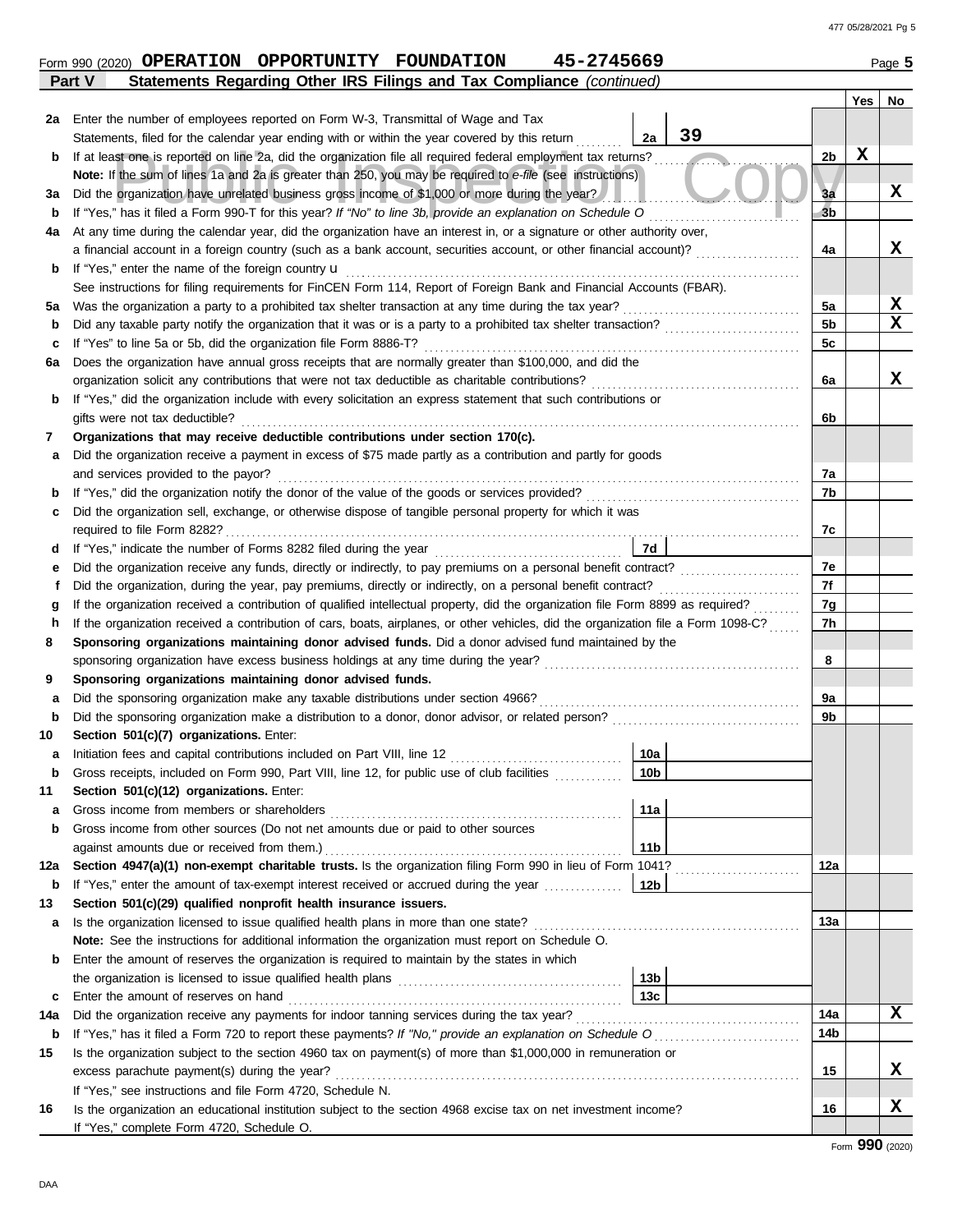|             | 45-2745669<br>Form 990 (2020) OPERATION OPPORTUNITY FOUNDATION                                                                                                             |              |             | Page 6          |
|-------------|----------------------------------------------------------------------------------------------------------------------------------------------------------------------------|--------------|-------------|-----------------|
|             | Part VI<br>Governance, Management, and Disclosure For each "Yes" response to lines 2 through 7b below, and for a "No"                                                      |              |             |                 |
|             | response to line 8a, 8b, or 10b below, describe the circumstances, processes, or changes on Schedule O. See instructions.                                                  |              |             |                 |
|             |                                                                                                                                                                            |              |             |                 |
|             | Section A. Governing Body and Management                                                                                                                                   |              |             |                 |
|             |                                                                                                                                                                            |              | Yes         | No              |
| 1a          | 1a<br>Enter the number of voting members of the governing body at the end of the tax year                                                                                  |              |             |                 |
|             | If there are material differences in voting rights among members of the governing body, or                                                                                 |              |             |                 |
|             | if the governing body delegated broad authority to an executive committee or similar                                                                                       |              |             |                 |
|             | committee, explain on Schedule O.                                                                                                                                          |              |             |                 |
| b           | 14<br>1 <sub>b</sub><br>Enter the number of voting members included on line 1a, above, who are independent                                                                 |              |             |                 |
| 2           | Did any officer, director, trustee, or key employee have a family relationship or a business relationship with                                                             |              |             |                 |
|             | any other officer, director, trustee, or key employee?                                                                                                                     | $\mathbf{2}$ |             | X               |
| 3           | Did the organization delegate control over management duties customarily performed by or under the direct                                                                  |              |             |                 |
|             | supervision of officers, directors, trustees, or key employees to a management company or other person?                                                                    | 3            |             | X               |
| 4           | Did the organization make any significant changes to its governing documents since the prior Form 990 was filed?                                                           | 4            |             | $\mathbf x$     |
| 5           | Did the organization become aware during the year of a significant diversion of the organization's assets?                                                                 | 5            |             | $\mathbf x$     |
| 6           | Did the organization have members or stockholders?<br>.                                                                                                                    | 6            |             | $\mathbf x$     |
| 7a          | Did the organization have members, stockholders, or other persons who had the power to elect or appoint                                                                    |              |             |                 |
|             | one or more members of the governing body?                                                                                                                                 | 7а           |             | X               |
| b           | Are any governance decisions of the organization reserved to (or subject to approval by) members,                                                                          |              |             |                 |
|             | stockholders, or persons other than the governing body?                                                                                                                    | 7b           |             | X               |
| 8           | Did the organization contemporaneously document the meetings held or written actions undertaken during the year by the following:                                          |              |             |                 |
| а           | The governing body?                                                                                                                                                        | 8а           | X           |                 |
| $\mathbf b$ | Each committee with authority to act on behalf of the governing body?                                                                                                      | 8b           | X           |                 |
| 9           | Is there any officer, director, trustee, or key employee listed in Part VII, Section A, who cannot be reached at                                                           |              |             |                 |
|             |                                                                                                                                                                            | 9            |             | x               |
|             | <b>Section B. Policies</b> (This Section B requests information about policies not required by the Internal Revenue Code.)                                                 |              |             |                 |
|             |                                                                                                                                                                            |              | Yes         | No              |
| 10a         | Did the organization have local chapters, branches, or affiliates?                                                                                                         | 10a          |             | X               |
| b           | If "Yes," did the organization have written policies and procedures governing the activities of such chapters,                                                             |              |             |                 |
|             | affiliates, and branches to ensure their operations are consistent with the organization's exempt purposes?                                                                | 10b          |             |                 |
| 11a         | Has the organization provided a complete copy of this Form 990 to all members of its governing body before filing the form?                                                | 11a          | х           |                 |
| b           | Describe in Schedule O the process, if any, used by the organization to review this Form 990.                                                                              |              |             |                 |
| 12a         | Did the organization have a written conflict of interest policy? If "No," go to line 13                                                                                    | 12a          | X           |                 |
| b           | Were officers, directors, or trustees, and key employees required to disclose annually interests that could give rise to conflicts?                                        | 12b          | X           |                 |
| с           | Did the organization regularly and consistently monitor and enforce compliance with the policy? If "Yes,"                                                                  |              |             |                 |
|             | describe in Schedule O how this was done                                                                                                                                   | 12c          | $\mathbf x$ |                 |
| 13          | Did the organization have a written whistleblower policy?                                                                                                                  | 13           | X           |                 |
| 14          | Did the organization have a written document retention and destruction policy?                                                                                             | 14           | х           |                 |
| 15          | Did the process for determining compensation of the following persons include a review and approval by                                                                     |              |             |                 |
|             | independent persons, comparability data, and contemporaneous substantiation of the deliberation and decision?                                                              |              |             |                 |
| а           | The organization's CEO, Executive Director, or top management official                                                                                                     | 15a          |             | X               |
| b           | Other officers or key employees of the organization                                                                                                                        | 15b          |             | X               |
|             | If "Yes" to line 15a or 15b, describe the process in Schedule O (see instructions).                                                                                        |              |             |                 |
| 16a         | Did the organization invest in, contribute assets to, or participate in a joint venture or similar arrangement                                                             |              |             |                 |
|             | with a taxable entity during the year?                                                                                                                                     | 16a          |             | x               |
| b           | If "Yes," did the organization follow a written policy or procedure requiring the organization to evaluate its                                                             |              |             |                 |
|             | participation in joint venture arrangements under applicable federal tax law, and take steps to safeguard the                                                              |              |             |                 |
|             |                                                                                                                                                                            | 16b          |             |                 |
|             | <b>Section C. Disclosure</b>                                                                                                                                               |              |             |                 |
| 17          | List the states with which a copy of this Form 990 is required to be filed $\mathbf{u}$ NONE                                                                               |              |             |                 |
| 18          | Section 6104 requires an organization to make its Forms 1023 (1024 or 1024-A, if applicable), 990, and 990-T (Section 501(c)                                               |              |             |                 |
|             | (3)s only) available for public inspection. Indicate how you made these available. Check all that apply.                                                                   |              |             |                 |
|             | Another's website $ \mathbf{X} $ Upon request<br>Own website<br>Other (explain on Schedule O)                                                                              |              |             |                 |
| 19          | Describe on Schedule O whether (and if so, how) the organization made its governing documents, conflict of interest policy, and                                            |              |             |                 |
|             | financial statements available to the public during the tax year.                                                                                                          |              |             |                 |
|             |                                                                                                                                                                            |              |             |                 |
| 20          | State the name, address, and telephone number of the person who possesses the organization's books and records u<br>1012 14TH STREET NW, SUITE 1200<br><b>JULIE SLAGLE</b> |              |             |                 |
|             | DC 20005-3408 202-796-8777<br><b>WASHINGTON</b>                                                                                                                            |              |             |                 |
| DAA         |                                                                                                                                                                            |              |             | Form 990 (2020) |
|             |                                                                                                                                                                            |              |             |                 |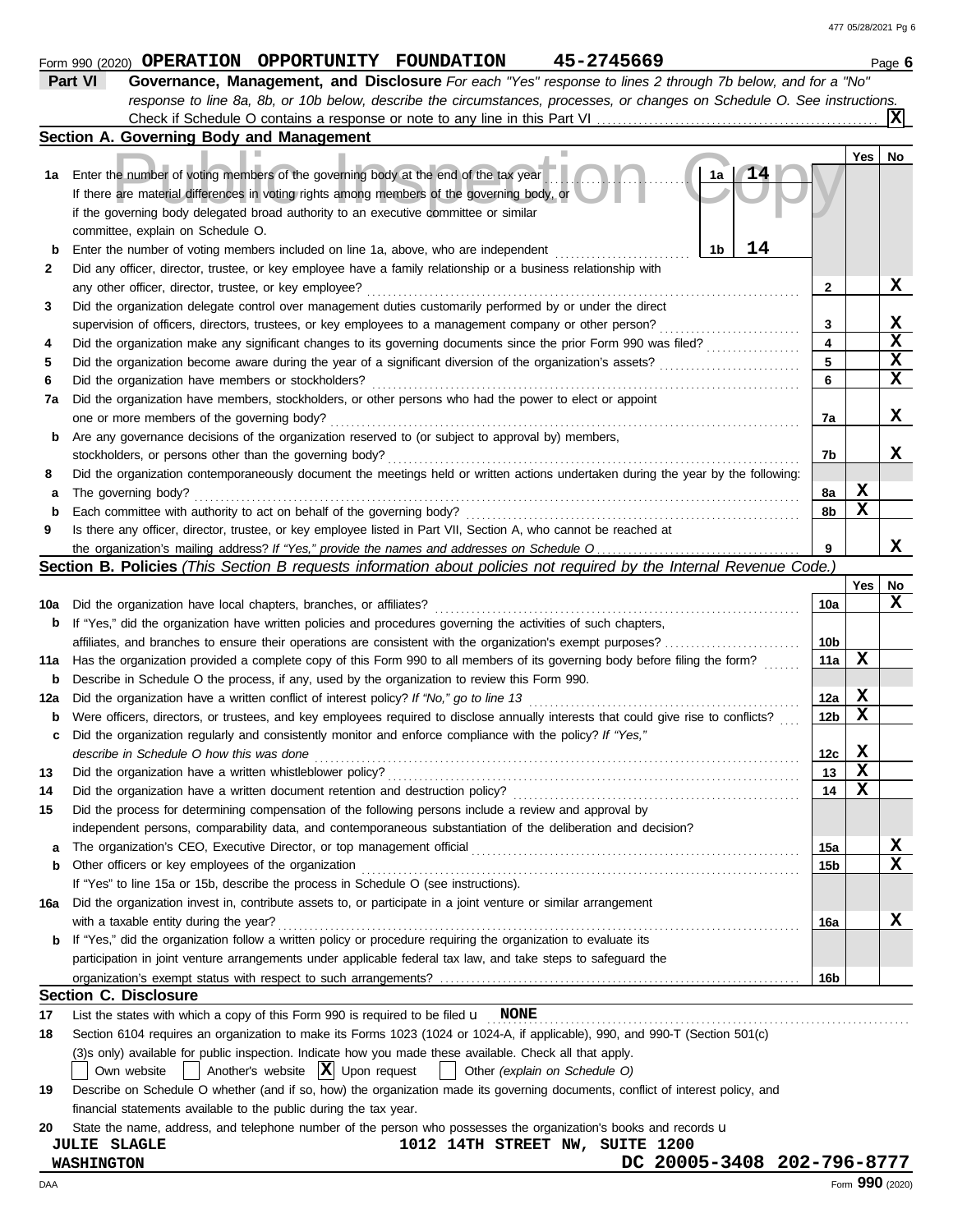# **Independent Contractors Part VII Compensation of Officers, Directors, Trustees, Key Employees, Highest Compensated Employees, and**

Check if Schedule O contains a response or note to any line in this Part VII

### **Section A. Officers, Directors, Trustees, Key Employees, and Highest Compensated Employees**

**1a** Complete this table for all persons required to be listed. Report compensation for the calendar year ending with or within the organization's tax year.

this table for all persons required to be listed. Report compensation for the calendar year ending with or within the<br>tax year.<br>of the organization's **current** officers, directors, trustees (whether individuals or organiza ■ List all of the organization's **current** officers, directors, trustees (whether individuals or organizations), regardless of amount of compensation. Enter -0- in columns (D), (E), and (F) if no compensation was paid.

● List all of the organization's **current** key employees, if any. See instructions for definition of "key employee."

who received reportable compensation (Box 5 of Form W-2 and/or Box 7 of Form 1099-MISC) of more than \$100,000 from the ■ List the organization's five **current** highest compensated employees (other than an officer, director, trustee, or key employee)<br> **•** Preceived reportable compensation (Box 5 of Form W.2 and/or Box 7 of Form 1000 MISC)

organization and any related organizations. ■ List all of the organization's **former** officers, key employees, and highest compensated employees who received more than<br> **•** 00,000 of reportable compensation from the ergonization and any related ergonizations \$100,000 of reportable compensation from the organization and any related organizations.

■ List all of the organization's **former directors or trustees** that received, in the capacity as a former director or trustee of the<br>paization, more than \$10,000 of reportable compensation from the organization and any r organization, more than \$10,000 of reportable compensation from the organization and any related organizations. See instructions for the order in which to list the persons above.

Check this box if neither the organization nor any related organization compensated any current officer, director, or trustee.

| (A)<br>Name and title              | (B)<br>Average<br>hours<br>per week<br>(list any<br>hours for |                                   | (C)<br>Position<br>(do not check more than one<br>box, unless person is both an<br>officer and a director/trustee) |             | (D)<br>Reportable<br>compensation<br>from the<br>organization<br>(W-2/1099-MISC) | (E)<br>Reportable<br>compensation<br>from related<br>organizations<br>(W-2/1099-MISC) | (F)<br>Estimated amount<br>of other<br>compensation<br>from the<br>organization and |         |   |                       |
|------------------------------------|---------------------------------------------------------------|-----------------------------------|--------------------------------------------------------------------------------------------------------------------|-------------|----------------------------------------------------------------------------------|---------------------------------------------------------------------------------------|-------------------------------------------------------------------------------------|---------|---|-----------------------|
|                                    | related<br>organizations<br>below<br>dotted line)             | Individual trustee<br>or director | Institutional trustee                                                                                              | Officer     | Key<br>employee                                                                  | Highest compensated<br>employee                                                       | Former                                                                              |         |   | related organizations |
| (1) MARK LONDON                    | 15.00                                                         |                                   |                                                                                                                    |             |                                                                                  |                                                                                       |                                                                                     |         |   |                       |
| CHAIRMAN & PRESIDENT               | 0.00                                                          | $\mathbf x$                       |                                                                                                                    | X           |                                                                                  |                                                                                       |                                                                                     | 0       | 0 | $\mathbf 0$           |
| (2) NICK RUGOFF                    |                                                               |                                   |                                                                                                                    |             |                                                                                  |                                                                                       |                                                                                     |         |   |                       |
|                                    | 5.00                                                          |                                   |                                                                                                                    |             |                                                                                  |                                                                                       |                                                                                     |         |   |                       |
| DIR, COFO, & VICE CH               | 0.00                                                          | $\mathbf x$                       |                                                                                                                    | $\mathbf x$ |                                                                                  |                                                                                       |                                                                                     | 0       | 0 | $\pmb{0}$             |
| (3) FRANK BROSENS                  |                                                               |                                   |                                                                                                                    |             |                                                                                  |                                                                                       |                                                                                     |         |   |                       |
|                                    | 2.00                                                          |                                   |                                                                                                                    |             |                                                                                  |                                                                                       |                                                                                     |         |   |                       |
| DIRECTOR & TREASURER               | 0.00                                                          | $\mathbf x$                       |                                                                                                                    | $\mathbf x$ |                                                                                  |                                                                                       |                                                                                     | 0       | 0 | $\mathbf 0$           |
| (4) MICHAEL FOTOS                  |                                                               |                                   |                                                                                                                    |             |                                                                                  |                                                                                       |                                                                                     |         |   |                       |
|                                    | 5.00                                                          |                                   |                                                                                                                    |             |                                                                                  |                                                                                       |                                                                                     |         |   |                       |
| DIRECTOR & SECRETARY               | 0.00                                                          | $\mathbf x$                       |                                                                                                                    | $\mathbf x$ |                                                                                  |                                                                                       |                                                                                     | 0       | 0 | $\mathbf 0$           |
| (5) JESSE REISING                  |                                                               |                                   |                                                                                                                    |             |                                                                                  |                                                                                       |                                                                                     |         |   |                       |
|                                    | 10.00                                                         |                                   |                                                                                                                    |             |                                                                                  |                                                                                       |                                                                                     |         |   |                       |
| DIRECTOR & COFOUNDER               | 0.00                                                          | $\mathbf x$                       |                                                                                                                    |             |                                                                                  |                                                                                       |                                                                                     | 0       | 0 | $\pmb{0}$             |
| (6) RYAN PAVEL                     |                                                               |                                   |                                                                                                                    |             |                                                                                  |                                                                                       |                                                                                     |         |   |                       |
|                                    | 40.00                                                         |                                   |                                                                                                                    |             |                                                                                  |                                                                                       |                                                                                     |         |   |                       |
| CEO                                | 0.00                                                          |                                   |                                                                                                                    | $\mathbf x$ |                                                                                  |                                                                                       |                                                                                     | 140,108 | 0 | 20,928                |
| (7) DARREN<br><b>GRUENDEL</b>      |                                                               |                                   |                                                                                                                    |             |                                                                                  |                                                                                       |                                                                                     |         |   |                       |
|                                    | 7.00                                                          |                                   |                                                                                                                    |             |                                                                                  |                                                                                       |                                                                                     |         |   |                       |
| <b>DIRECTOR</b>                    | 0.00                                                          | $\mathbf x$                       |                                                                                                                    |             |                                                                                  |                                                                                       |                                                                                     | 0       | 0 | 0                     |
| (8) PETER BROOKS                   |                                                               |                                   |                                                                                                                    |             |                                                                                  |                                                                                       |                                                                                     |         |   |                       |
|                                    | 3.00                                                          |                                   |                                                                                                                    |             |                                                                                  |                                                                                       |                                                                                     |         |   |                       |
| <b>DIRECTOR</b>                    | 0.00                                                          | $\mathbf x$                       |                                                                                                                    |             |                                                                                  |                                                                                       |                                                                                     | 0       | 0 | $\mathbf 0$           |
| (9) CHRIS MICHALIK                 |                                                               |                                   |                                                                                                                    |             |                                                                                  |                                                                                       |                                                                                     |         |   |                       |
|                                    | 3.00                                                          |                                   |                                                                                                                    |             |                                                                                  |                                                                                       |                                                                                     |         |   |                       |
| <b>DIRECTOR</b>                    | 0.00                                                          | $\mathbf x$                       |                                                                                                                    |             |                                                                                  |                                                                                       |                                                                                     | 0       | 0 | $\pmb{0}$             |
| (10) JULIA DAILEY                  |                                                               |                                   |                                                                                                                    |             |                                                                                  |                                                                                       |                                                                                     |         |   |                       |
|                                    | 8.00<br>0.00                                                  | $\mathbf x$                       |                                                                                                                    |             |                                                                                  |                                                                                       |                                                                                     |         |   | 0                     |
| <b>DIRECTOR</b><br>(11) MARLA GEHA |                                                               |                                   |                                                                                                                    |             |                                                                                  |                                                                                       |                                                                                     | 0       | 0 |                       |
|                                    | 12.00                                                         |                                   |                                                                                                                    |             |                                                                                  |                                                                                       |                                                                                     |         |   |                       |
| <b>DIRECTOR</b>                    | 0.00                                                          | $\mathbf x$                       |                                                                                                                    |             |                                                                                  |                                                                                       |                                                                                     | 0       | 0 | $\mathbf 0$           |
|                                    |                                                               |                                   |                                                                                                                    |             |                                                                                  |                                                                                       |                                                                                     |         |   |                       |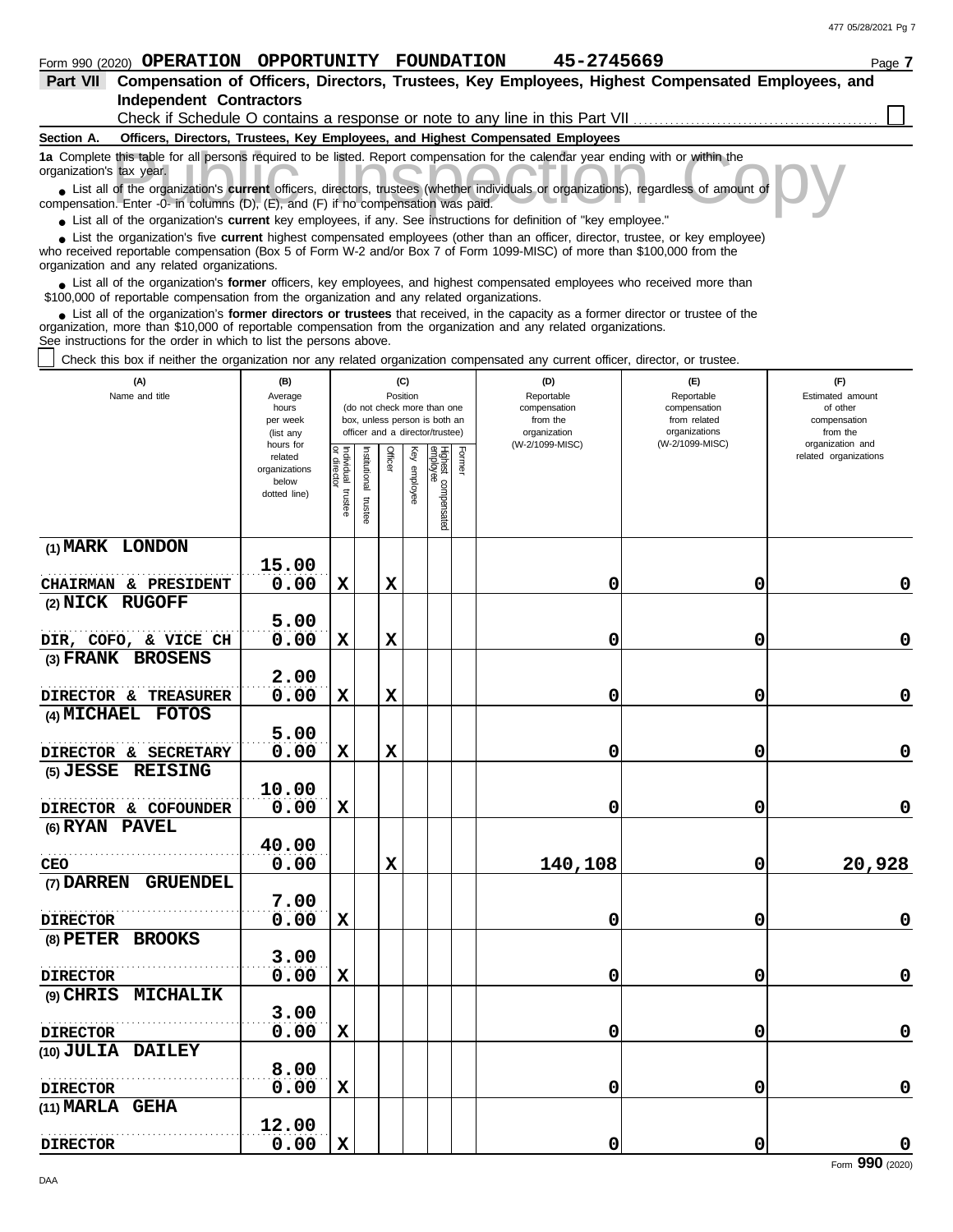|                         | Form 990 (2020) OPERATION                                                                                                                                                       | OPPORTUNITY FOUNDATION                                        |                                      |                      |                                     |                 |                                                                                                 |             | 45-2745669                                                                                                                                                                                                                                                                                                                              |                                                                                       |                                                                                     | 477 05/28/2021 Pg 8<br>Page 8 |
|-------------------------|---------------------------------------------------------------------------------------------------------------------------------------------------------------------------------|---------------------------------------------------------------|--------------------------------------|----------------------|-------------------------------------|-----------------|-------------------------------------------------------------------------------------------------|-------------|-----------------------------------------------------------------------------------------------------------------------------------------------------------------------------------------------------------------------------------------------------------------------------------------------------------------------------------------|---------------------------------------------------------------------------------------|-------------------------------------------------------------------------------------|-------------------------------|
| <b>Part VII</b>         |                                                                                                                                                                                 |                                                               |                                      |                      |                                     |                 |                                                                                                 |             | Section A. Officers, Directors, Trustees, Key Employees, and Highest Compensated Employees (continued)                                                                                                                                                                                                                                  |                                                                                       |                                                                                     |                               |
|                         | (A)<br>Name and title                                                                                                                                                           | (B)<br>Average<br>hours<br>per week<br>(list any<br>hours for |                                      |                      |                                     | (C)<br>Position | (do not check more than one<br>box, unless person is both an<br>officer and a director/trustee) |             | (D)<br>Reportable<br>compensation<br>from the<br>organization<br>(W-2/1099-MISC)                                                                                                                                                                                                                                                        | (E)<br>Reportable<br>compensation<br>from related<br>organizations<br>(W-2/1099-MISC) | (F)<br>Estimated amount<br>of other<br>compensation<br>from the<br>organization and |                               |
|                         |                                                                                                                                                                                 | related<br>organizations<br>below<br>dotted line)             | Individual<br>or director<br>trustee | nstitutional trustee | Officer<br>$\overline{\phantom{a}}$ | Ķey<br>employee | Highest compensated<br>employee                                                                 | Former      |                                                                                                                                                                                                                                                                                                                                         |                                                                                       | related organizations                                                               |                               |
| (12)                    | <b>PATTER\$ON</b><br><b>DAVID</b>                                                                                                                                               |                                                               |                                      |                      |                                     |                 |                                                                                                 |             |                                                                                                                                                                                                                                                                                                                                         |                                                                                       |                                                                                     |                               |
| <b>DIRECTOR</b>         |                                                                                                                                                                                 | 3.00<br>0.00                                                  | $\mathbf x$                          |                      |                                     |                 |                                                                                                 |             | 0                                                                                                                                                                                                                                                                                                                                       | 0                                                                                     |                                                                                     | 0                             |
| (13)                    | <b>ARNE</b><br>SORENSON                                                                                                                                                         |                                                               |                                      |                      |                                     |                 |                                                                                                 |             |                                                                                                                                                                                                                                                                                                                                         |                                                                                       |                                                                                     |                               |
| <b>DIRECTOR</b>         |                                                                                                                                                                                 | 3.00<br>0.00                                                  | $\mathbf x$                          |                      |                                     |                 |                                                                                                 |             | 0                                                                                                                                                                                                                                                                                                                                       | 0                                                                                     |                                                                                     | 0                             |
| <b>MATT</b><br>(14)     | <b>FLAVIN</b>                                                                                                                                                                   | 3.00                                                          |                                      |                      |                                     |                 |                                                                                                 |             |                                                                                                                                                                                                                                                                                                                                         |                                                                                       |                                                                                     |                               |
| <b>DIRECTOR</b><br>(15) | <b>JESSICA NELSON</b>                                                                                                                                                           | 0.00                                                          | $\mathbf x$                          |                      |                                     |                 |                                                                                                 |             | 0                                                                                                                                                                                                                                                                                                                                       | 0                                                                                     |                                                                                     | 0                             |
| <b>DIRECTOR</b>         |                                                                                                                                                                                 | 2.00<br>0.00                                                  | $\mathbf x$                          |                      |                                     |                 |                                                                                                 |             | 0                                                                                                                                                                                                                                                                                                                                       | 0                                                                                     |                                                                                     | 0                             |
|                         |                                                                                                                                                                                 |                                                               |                                      |                      |                                     |                 |                                                                                                 |             |                                                                                                                                                                                                                                                                                                                                         |                                                                                       |                                                                                     |                               |
|                         |                                                                                                                                                                                 |                                                               |                                      |                      |                                     |                 |                                                                                                 |             |                                                                                                                                                                                                                                                                                                                                         |                                                                                       |                                                                                     |                               |
|                         |                                                                                                                                                                                 |                                                               |                                      |                      |                                     |                 |                                                                                                 |             |                                                                                                                                                                                                                                                                                                                                         |                                                                                       |                                                                                     |                               |
|                         |                                                                                                                                                                                 |                                                               |                                      |                      |                                     |                 |                                                                                                 |             |                                                                                                                                                                                                                                                                                                                                         |                                                                                       |                                                                                     |                               |
|                         |                                                                                                                                                                                 |                                                               |                                      |                      |                                     |                 |                                                                                                 |             |                                                                                                                                                                                                                                                                                                                                         |                                                                                       |                                                                                     |                               |
|                         |                                                                                                                                                                                 |                                                               |                                      |                      |                                     |                 |                                                                                                 | u           | 140,108                                                                                                                                                                                                                                                                                                                                 |                                                                                       |                                                                                     | 20,928                        |
|                         | c Total from continuation sheets to Part VII. Section A                                                                                                                         |                                                               |                                      |                      |                                     |                 |                                                                                                 | u           |                                                                                                                                                                                                                                                                                                                                         |                                                                                       |                                                                                     |                               |
| $\mathbf{2}$            |                                                                                                                                                                                 |                                                               |                                      |                      |                                     |                 |                                                                                                 | $\mathbf u$ | 140,108<br>Total number of individuals (including but not limited to those listed above) who received more than \$100,000 of                                                                                                                                                                                                            |                                                                                       |                                                                                     | 20,928                        |
|                         | reportable compensation from the organization $\bf{u}$ 1                                                                                                                        |                                                               |                                      |                      |                                     |                 |                                                                                                 |             |                                                                                                                                                                                                                                                                                                                                         |                                                                                       |                                                                                     |                               |
| 3                       |                                                                                                                                                                                 |                                                               |                                      |                      |                                     |                 |                                                                                                 |             | Did the organization list any former officer, director, trustee, key employee, or highest compensated                                                                                                                                                                                                                                   |                                                                                       | Yes                                                                                 | No                            |
| 4                       |                                                                                                                                                                                 |                                                               |                                      |                      |                                     |                 |                                                                                                 |             | For any individual listed on line 1a, is the sum of reportable compensation and other compensation from the                                                                                                                                                                                                                             |                                                                                       | 3                                                                                   | X                             |
|                         |                                                                                                                                                                                 |                                                               |                                      |                      |                                     |                 |                                                                                                 |             | organization and related organizations greater than \$150,000? If "Yes," complete Schedule J for such<br>individual with a construction of the construction of the construction of the construction of the construction of the construction of the construction of the construction of the construction of the construction of the cons |                                                                                       | X<br>4                                                                              |                               |
| 5                       |                                                                                                                                                                                 |                                                               |                                      |                      |                                     |                 |                                                                                                 |             | Did any person listed on line 1a receive or accrue compensation from any unrelated organization or individual                                                                                                                                                                                                                           |                                                                                       |                                                                                     | X                             |
|                         | Section B. Independent Contractors                                                                                                                                              |                                                               |                                      |                      |                                     |                 |                                                                                                 |             |                                                                                                                                                                                                                                                                                                                                         |                                                                                       | 5                                                                                   |                               |
| 1                       |                                                                                                                                                                                 |                                                               |                                      |                      |                                     |                 |                                                                                                 |             | Complete this table for your five highest compensated independent contractors that received more than \$100,000 of<br>compensation from the organization. Report compensation for the calendar year ending with or within the organization's tax year.                                                                                  |                                                                                       |                                                                                     |                               |
|                         |                                                                                                                                                                                 | (A)<br>Name and business address                              |                                      |                      |                                     |                 |                                                                                                 |             |                                                                                                                                                                                                                                                                                                                                         | (B)<br>Description of services                                                        | (C)<br>Compensation                                                                 |                               |
|                         |                                                                                                                                                                                 |                                                               |                                      |                      |                                     |                 |                                                                                                 |             |                                                                                                                                                                                                                                                                                                                                         |                                                                                       |                                                                                     |                               |
|                         |                                                                                                                                                                                 |                                                               |                                      |                      |                                     |                 |                                                                                                 |             |                                                                                                                                                                                                                                                                                                                                         |                                                                                       |                                                                                     |                               |
|                         |                                                                                                                                                                                 |                                                               |                                      |                      |                                     |                 |                                                                                                 |             |                                                                                                                                                                                                                                                                                                                                         |                                                                                       |                                                                                     |                               |
|                         |                                                                                                                                                                                 |                                                               |                                      |                      |                                     |                 |                                                                                                 |             |                                                                                                                                                                                                                                                                                                                                         |                                                                                       |                                                                                     |                               |
|                         |                                                                                                                                                                                 |                                                               |                                      |                      |                                     |                 |                                                                                                 |             |                                                                                                                                                                                                                                                                                                                                         |                                                                                       |                                                                                     |                               |
| $\mathbf{2}$            | Total number of independent contractors (including but not limited to those listed above) who<br>received more than \$100,000 of compensation from the organization $\mathbf u$ |                                                               |                                      |                      |                                     |                 |                                                                                                 |             |                                                                                                                                                                                                                                                                                                                                         | 0                                                                                     |                                                                                     |                               |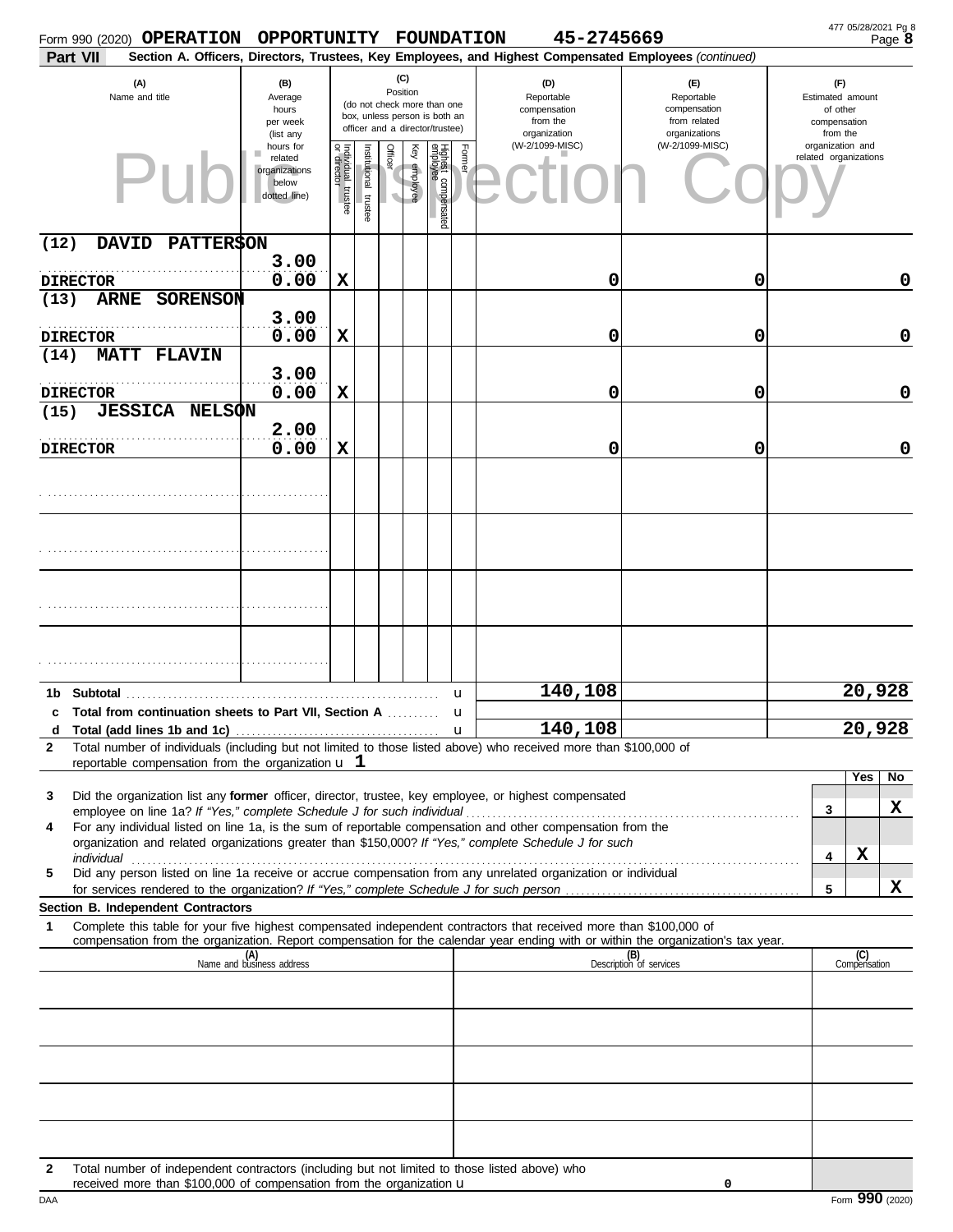# Form 990 (2020) Page **9 OPERATION OPPORTUNITY FOUNDATION 45-2745669**

|                                                                  | Part VIII |                                                                                    |          | <b>Statement of Revenue</b> |                        |                      |                      |                                              | Check if Schedule O contains a response or note to any line in this Part VIII |                                           |
|------------------------------------------------------------------|-----------|------------------------------------------------------------------------------------|----------|-----------------------------|------------------------|----------------------|----------------------|----------------------------------------------|-------------------------------------------------------------------------------|-------------------------------------------|
|                                                                  |           |                                                                                    |          |                             |                        |                      | (A)<br>Total revenue | (B)<br>Related or exempt<br>function revenue | (C)<br>Unrelated<br>business revenue                                          | (D)<br>Revenue excluded<br>from tax under |
|                                                                  |           |                                                                                    |          |                             |                        |                      | ш                    |                                              |                                                                               | sections 512-514                          |
| <b>Contributions, Gifts, Grants</b><br>and Other Similar Amounts |           | 1a Federated campaigns<br><b>b</b> Membership dues                                 |          |                             | 1a<br>1b               |                      |                      |                                              |                                                                               |                                           |
|                                                                  |           | c Fundraising events                                                               |          |                             | 1 <sub>c</sub>         |                      |                      |                                              |                                                                               |                                           |
|                                                                  |           | d Related organizations                                                            |          |                             | 1d                     |                      |                      |                                              |                                                                               |                                           |
|                                                                  |           | e Government grants (contributions)                                                |          |                             | 1e                     |                      |                      |                                              |                                                                               |                                           |
|                                                                  |           | f All other contributions, gifts, grants,                                          |          |                             |                        |                      |                      |                                              |                                                                               |                                           |
|                                                                  |           | and similar amounts not included above                                             |          |                             | 1f                     | 3,373,295            |                      |                                              |                                                                               |                                           |
|                                                                  |           | <b>g</b> Noncash contributions included in lines 1a-1f                             |          |                             | 1g $\sqrt{ }$          | 8,309                |                      |                                              |                                                                               |                                           |
|                                                                  |           |                                                                                    |          |                             |                        | $\mathbf{u}$         | 3,373,295            |                                              |                                                                               |                                           |
|                                                                  |           |                                                                                    |          |                             |                        | <b>Business Code</b> |                      |                                              |                                                                               |                                           |
|                                                                  | 2a        |                                                                                    |          |                             |                        |                      |                      |                                              |                                                                               |                                           |
| Program Service<br>Revenue                                       | b         |                                                                                    |          |                             |                        |                      |                      |                                              |                                                                               |                                           |
|                                                                  |           |                                                                                    |          |                             |                        |                      |                      |                                              |                                                                               |                                           |
|                                                                  |           |                                                                                    |          |                             |                        |                      |                      |                                              |                                                                               |                                           |
|                                                                  |           | f All other program service revenue                                                |          |                             |                        |                      |                      |                                              |                                                                               |                                           |
|                                                                  |           |                                                                                    |          |                             |                        | $\mathbf u$          |                      |                                              |                                                                               |                                           |
|                                                                  | 3         | Investment income (including dividends, interest, and                              |          |                             |                        |                      |                      |                                              |                                                                               |                                           |
|                                                                  |           |                                                                                    |          |                             |                        | u                    | 74,790               |                                              |                                                                               | 74,790                                    |
|                                                                  | 4         | Income from investment of tax-exempt bond proceeds                                 |          |                             |                        | u                    |                      |                                              |                                                                               |                                           |
|                                                                  | 5         |                                                                                    |          |                             |                        | u                    |                      |                                              |                                                                               |                                           |
|                                                                  |           |                                                                                    |          | (i) Real                    |                        | (ii) Personal        |                      |                                              |                                                                               |                                           |
|                                                                  | 6а        | Gross rents                                                                        | 6a       |                             |                        |                      |                      |                                              |                                                                               |                                           |
|                                                                  | b         | Less: rental expenses                                                              | 6b       |                             |                        |                      |                      |                                              |                                                                               |                                           |
|                                                                  | с         | Rental inc. or (loss)                                                              | 6с       |                             |                        |                      |                      |                                              |                                                                               |                                           |
|                                                                  | d         | <b>7a</b> Gross amount from                                                        |          |                             |                        | u                    |                      |                                              |                                                                               |                                           |
|                                                                  |           | sales of assets                                                                    |          | (i) Securities              |                        | (ii) Other           |                      |                                              |                                                                               |                                           |
|                                                                  |           | other than inventory                                                               | 7a       |                             | 4,404                  |                      |                      |                                              |                                                                               |                                           |
| Revenue                                                          |           | <b>b</b> Less: cost or other                                                       |          |                             | 4,385                  |                      |                      |                                              |                                                                               |                                           |
|                                                                  |           | basis and sales exps.<br><b>c</b> Gain or (loss)                                   | 7b<br>7c |                             | 19                     |                      |                      |                                              |                                                                               |                                           |
|                                                                  |           |                                                                                    |          |                             |                        | u                    | 19                   | 19                                           |                                                                               |                                           |
| <b>Other</b>                                                     |           | 8a Gross income from fundraising events                                            |          |                             |                        |                      |                      |                                              |                                                                               |                                           |
|                                                                  |           | (not including $$$                                                                 |          | .                           |                        |                      |                      |                                              |                                                                               |                                           |
|                                                                  |           | of contributions reported on line 1c).                                             |          |                             |                        |                      |                      |                                              |                                                                               |                                           |
|                                                                  |           | See Part IV, line 18                                                               |          |                             | 8a                     |                      |                      |                                              |                                                                               |                                           |
|                                                                  |           | <b>b</b> Less: direct expenses                                                     |          |                             | 8b                     |                      |                      |                                              |                                                                               |                                           |
|                                                                  |           | c Net income or (loss) from fundraising events                                     |          |                             |                        | u                    |                      |                                              |                                                                               |                                           |
|                                                                  |           | 9a Gross income from gaming activities.                                            |          |                             |                        |                      |                      |                                              |                                                                               |                                           |
|                                                                  |           | See Part IV, line 19                                                               |          | .                           | 9a                     |                      |                      |                                              |                                                                               |                                           |
|                                                                  |           | <b>b</b> Less: direct expenses                                                     |          |                             | 9 <sub>b</sub>         |                      |                      |                                              |                                                                               |                                           |
|                                                                  |           |                                                                                    |          |                             |                        | u                    |                      |                                              |                                                                               |                                           |
|                                                                  |           | 10a Gross sales of inventory, less                                                 |          |                             |                        |                      |                      |                                              |                                                                               |                                           |
|                                                                  |           | returns and allowances<br><b>b</b> Less: cost of goods sold                        |          |                             | 10a<br>10 <sub>b</sub> |                      |                      |                                              |                                                                               |                                           |
|                                                                  |           |                                                                                    |          |                             |                        | $\mathbf{u}$         |                      |                                              |                                                                               |                                           |
|                                                                  |           |                                                                                    |          |                             |                        | <b>Business Code</b> |                      |                                              |                                                                               |                                           |
| Miscellaneous<br>Revenue                                         | 11a       |                                                                                    |          |                             |                        |                      |                      |                                              |                                                                               |                                           |
|                                                                  | b         |                                                                                    |          |                             |                        |                      |                      |                                              |                                                                               |                                           |
|                                                                  |           |                                                                                    |          |                             |                        |                      |                      |                                              |                                                                               |                                           |
|                                                                  | d         | All other revenue <i>containance</i> and <i>All</i> other revenue <i>container</i> |          |                             |                        |                      |                      |                                              |                                                                               |                                           |
|                                                                  |           |                                                                                    |          |                             |                        |                      |                      |                                              |                                                                               |                                           |
|                                                                  | 12        |                                                                                    |          |                             |                        | $\mathbf{u}$         | 3,448,104            | 19                                           | $\Omega$                                                                      | 74,790                                    |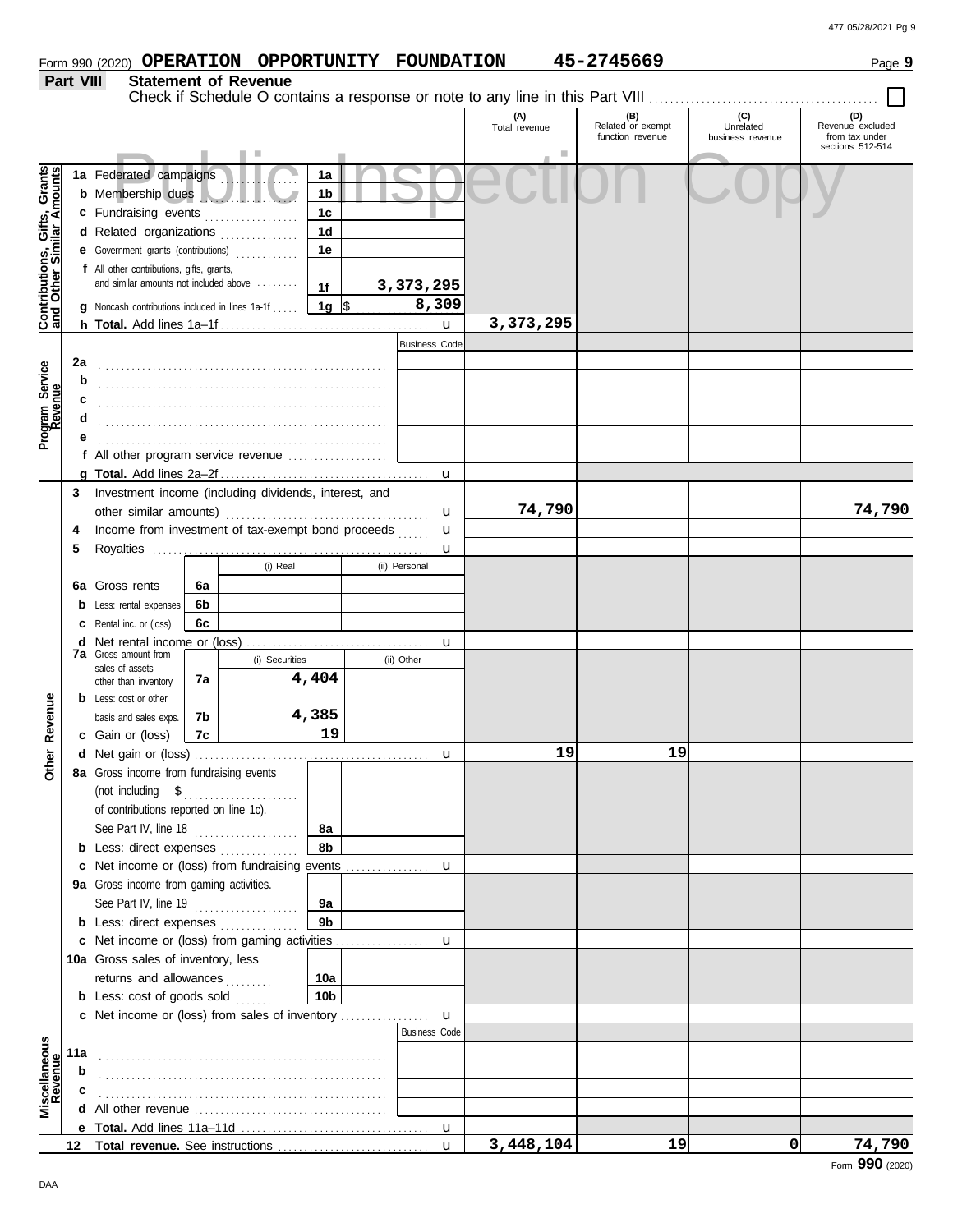## nd 10b of Part VIII.<br>
dother assistance to domestic organizations<br>
and other assistance to domestic<br>
and other assistance to domestic **Part IX Statement of Functional Expenses Form 990 (2020) OPERATION OPPORTUNITY FOUNDATION 45-2745669** Page 10 *Section 501(c)(3) and 501(c)(4) organizations must complete all columns. All other organizations must complete column (A). Do not include amounts reported on lines 6b, 7b, 8b, 9b, and 10b of Part VIII.* **1** Grants and other assistance to domestic organizations **2** and domestic governments. See Part IV, line 21 . . . . *. . . .* . . . Grants and other assistance to domestic **(A) (B) (C) (D)** Total expenses Program service Management and expenses general expenses (D)<br>Fundraising expenses Check if Schedule O contains a response or note to any line in this Part IX

|    | and domestic governments. See Part IV, line 21                                                 |           |           |         |          |
|----|------------------------------------------------------------------------------------------------|-----------|-----------|---------|----------|
| 2  | Grants and other assistance to domestic                                                        |           |           |         |          |
|    | individuals. See Part IV, line 22                                                              |           |           |         |          |
| 3  | Grants and other assistance to foreign                                                         |           |           |         |          |
|    | organizations, foreign governments, and foreign                                                |           |           |         |          |
|    | individuals. See Part IV, lines 15 and 16                                                      |           |           |         |          |
| 4  | Benefits paid to or for members                                                                |           |           |         |          |
| 5  | Compensation of current officers, directors,                                                   |           |           |         |          |
|    | trustees, and key employees                                                                    | 150,000   | 52,500    | 60,000  | 37,500   |
| 6  | Compensation not included above to disqualified                                                |           |           |         |          |
|    | persons (as defined under section 4958(f)(1)) and                                              |           |           |         |          |
|    | persons described in section 4958(c)(3)(B)                                                     |           |           |         |          |
| 7  | Other salaries and wages                                                                       | 1,196,639 | 816,289   | 187,524 | 192,826  |
| 8  | Pension plan accruals and contributions (include                                               |           |           |         |          |
|    | section 401(k) and 403(b) employer contributions)                                              |           |           |         |          |
| 9  | Other employee benefits                                                                        | 70,112    | 28,383    | 26,336  | 15,393   |
| 10 | Payroll taxes                                                                                  | 117,415   | 77,344    | 22,337  | 17,734   |
| 11 | Fees for services (nonemployees):                                                              |           |           |         |          |
| a  |                                                                                                |           |           |         |          |
| b  | Legal                                                                                          | 25,290    |           | 25,290  |          |
|    |                                                                                                | 47,282    |           | 47,282  |          |
| d  | Lobbying                                                                                       |           |           |         |          |
| е  | Professional fundraising services. See Part IV, line 17                                        |           |           |         |          |
| f  | Investment management fees                                                                     |           |           |         |          |
| g  | Other. (If line 11g amount exceeds 10% of line 25, column                                      |           |           |         |          |
|    | (A) amount, list line 11g expenses on Schedule O.)                                             | 42,838    | 23,006    | 10,140  | 9,692    |
| 12 | Advertising and promotion                                                                      | 9,797     | 9,797     |         |          |
| 13 |                                                                                                | 28,585    | 26,390    | 847     | 1,348    |
| 14 |                                                                                                | 64,382    | 26,140    | 30,832  | 7,410    |
| 15 | Information technology                                                                         |           |           |         |          |
| 16 |                                                                                                | 17,250    | 1,650     | 15,600  |          |
| 17 |                                                                                                | 27,614    | 23,624    | 1,831   | 2,159    |
|    | Travel<br>Payments of travel or entertainment expenses                                         |           |           |         |          |
| 18 |                                                                                                |           |           |         |          |
|    | for any federal, state, or local public officials                                              | 655       |           | 625     | 30       |
| 19 | Conferences, conventions, and meetings                                                         | 1,477     |           | 1,477   |          |
| 20 | Interest                                                                                       |           |           |         |          |
| 21 |                                                                                                |           |           |         |          |
|    | 22 Depreciation, depletion, and amortization                                                   | 6,415     | 4,400     |         |          |
| 23 | Insurance                                                                                      |           |           | 2,015   |          |
| 24 | Other expenses. Itemize expenses not covered                                                   |           |           |         |          |
|    | above (List miscellaneous expenses on line 24e. If                                             |           |           |         |          |
|    | line 24e amount exceeds 10% of line 25, column                                                 |           |           |         |          |
|    | (A) amount, list line 24e expenses on Schedule O.)                                             |           |           |         |          |
| a  | SUBCONTRACTED SERVICES                                                                         | 106,850   | 106,850   |         |          |
| b  | <b>COURSE MATERIALS</b>                                                                        | 26,989    | 26,989    |         |          |
| c  | COURSE DEVELOPMENT                                                                             | 18,577    | 18,577    |         |          |
| d  | LICENSES & PERMITS                                                                             | 10,685    |           | 10,685  |          |
| е  | All other expenses                                                                             | 14,208    | 1,778     | 4,269   | 8,161    |
| 25 | Total functional expenses. Add lines 1 through 24e                                             | 1,983,060 | 1,243,717 | 447,090 | 292, 253 |
| 26 | Joint costs. Complete this line only if the<br>organization reported in column (B) joint costs |           |           |         |          |
|    | from a combined educational campaign and                                                       |           |           |         |          |
|    | fundraising solicitation. Check here u<br>if                                                   |           |           |         |          |
|    | following SOP 98-2 (ASC 958-720).                                                              |           |           |         |          |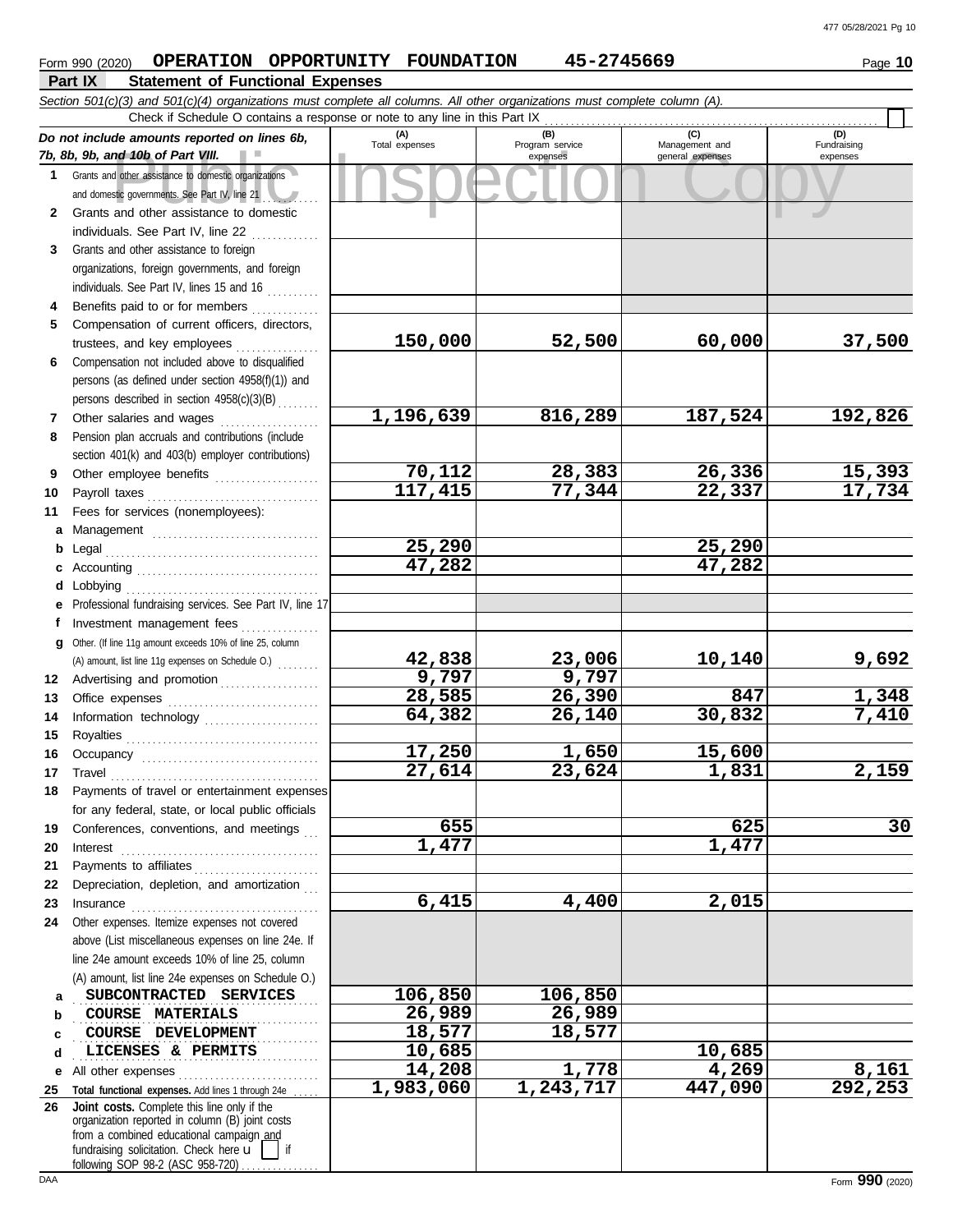|                             |        | Form 990 (2020)                                                                                                                                                                                                                      | OPERATION OPPORTUNITY FOUNDATION |                                           | 45-2745669             |                 | Page 11     |
|-----------------------------|--------|--------------------------------------------------------------------------------------------------------------------------------------------------------------------------------------------------------------------------------------|----------------------------------|-------------------------------------------|------------------------|-----------------|-------------|
|                             | Part X | <b>Balance Sheet</b>                                                                                                                                                                                                                 |                                  |                                           |                        |                 |             |
|                             |        |                                                                                                                                                                                                                                      |                                  |                                           |                        |                 |             |
|                             |        |                                                                                                                                                                                                                                      |                                  |                                           | (A)                    |                 | (B)         |
|                             |        |                                                                                                                                                                                                                                      |                                  |                                           | Beginning of year      |                 | End of year |
|                             |        | Cash-non-interest-bearing                                                                                                                                                                                                            |                                  |                                           | 530,196<br>m.          | $\mathbf{1}$    | 298,209     |
|                             | 2      | Savings and temporary cash investments <b>ANGLAY COMPANY</b>                                                                                                                                                                         |                                  |                                           |                        | $\overline{2}$  | 1,569,641   |
|                             | 3      | Pledges and grants receivable, net //www.allender.com/sections/sections/sections/sections/sections/                                                                                                                                  |                                  |                                           | 1,379,886              | 3               | 2,233,533   |
|                             | 4      | Accounts receivable, net                                                                                                                                                                                                             |                                  |                                           |                        | 4               |             |
|                             | 5      | Loans and other receivables from any current or former officer, director,                                                                                                                                                            |                                  |                                           |                        |                 |             |
|                             |        | trustee, key employee, creator or founder, substantial contributor, or 35%                                                                                                                                                           |                                  |                                           |                        |                 |             |
|                             |        |                                                                                                                                                                                                                                      |                                  |                                           |                        | 5               |             |
|                             | 6      | Loans and other receivables from other disqualified persons (as defined                                                                                                                                                              |                                  |                                           |                        |                 |             |
|                             |        | under section 4958(f)(1)), and persons described in section 4958(c)(3)(B)                                                                                                                                                            |                                  |                                           |                        | 6               |             |
| Assets                      | 7      |                                                                                                                                                                                                                                      |                                  |                                           |                        | $\overline{7}$  |             |
|                             | 8      | Inventories for sale or use                                                                                                                                                                                                          |                                  |                                           |                        | 8               |             |
|                             | 9      |                                                                                                                                                                                                                                      |                                  |                                           | 26,619                 | 9               | 85,677      |
|                             |        | 10a Land, buildings, and equipment: cost or other                                                                                                                                                                                    |                                  |                                           |                        |                 |             |
|                             |        |                                                                                                                                                                                                                                      |                                  |                                           |                        |                 |             |
|                             |        | <b>b</b> Less: accumulated depreciation                                                                                                                                                                                              |                                  | 10b                                       |                        | 10 <sub>c</sub> |             |
|                             | 11     |                                                                                                                                                                                                                                      |                                  |                                           | 2,746,603              | 11              | 2,268,296   |
|                             | 12     |                                                                                                                                                                                                                                      |                                  |                                           |                        | 12              |             |
|                             | 13     |                                                                                                                                                                                                                                      |                                  |                                           |                        | 13              |             |
|                             | 14     | Intangible assets                                                                                                                                                                                                                    |                                  |                                           |                        | 14              |             |
|                             | 15     |                                                                                                                                                                                                                                      |                                  |                                           |                        | 15              |             |
|                             | 16     |                                                                                                                                                                                                                                      |                                  |                                           | 4,683,304              | 16              | 6,455,356   |
|                             | 17     |                                                                                                                                                                                                                                      |                                  |                                           | 32,805                 | 17              | 28,590      |
|                             | 18     |                                                                                                                                                                                                                                      |                                  |                                           |                        | 18              |             |
|                             | 19     | Deferred revenue <b>contract and the contract of the contract of the contract of the contract of the contract of the contract of the contract of the contract of the contract of the contract of the contract of the contract of</b> |                                  |                                           | 46,000                 | 19              | 21,860      |
|                             | 20     |                                                                                                                                                                                                                                      |                                  |                                           |                        | 20              |             |
|                             | 21     | Escrow or custodial account liability. Complete Part IV of Schedule D                                                                                                                                                                |                                  | <u> 1999 - Johann Stoff, amerikansk f</u> |                        | 21              |             |
|                             | 22     | Loans and other payables to any current or former officer, director,                                                                                                                                                                 |                                  |                                           |                        |                 |             |
| Liabilities                 |        | trustee, key employee, creator or founder, substantial contributor, or 35%                                                                                                                                                           |                                  |                                           |                        |                 |             |
|                             |        |                                                                                                                                                                                                                                      |                                  |                                           |                        | 22              |             |
|                             | 23     | Secured mortgages and notes payable to unrelated third parties                                                                                                                                                                       |                                  |                                           |                        | 23              |             |
|                             | 24     | Unsecured notes and loans payable to unrelated third parties                                                                                                                                                                         |                                  |                                           |                        | 24              | 255,000     |
|                             | 25     | Other liabilities (including federal income tax, payables to related third                                                                                                                                                           |                                  |                                           |                        |                 |             |
|                             |        | parties, and other liabilities not included on lines 17-24). Complete Part X                                                                                                                                                         |                                  |                                           |                        |                 |             |
|                             |        | of Schedule D                                                                                                                                                                                                                        |                                  |                                           |                        | 25              |             |
|                             | 26     |                                                                                                                                                                                                                                      |                                  |                                           | 78,805                 | 26              | 305,450     |
|                             |        | Organizations that follow FASB ASC 958, check here $\mathbf{u} \overline{X}$                                                                                                                                                         |                                  |                                           |                        |                 |             |
|                             |        | and complete lines 27, 28, 32, and 33.                                                                                                                                                                                               |                                  |                                           |                        |                 |             |
|                             | 27     | Net assets without donor restrictions                                                                                                                                                                                                |                                  |                                           | 2,865,200              | 27              | 3,901,127   |
|                             | 28     | Net assets with donor restrictions                                                                                                                                                                                                   |                                  |                                           | 1,739,299              | 28              | 2,248,779   |
|                             |        | Organizations that do not follow FASB ASC 958, check here u                                                                                                                                                                          |                                  |                                           |                        |                 |             |
|                             |        | and complete lines 29 through 33.                                                                                                                                                                                                    |                                  |                                           |                        |                 |             |
|                             | 29     | Capital stock or trust principal, or current funds                                                                                                                                                                                   |                                  |                                           |                        | 29              |             |
|                             | 30     | Paid-in or capital surplus, or land, building, or equipment fund                                                                                                                                                                     |                                  |                                           |                        | 30              |             |
| Net Assets or Fund Balances | 31     | Retained earnings, endowment, accumulated income, or other funds                                                                                                                                                                     |                                  | .                                         |                        | 31              |             |
|                             | 32     | Total net assets or fund balances                                                                                                                                                                                                    |                                  |                                           | $\overline{4,604,499}$ | 32              | 6,149,906   |
|                             | 33     |                                                                                                                                                                                                                                      |                                  |                                           | 4,683,304              | 33              | 6,455,356   |

Form **990** (2020)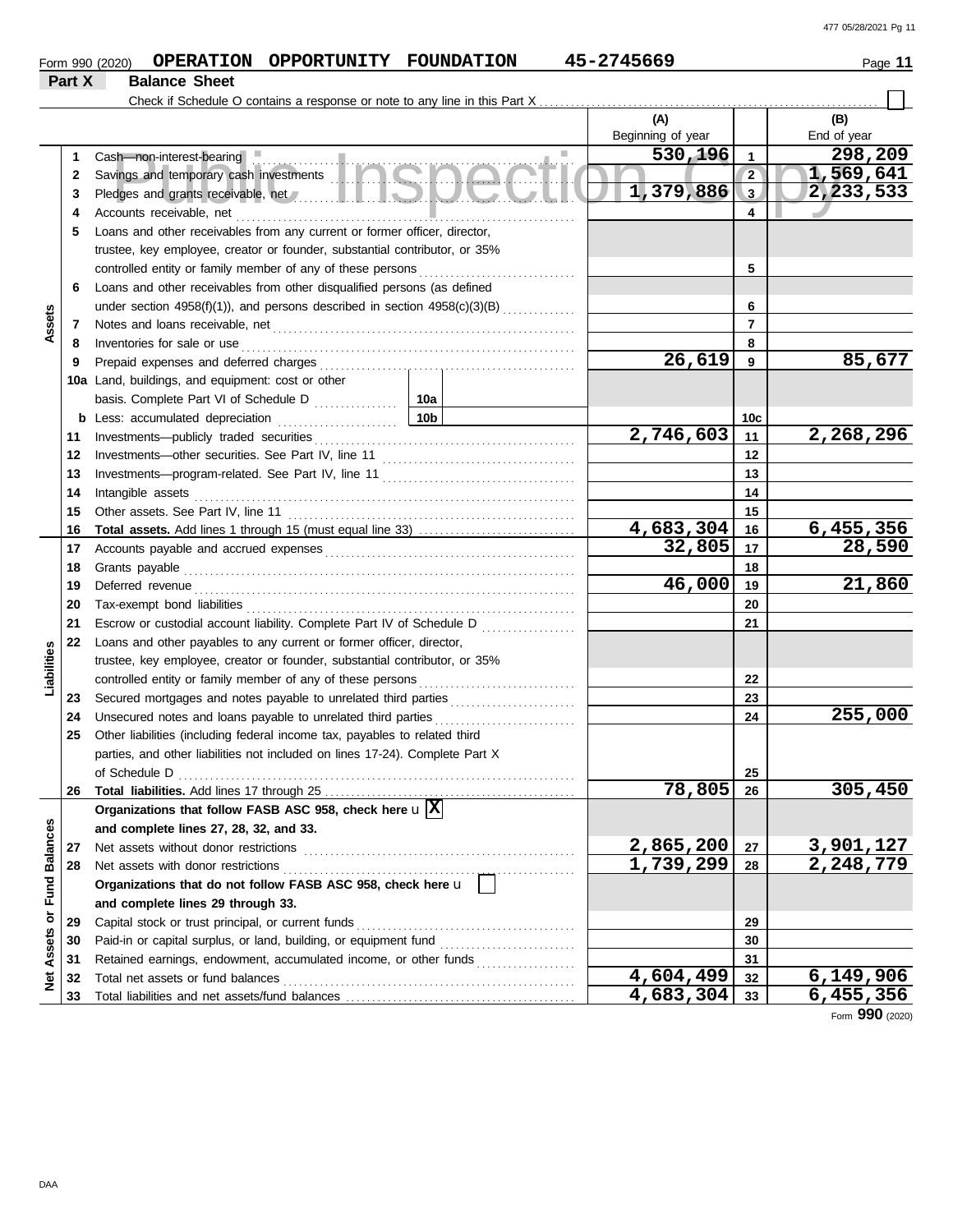|    | 45-2745669<br>Form 990 (2020) OPERATION OPPORTUNITY FOUNDATION                                                                                                                                                                            |                 |            | Page 12 |
|----|-------------------------------------------------------------------------------------------------------------------------------------------------------------------------------------------------------------------------------------------|-----------------|------------|---------|
|    | Part XI<br><b>Reconciliation of Net Assets</b>                                                                                                                                                                                            |                 |            |         |
|    |                                                                                                                                                                                                                                           |                 |            |         |
| 1  |                                                                                                                                                                                                                                           | 3,448,104       |            |         |
| 2  | $\mathbf{2}$                                                                                                                                                                                                                              | 1,983,060       |            |         |
| 3  | $\overline{\mathbf{3}}$<br>Revenue less expenses. Subtract line 2 from line 1<br>Net assets or fund balances at beginning of year (must equal Part X, line 32, column (A))                                                                | 1,465,044       |            |         |
| 4  | $\overline{4}$                                                                                                                                                                                                                            | 4,604,499       |            |         |
| 5  | Net unrealized gains (losses) on investments <b>and the contract of the contract of the contract of the contract of the contract of the contract of the contract of the contract of the contract of the contract of the contract</b><br>5 | $\sqrt{80,363}$ |            |         |
| 6  | 6                                                                                                                                                                                                                                         |                 |            |         |
| 7  | $\overline{7}$<br>Investment expenses                                                                                                                                                                                                     |                 |            |         |
| 8  | 8<br>Prior period adjustments entertainments and adjustments of the contract of the contract of the contract of the contract of the contract of the contract of the contract of the contract of the contract of the contract of the       |                 |            |         |
| 9  | 9                                                                                                                                                                                                                                         |                 |            |         |
| 10 | Net assets or fund balances at end of year. Combine lines 3 through 9 (must equal Part X, line                                                                                                                                            |                 |            |         |
|    | 10                                                                                                                                                                                                                                        | 6,149,906       |            |         |
|    | <b>Financial Statements and Reporting</b><br>Part XII                                                                                                                                                                                     |                 |            |         |
|    |                                                                                                                                                                                                                                           |                 |            |         |
|    |                                                                                                                                                                                                                                           |                 | <b>Yes</b> | No      |
| 1  | ΙXΙ<br>Accounting method used to prepare the Form 990:<br>Cash<br>Accrual<br>Other                                                                                                                                                        |                 |            |         |
|    | If the organization changed its method of accounting from a prior year or checked "Other," explain in                                                                                                                                     |                 |            |         |
|    | Schedule O.                                                                                                                                                                                                                               |                 |            |         |
|    | 2a Were the organization's financial statements compiled or reviewed by an independent accountant?                                                                                                                                        | 2a              |            | x       |
|    | If "Yes," check a box below to indicate whether the financial statements for the year were compiled or                                                                                                                                    |                 |            |         |
|    | reviewed on a separate basis, consolidated basis, or both:                                                                                                                                                                                |                 |            |         |
|    | Separate basis<br>Consolidated basis<br>Both consolidated and separate basis<br>$\mathbf{1}$                                                                                                                                              |                 |            |         |
|    | <b>b</b> Were the organization's financial statements audited by an independent accountant?                                                                                                                                               | 2b              | X          |         |
|    | If "Yes," check a box below to indicate whether the financial statements for the year were audited on a                                                                                                                                   |                 |            |         |
|    | separate basis, consolidated basis, or both:                                                                                                                                                                                              |                 |            |         |
|    | X <br>Separate basis<br>  Consolidated basis<br>Both consolidated and separate basis                                                                                                                                                      |                 |            |         |
|    | c If "Yes" to line 2a or 2b, does the organization have a committee that assumes responsibility for oversight of                                                                                                                          |                 |            |         |
|    | the audit, review, or compilation of its financial statements and selection of an independent accountant?                                                                                                                                 | 2c              | X          |         |
|    | If the organization changed either its oversight process or selection process during the tax year, explain on                                                                                                                             |                 |            |         |
|    | Schedule O.                                                                                                                                                                                                                               |                 |            |         |
|    | 3a As a result of a federal award, was the organization required to undergo an audit or audits as set forth in the                                                                                                                        |                 |            |         |
|    | Single Audit Act and OMB Circular A-133?                                                                                                                                                                                                  | За              |            | X       |
|    | <b>b</b> If "Yes," did the organization undergo the required audit or audits? If the organization did not undergo the                                                                                                                     |                 |            |         |
|    | required audit or audits, explain why on Schedule O and describe any steps taken to undergo such audits                                                                                                                                   | 3b              |            |         |

Form **990** (2020)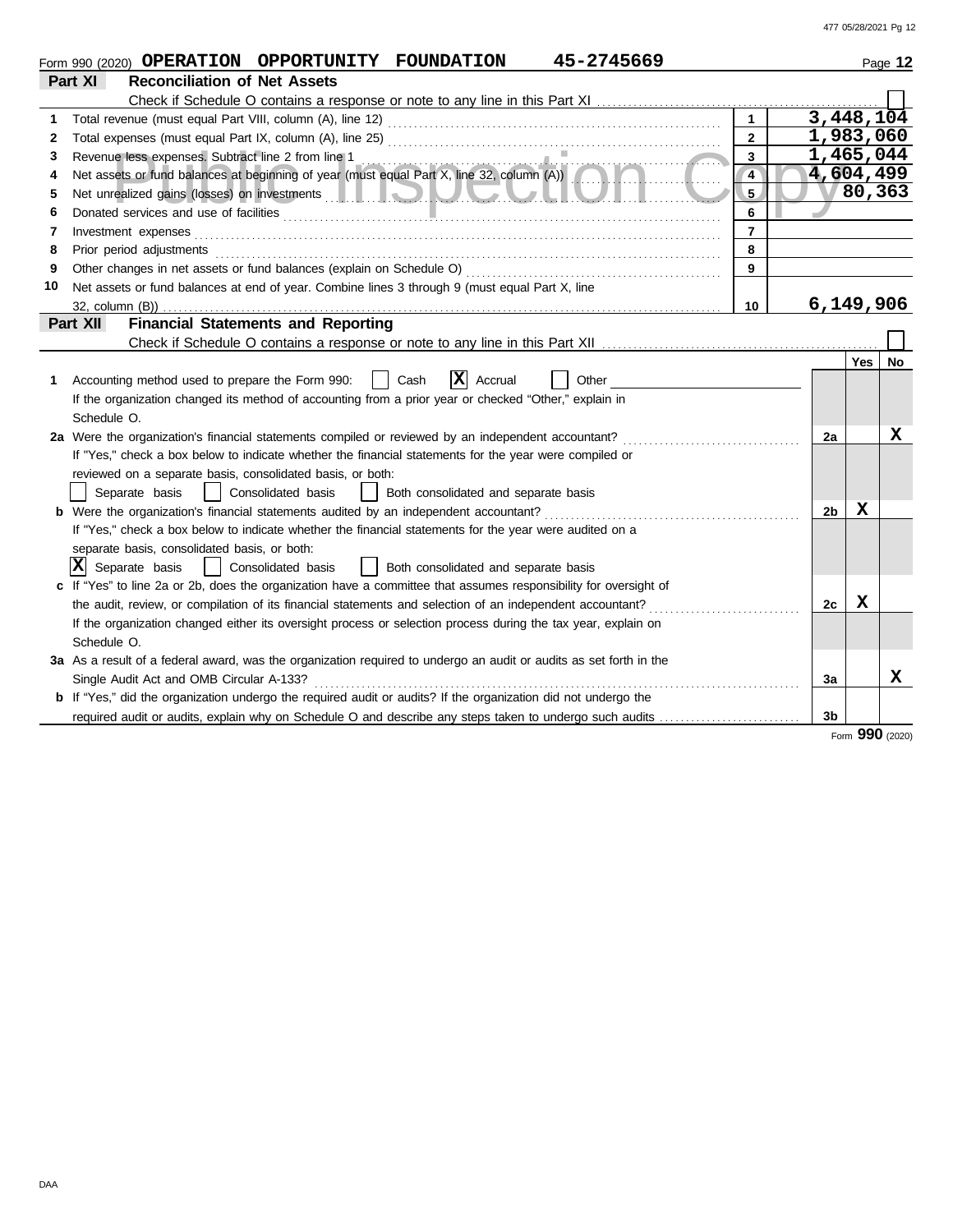| <b>SCHEDULE A</b>                                                                                                                                              |                                                                                                                  | <b>Public Charity Status and Public Support</b>                                                                                                                                                                                                                                                                                                                                                                                                                                                                                                                                                                                                                                                                                                                                                                                                                                                                                                                                                                                                                                                                                                                                                                                                                                                                                                                                                                                                                                                                                                                                                                                                                                                                                                                                                                                                                                                                                                                                                                                                                                                                                                                                                                                                                                                                                                                                                                                                                                                                                                                                                                                                                                                                                                                                                                                                                                                                                                                                                                                                                                                                                                                                                                                                                                                                                                                                                                                                                                                                                                                                                                                                              |     |                                                                   |                                                                   | OMB No. 1545-0047                                     |
|----------------------------------------------------------------------------------------------------------------------------------------------------------------|------------------------------------------------------------------------------------------------------------------|--------------------------------------------------------------------------------------------------------------------------------------------------------------------------------------------------------------------------------------------------------------------------------------------------------------------------------------------------------------------------------------------------------------------------------------------------------------------------------------------------------------------------------------------------------------------------------------------------------------------------------------------------------------------------------------------------------------------------------------------------------------------------------------------------------------------------------------------------------------------------------------------------------------------------------------------------------------------------------------------------------------------------------------------------------------------------------------------------------------------------------------------------------------------------------------------------------------------------------------------------------------------------------------------------------------------------------------------------------------------------------------------------------------------------------------------------------------------------------------------------------------------------------------------------------------------------------------------------------------------------------------------------------------------------------------------------------------------------------------------------------------------------------------------------------------------------------------------------------------------------------------------------------------------------------------------------------------------------------------------------------------------------------------------------------------------------------------------------------------------------------------------------------------------------------------------------------------------------------------------------------------------------------------------------------------------------------------------------------------------------------------------------------------------------------------------------------------------------------------------------------------------------------------------------------------------------------------------------------------------------------------------------------------------------------------------------------------------------------------------------------------------------------------------------------------------------------------------------------------------------------------------------------------------------------------------------------------------------------------------------------------------------------------------------------------------------------------------------------------------------------------------------------------------------------------------------------------------------------------------------------------------------------------------------------------------------------------------------------------------------------------------------------------------------------------------------------------------------------------------------------------------------------------------------------------------------------------------------------------------------------------------------------------|-----|-------------------------------------------------------------------|-------------------------------------------------------------------|-------------------------------------------------------|
| (Form 990 or 990-EZ)                                                                                                                                           |                                                                                                                  | Complete if the organization is a section 501(c)(3) organization or a section 4947(a)(1) nonexempt charitable trust.                                                                                                                                                                                                                                                                                                                                                                                                                                                                                                                                                                                                                                                                                                                                                                                                                                                                                                                                                                                                                                                                                                                                                                                                                                                                                                                                                                                                                                                                                                                                                                                                                                                                                                                                                                                                                                                                                                                                                                                                                                                                                                                                                                                                                                                                                                                                                                                                                                                                                                                                                                                                                                                                                                                                                                                                                                                                                                                                                                                                                                                                                                                                                                                                                                                                                                                                                                                                                                                                                                                                         |     |                                                                   |                                                                   |                                                       |
| Department of the Treasury                                                                                                                                     |                                                                                                                  | La Attach to Form 990 or Form 990-EZ.                                                                                                                                                                                                                                                                                                                                                                                                                                                                                                                                                                                                                                                                                                                                                                                                                                                                                                                                                                                                                                                                                                                                                                                                                                                                                                                                                                                                                                                                                                                                                                                                                                                                                                                                                                                                                                                                                                                                                                                                                                                                                                                                                                                                                                                                                                                                                                                                                                                                                                                                                                                                                                                                                                                                                                                                                                                                                                                                                                                                                                                                                                                                                                                                                                                                                                                                                                                                                                                                                                                                                                                                                        |     |                                                                   |                                                                   | Open to Public                                        |
| Internal Revenue Service                                                                                                                                       |                                                                                                                  | <b>u</b> Go to www.irs.gov/Form990 for instructions and the latest information.                                                                                                                                                                                                                                                                                                                                                                                                                                                                                                                                                                                                                                                                                                                                                                                                                                                                                                                                                                                                                                                                                                                                                                                                                                                                                                                                                                                                                                                                                                                                                                                                                                                                                                                                                                                                                                                                                                                                                                                                                                                                                                                                                                                                                                                                                                                                                                                                                                                                                                                                                                                                                                                                                                                                                                                                                                                                                                                                                                                                                                                                                                                                                                                                                                                                                                                                                                                                                                                                                                                                                                              |     |                                                                   |                                                                   | Inspection                                            |
| Name of the organization<br>Part I<br>1<br>2<br>3<br>4<br>city, and state:<br>5<br>6<br> x<br>7<br>8<br>9<br>university:<br>10<br>11<br>12<br>a<br>b<br>c<br>d | ш<br>section 170(b)(1)(A)(iv). (Complete Part II.)<br>described in section 170(b)(1)(A)(vi). (Complete Part II.) | OPERATION OPPORTUNITY FOUNDATION<br>Reason for Public Charity Status. (All organizations must complete this part.)<br>The organization is not a private foundation because it is: (For lines 1 through 12, check only one box.)<br>A church, convention of churches, or association of churches described in section 170(b)(1)(A)(i).<br>A school described in section 170(b)(1)(A)(ii). (Attach Schedule E (Form 990 or 990-EZ).)<br>A hospital or a cooperative hospital service organization described in section 170(b)(1)(A)(iii).<br>A medical research organization operated in conjunction with a hospital described in section 170(b)(1)(A)(iii). Enter the hospital's name,<br>An organization operated for the benefit of a college or university owned or operated by a governmental unit described in<br>A federal, state, or local government or governmental unit described in section 170(b)(1)(A)(v).<br>An organization that normally receives a substantial part of its support from a governmental unit or from the general public<br>A community trust described in section 170(b)(1)(A)(vi). (Complete Part II.)<br>An agricultural research organization described in section 170(b)(1)(A)(ix) operated in conjunction with a land-grant college<br>or university or a non-land-grant college of agriculture (see instructions). Enter the name, city, and state of the college or<br>An organization that normally receives: (1) more than 33 1/3% of its support from contributions, membership fees, and gross<br>receipts from activities related to its exempt functions, subject to certain exceptions; and (2) no more than 331/3% of its<br>support from gross investment income and unrelated business taxable income (less section 511 tax) from businesses<br>acquired by the organization after June 30, 1975. See section 509(a)(2). (Complete Part III.)<br>An organization organized and operated exclusively to test for public safety. See section 509(a)(4).<br>An organization organized and operated exclusively for the benefit of, to perform the functions of, or to carry out the purposes<br>of one or more publicly supported organizations described in section 509(a)(1) or section 509(a)(2). See section 509(a)(3).<br>Check the box in lines 12a through 12d that describes the type of supporting organization and complete lines 12e, 12f, and 12g.<br>Type I. A supporting organization operated, supervised, or controlled by its supported organization(s), typically by giving<br>the supported organization(s) the power to regularly appoint or elect a majority of the directors or trustees of the<br>supporting organization. You must complete Part IV, Sections A and B.<br>Type II. A supporting organization supervised or controlled in connection with its supported organization(s), by having<br>control or management of the supporting organization vested in the same persons that control or manage the supported<br>organization(s). You must complete Part IV, Sections A and C.<br>Type III functionally integrated. A supporting organization operated in connection with, and functionally integrated with,<br>its supported organization(s) (see instructions). You must complete Part IV, Sections A, D, and E.<br>Type III non-functionally integrated. A supporting organization operated in connection with its supported organization(s)<br>that is not functionally integrated. The organization generally must satisfy a distribution requirement and an attentiveness<br>requirement (see instructions). You must complete Part IV, Sections A and D, and Part V. |     |                                                                   | Employer identification number<br>45-2745669<br>See instructions. |                                                       |
| е<br>f                                                                                                                                                         | Enter the number of supported organizations                                                                      | Check this box if the organization received a written determination from the IRS that it is a Type I, Type II, Type III<br>functionally integrated, or Type III non-functionally integrated supporting organization.                                                                                                                                                                                                                                                                                                                                                                                                                                                                                                                                                                                                                                                                                                                                                                                                                                                                                                                                                                                                                                                                                                                                                                                                                                                                                                                                                                                                                                                                                                                                                                                                                                                                                                                                                                                                                                                                                                                                                                                                                                                                                                                                                                                                                                                                                                                                                                                                                                                                                                                                                                                                                                                                                                                                                                                                                                                                                                                                                                                                                                                                                                                                                                                                                                                                                                                                                                                                                                         |     |                                                                   |                                                                   |                                                       |
| g                                                                                                                                                              |                                                                                                                  | Provide the following information about the supported organization(s).                                                                                                                                                                                                                                                                                                                                                                                                                                                                                                                                                                                                                                                                                                                                                                                                                                                                                                                                                                                                                                                                                                                                                                                                                                                                                                                                                                                                                                                                                                                                                                                                                                                                                                                                                                                                                                                                                                                                                                                                                                                                                                                                                                                                                                                                                                                                                                                                                                                                                                                                                                                                                                                                                                                                                                                                                                                                                                                                                                                                                                                                                                                                                                                                                                                                                                                                                                                                                                                                                                                                                                                       |     |                                                                   |                                                                   |                                                       |
| (i) Name of supported<br>organization                                                                                                                          | (ii) EIN                                                                                                         | (iii) Type of organization<br>(described on lines 1-10<br>above (see instructions))                                                                                                                                                                                                                                                                                                                                                                                                                                                                                                                                                                                                                                                                                                                                                                                                                                                                                                                                                                                                                                                                                                                                                                                                                                                                                                                                                                                                                                                                                                                                                                                                                                                                                                                                                                                                                                                                                                                                                                                                                                                                                                                                                                                                                                                                                                                                                                                                                                                                                                                                                                                                                                                                                                                                                                                                                                                                                                                                                                                                                                                                                                                                                                                                                                                                                                                                                                                                                                                                                                                                                                          |     | (iv) Is the organization<br>listed in your governing<br>document? | (v) Amount of monetary<br>support (see<br>instructions)           | (vi) Amount of<br>other support (see<br>instructions) |
|                                                                                                                                                                |                                                                                                                  |                                                                                                                                                                                                                                                                                                                                                                                                                                                                                                                                                                                                                                                                                                                                                                                                                                                                                                                                                                                                                                                                                                                                                                                                                                                                                                                                                                                                                                                                                                                                                                                                                                                                                                                                                                                                                                                                                                                                                                                                                                                                                                                                                                                                                                                                                                                                                                                                                                                                                                                                                                                                                                                                                                                                                                                                                                                                                                                                                                                                                                                                                                                                                                                                                                                                                                                                                                                                                                                                                                                                                                                                                                                              | Yes | No                                                                |                                                                   |                                                       |
| (A)                                                                                                                                                            |                                                                                                                  |                                                                                                                                                                                                                                                                                                                                                                                                                                                                                                                                                                                                                                                                                                                                                                                                                                                                                                                                                                                                                                                                                                                                                                                                                                                                                                                                                                                                                                                                                                                                                                                                                                                                                                                                                                                                                                                                                                                                                                                                                                                                                                                                                                                                                                                                                                                                                                                                                                                                                                                                                                                                                                                                                                                                                                                                                                                                                                                                                                                                                                                                                                                                                                                                                                                                                                                                                                                                                                                                                                                                                                                                                                                              |     |                                                                   |                                                                   |                                                       |
| (B)                                                                                                                                                            |                                                                                                                  |                                                                                                                                                                                                                                                                                                                                                                                                                                                                                                                                                                                                                                                                                                                                                                                                                                                                                                                                                                                                                                                                                                                                                                                                                                                                                                                                                                                                                                                                                                                                                                                                                                                                                                                                                                                                                                                                                                                                                                                                                                                                                                                                                                                                                                                                                                                                                                                                                                                                                                                                                                                                                                                                                                                                                                                                                                                                                                                                                                                                                                                                                                                                                                                                                                                                                                                                                                                                                                                                                                                                                                                                                                                              |     |                                                                   |                                                                   |                                                       |
| (C)                                                                                                                                                            |                                                                                                                  |                                                                                                                                                                                                                                                                                                                                                                                                                                                                                                                                                                                                                                                                                                                                                                                                                                                                                                                                                                                                                                                                                                                                                                                                                                                                                                                                                                                                                                                                                                                                                                                                                                                                                                                                                                                                                                                                                                                                                                                                                                                                                                                                                                                                                                                                                                                                                                                                                                                                                                                                                                                                                                                                                                                                                                                                                                                                                                                                                                                                                                                                                                                                                                                                                                                                                                                                                                                                                                                                                                                                                                                                                                                              |     |                                                                   |                                                                   |                                                       |
| (D)                                                                                                                                                            |                                                                                                                  |                                                                                                                                                                                                                                                                                                                                                                                                                                                                                                                                                                                                                                                                                                                                                                                                                                                                                                                                                                                                                                                                                                                                                                                                                                                                                                                                                                                                                                                                                                                                                                                                                                                                                                                                                                                                                                                                                                                                                                                                                                                                                                                                                                                                                                                                                                                                                                                                                                                                                                                                                                                                                                                                                                                                                                                                                                                                                                                                                                                                                                                                                                                                                                                                                                                                                                                                                                                                                                                                                                                                                                                                                                                              |     |                                                                   |                                                                   |                                                       |
| (E)                                                                                                                                                            |                                                                                                                  |                                                                                                                                                                                                                                                                                                                                                                                                                                                                                                                                                                                                                                                                                                                                                                                                                                                                                                                                                                                                                                                                                                                                                                                                                                                                                                                                                                                                                                                                                                                                                                                                                                                                                                                                                                                                                                                                                                                                                                                                                                                                                                                                                                                                                                                                                                                                                                                                                                                                                                                                                                                                                                                                                                                                                                                                                                                                                                                                                                                                                                                                                                                                                                                                                                                                                                                                                                                                                                                                                                                                                                                                                                                              |     |                                                                   |                                                                   |                                                       |
|                                                                                                                                                                |                                                                                                                  |                                                                                                                                                                                                                                                                                                                                                                                                                                                                                                                                                                                                                                                                                                                                                                                                                                                                                                                                                                                                                                                                                                                                                                                                                                                                                                                                                                                                                                                                                                                                                                                                                                                                                                                                                                                                                                                                                                                                                                                                                                                                                                                                                                                                                                                                                                                                                                                                                                                                                                                                                                                                                                                                                                                                                                                                                                                                                                                                                                                                                                                                                                                                                                                                                                                                                                                                                                                                                                                                                                                                                                                                                                                              |     |                                                                   |                                                                   |                                                       |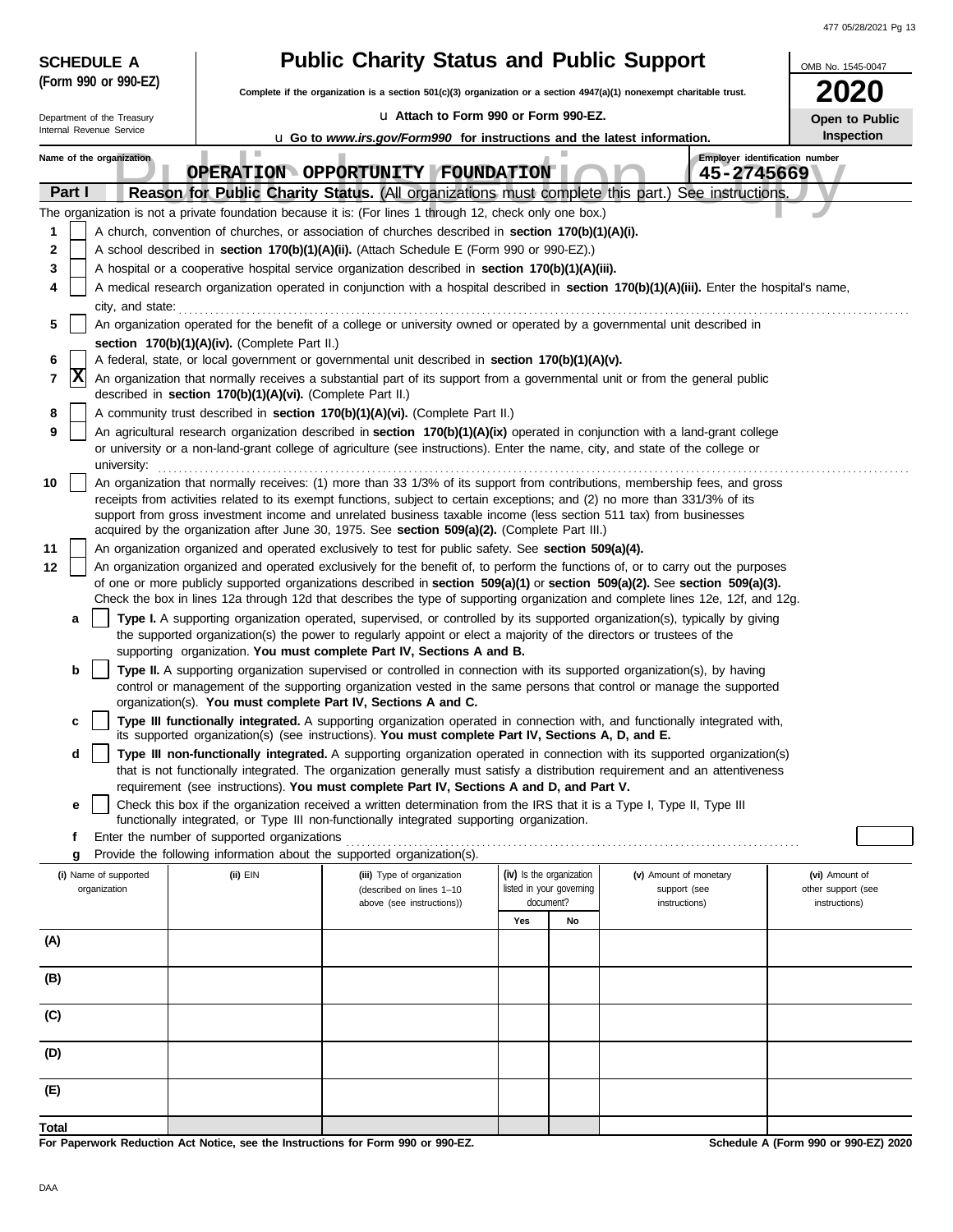|              | Schedule A (Form 990 or 990-EZ) 2020                                                                                                                                                                                         | OPERATION OPPORTUNITY FOUNDATION |           |            |            | 45-2745669 | Page 2     |
|--------------|------------------------------------------------------------------------------------------------------------------------------------------------------------------------------------------------------------------------------|----------------------------------|-----------|------------|------------|------------|------------|
|              | Support Schedule for Organizations Described in Sections 170(b)(1)(A)(iv) and 170(b)(1)(A)(vi)<br>Part II                                                                                                                    |                                  |           |            |            |            |            |
|              | (Complete only if you checked the box on line 5, 7, or 8 of Part I or if the organization failed to qualify under<br>Part III. If the organization fails to qualify under the tests listed below, please complete Part III.) |                                  |           |            |            |            |            |
|              | <b>Section A. Public Support</b>                                                                                                                                                                                             |                                  |           |            |            |            |            |
|              | Calendar year (or fiscal year beginning in)<br>$\mathbf{u}$                                                                                                                                                                  | (a) 2016                         |           |            | $(d)$ 2019 |            | (f) Total  |
|              |                                                                                                                                                                                                                              |                                  | (b) 2017  | $(c)$ 2018 |            | (e) 2020   |            |
| 1            | Gifts, grants, contributions, and<br>membership fees received. (Do not                                                                                                                                                       |                                  |           |            |            |            |            |
|              | include any "unusual grants.")                                                                                                                                                                                               | 1,324,755                        | 2,353,695 | 3,290,531  | 2,348,606  | 3,373,295  | 12,690,882 |
| $\mathbf{2}$ | Tax revenues levied for the<br>organization's benefit and either paid<br>to or expended on its behalf                                                                                                                        |                                  |           |            |            |            |            |
| 3            | The value of services or facilities<br>furnished by a governmental unit to the<br>organization without charge                                                                                                                |                                  |           |            |            |            |            |
| 4            | Total. Add lines 1 through 3                                                                                                                                                                                                 | 1,324,755                        | 2,353,695 | 3,290,531  | 2,348,606  | 3,373,295  | 12,690,882 |
| 5            | The portion of total contributions by<br>each person (other than a<br>governmental unit or publicly<br>supported organization) included on<br>line 1 that exceeds 2% of the amount                                           |                                  |           |            |            |            |            |
|              | shown on line 11, column (f)                                                                                                                                                                                                 |                                  |           |            |            |            | 5,889,548  |
| 6.           | Public support. Subtract line 5 from line 4                                                                                                                                                                                  |                                  |           |            |            |            | 6,801,334  |
|              | <b>Section B. Total Support</b><br>Calendar year (or fiscal year beginning in)                                                                                                                                               |                                  |           |            |            |            |            |
|              | $\mathbf{u}$                                                                                                                                                                                                                 | (a) 2016                         | (b) 2017  | $(c)$ 2018 | $(d)$ 2019 | (e) 2020   | (f) Total  |
| 7            | Amounts from line 4                                                                                                                                                                                                          | 1,324,755                        | 2,353,695 | 3,290,531  | 2,348,606  | 3,373,295  | 12,690,882 |
| 8            | Gross income from interest, dividends,<br>payments received on securities loans,<br>rents, royalties, and income from<br>similar sources                                                                                     | 1,408                            | 905       | 41,683     | 69,304     | 74,790     | 188,090    |
| 9            | Net income from unrelated business<br>activities, whether or not the business<br>is regularly carried on                                                                                                                     |                                  |           |            |            |            |            |
| 10           | Other income. Do not include gain or<br>loss from the sale of capital assets<br>(Explain in Part VI.)                                                                                                                        |                                  |           |            |            |            |            |
| 11           | Total support. Add lines 7 through 10                                                                                                                                                                                        |                                  |           |            |            |            | 12,878,972 |
| 12           | Gross receipts from related activities, etc. (see instructions)                                                                                                                                                              |                                  |           |            |            | $12 \,$    |            |
| 13           | First 5 years. If the Form 990 is for the organization's first, second, third, fourth, or fifth tax year as a section 501(c)(3)                                                                                              |                                  |           |            |            |            |            |

| <b>I HOL J VEGIS.</b> II LIIC I VIIII JJV IS IVI LIIC VIYAHIZAHVITS IIISK, SCOVIN, LIIIN, TOUHH, VI IIIHI LAA YEAHAS A SCOHVIT JVTTONJI   |                                                                                                               |                                 |
|-------------------------------------------------------------------------------------------------------------------------------------------|---------------------------------------------------------------------------------------------------------------|---------------------------------|
|                                                                                                                                           |                                                                                                               |                                 |
| Section C. Computation of Public Support Percentage                                                                                       |                                                                                                               |                                 |
|                                                                                                                                           | 14                                                                                                            | 52.81%                          |
| Public support percentage from 2019 Schedule A, Part II, line 14                                                                          | 15                                                                                                            | %                               |
| 33 1/3% support test—2020. If the organization did not check the box on line 13, and line 14 is 33 1/3% or more, check this               |                                                                                                               |                                 |
| box and stop here. The organization qualifies as a publicly supported organization                                                        |                                                                                                               | $\blacktriangleright$ $\vert$ X |
| 33 1/3% support test—2019. If the organization did not check a box on line 13 or 16a, and line 15 is 33 1/3% or more, check               |                                                                                                               |                                 |
| this box and <b>stop here.</b> The organization qualifies as a publicly supported organization                                            |                                                                                                               |                                 |
| 10%-facts-and-circumstances test-2020. If the organization did not check a box on line 13, 16a, or 16b, and line 14 is                    |                                                                                                               |                                 |
| 10% or more, and if the organization meets the "facts-and-circumstances" test, check this box and <b>stop here.</b> Explain in            |                                                                                                               |                                 |
| Part VI how the organization meets the "facts-and-circumstances" test. The organization qualifies as a publicly supported<br>organization |                                                                                                               |                                 |
| 10%-facts-and-circumstances test-2019. If the organization did not check a box on line 13, 16a, 16b, or 17a, and line                     |                                                                                                               |                                 |
| 15 is 10% or more, and if the organization meets the "facts-and-circumstances" test, check this box and stop here. Explain                |                                                                                                               |                                 |
| in Part VI how the organization meets the "facts-and-circumstances" test. The organization qualifies as a publicly supported              |                                                                                                               |                                 |
| organization                                                                                                                              |                                                                                                               |                                 |
| <b>Private foundation.</b> If the organization did not check a box on line 13, 16a, 16b, 17a, or 17b, check this box and see              |                                                                                                               |                                 |
| instructions                                                                                                                              |                                                                                                               |                                 |
|                                                                                                                                           | Public support percentage for 2020 (line 6, column (f) divided by line 11, column (f) [[[[[[[[[[[[[[[[[[[[[[[ |                                 |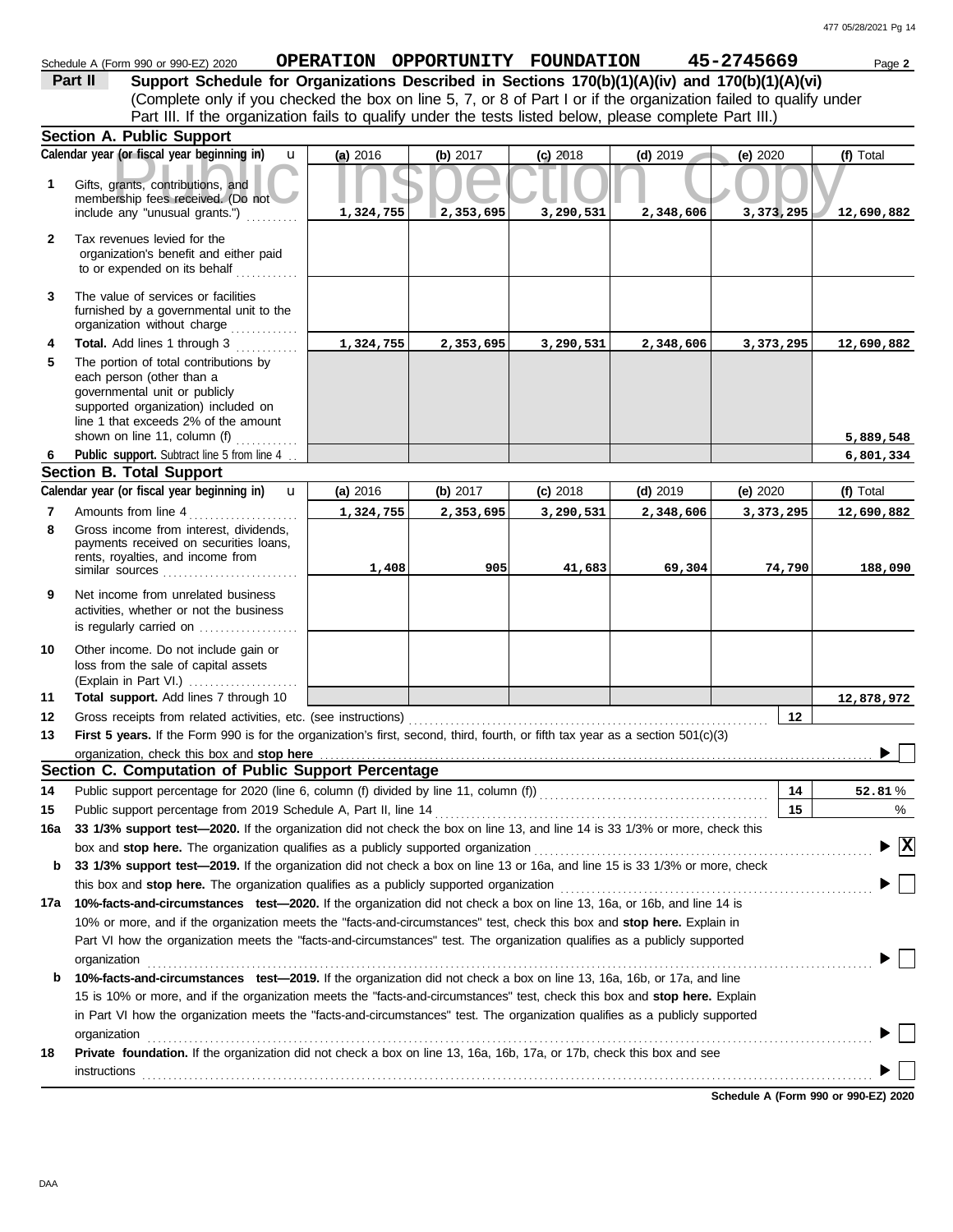| Schedule A (Form 990 or 990-EZ) 2020 | <b>OPERATION</b> | I OPPORTUNITY FOUNDATION | 45-2745669 | Page 3 |
|--------------------------------------|------------------|--------------------------|------------|--------|
|                                      |                  |                          |            |        |

**Part III Support Schedule for Organizations Described in Section 509(a)(2)** (Complete only if you checked the box on line 10 of Part I or if the organization failed to qualify under Part II. If the organization fails to qualify under the tests listed below, please complete Part II.)

|              | <b>Section A. Public Support</b>                                                                                                                                                  |          |          |            |            |          |           |
|--------------|-----------------------------------------------------------------------------------------------------------------------------------------------------------------------------------|----------|----------|------------|------------|----------|-----------|
|              | Calendar year (or fiscal year beginning in)<br>$\mathbf{u}$                                                                                                                       | (a) 2016 | (b) 2017 | $(c)$ 2018 | $(d)$ 2019 | (e) 2020 | (f) Total |
| 1            | Gifts, grants, contributions, and membership fees<br>received. (Do not include any "unusual grants.")<br>$\cdot$ . $\cdot$                                                        |          |          |            |            |          |           |
| $\mathbf{2}$ | Gross receipts from admissions, merchandise<br>sold or services performed, or facilities<br>furnished in any activity that is related to the<br>organization's fax-exempt purpose |          |          |            |            |          |           |
| 3            | Gross receipts from activities that are not an<br>unrelated trade or business under section 513                                                                                   |          |          |            |            |          |           |
| 4            | Tax revenues levied for the<br>organization's benefit and either paid<br>to or expended on its behalf<br>. <b>.</b>                                                               |          |          |            |            |          |           |
| 5            | The value of services or facilities<br>furnished by a governmental unit to the<br>organization without charge                                                                     |          |          |            |            |          |           |
| 6            | Total. Add lines 1 through 5                                                                                                                                                      |          |          |            |            |          |           |
| 7a           | Amounts included on lines 1, 2, and 3<br>received from disqualified persons                                                                                                       |          |          |            |            |          |           |
| b            | Amounts included on lines 2 and 3<br>received from other than disqualified<br>persons that exceed the greater of \$5,000<br>or 1% of the amount on line 13 for the year $\ldots$  |          |          |            |            |          |           |
| c            | Add lines 7a and 7b<br>.                                                                                                                                                          |          |          |            |            |          |           |
| 8            | Public support. (Subtract line 7c from<br>line $6.$ )                                                                                                                             |          |          |            |            |          |           |
|              | <b>Section B. Total Support</b>                                                                                                                                                   |          |          |            |            |          |           |
|              | Calendar year (or fiscal year beginning in) $\mathbf u$                                                                                                                           | (a) 2016 | (b) 2017 | $(c)$ 2018 | $(d)$ 2019 | (e) 2020 | (f) Total |
| 9            | Amounts from line 6                                                                                                                                                               |          |          |            |            |          |           |
| 10a          | Gross income from interest, dividends,<br>payments received on securities loans, rents,<br>royalties, and income from similar sources                                             |          |          |            |            |          |           |
|              | Unrelated business taxable income (less<br>section 511 taxes) from businesses<br>acquired after June 30, 1975                                                                     |          |          |            |            |          |           |
| c            | Add lines 10a and 10b $\ldots$                                                                                                                                                    |          |          |            |            |          |           |
| 11           | Net income from unrelated business<br>activities not included in line 10b, whether<br>or not the business is regularly carried on                                                 |          |          |            |            |          |           |
| 12           | Other income. Do not include gain or<br>loss from the sale of capital assets<br>(Explain in Part VI.)<br>.                                                                        |          |          |            |            |          |           |
| 13           | Total support. (Add lines 9, 10c, 11,                                                                                                                                             |          |          |            |            |          |           |
|              | and $12.$ )                                                                                                                                                                       |          |          |            |            |          |           |
| 14           | First 5 years. If the Form 990 is for the organization's first, second, third, fourth, or fifth tax year as a section 501(c)(3)<br>organization, check this box and stop here     |          |          |            |            |          |           |
|              | Section C. Computation of Public Support Percentage                                                                                                                               |          |          |            |            |          |           |
| 15           |                                                                                                                                                                                   |          |          |            |            | 15       | %         |
| 16           |                                                                                                                                                                                   |          |          |            |            | 16       | %         |
|              | Section D. Computation of Investment Income Percentage                                                                                                                            |          |          |            |            |          |           |
| 17           | Investment income percentage for 2020 (line 10c, column (f), divided by line 13, column (f)) [[[[[[[[[[[[[[[[[                                                                    |          |          |            |            | 17       | %         |
| 18           | Investment income percentage from 2019 Schedule A, Part III, line 17                                                                                                              |          |          |            |            | 18       | %         |
| 19a          | 33 1/3% support tests-2020. If the organization did not check the box on line 14, and line 15 is more than 33 1/3%, and line                                                      |          |          |            |            |          |           |
|              |                                                                                                                                                                                   |          |          |            |            |          |           |
| b            | 33 1/3% support tests-2019. If the organization did not check a box on line 14 or line 19a, and line 16 is more than 33 1/3%, and                                                 |          |          |            |            |          |           |
|              |                                                                                                                                                                                   |          |          |            |            |          |           |
| 20           |                                                                                                                                                                                   |          |          |            |            |          |           |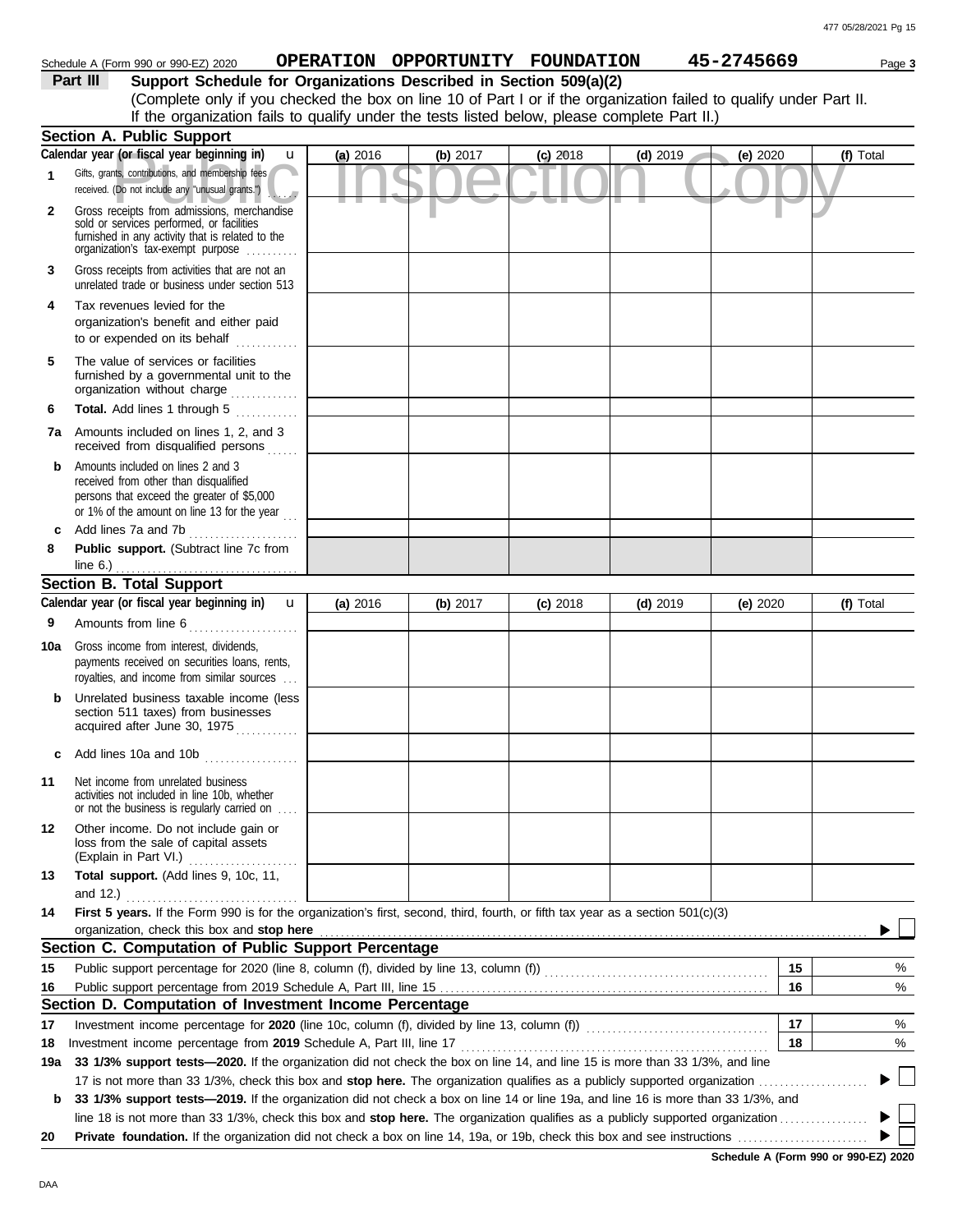|     | 45-2745669<br>OPERATION OPPORTUNITY FOUNDATION<br>Schedule A (Form 990 or 990-EZ) 2020                                                                                                               |     |     | Page 4 |
|-----|------------------------------------------------------------------------------------------------------------------------------------------------------------------------------------------------------|-----|-----|--------|
|     | Part IV<br><b>Supporting Organizations</b>                                                                                                                                                           |     |     |        |
|     | (Complete only if you checked a box in line 12 on Part I. If you checked box 12a, Part I, complete Sections A                                                                                        |     |     |        |
|     | and B. If you checked box 12b, Part I, complete Sections A and C. If you checked box 12c, Part I, complete                                                                                           |     |     |        |
|     | Sections A, D, and E. If you checked box 12d, Part I, complete Sections A and D, and complete Part V.)                                                                                               |     |     |        |
|     | <b>Section A. All Supporting Organizations</b>                                                                                                                                                       |     |     |        |
|     |                                                                                                                                                                                                      |     | Yes | No     |
| 1   | Are all of the organization's supported organizations listed by name in the organization's governing                                                                                                 |     |     |        |
|     | documents? If "No," describe in Part VI how the supported organizations are designated. If designated by                                                                                             |     |     |        |
|     | class or purpose, describe the designation. If historic and continuing relationship, explain.                                                                                                        | 1   |     |        |
| 2   | Did the organization have any supported organization that does not have an IRS determination of status                                                                                               |     |     |        |
|     | under section 509(a)(1) or (2)? If "Yes," explain in Part VI how the organization determined that the supported<br>organization was described in section 509(a)(1) or (2).                           | 2   |     |        |
| За  | Did the organization have a supported organization described in section $501(c)(4)$ , (5), or (6)? If "Yes," answer                                                                                  |     |     |        |
|     | lines 3b and 3c below.                                                                                                                                                                               | За  |     |        |
| b   | Did the organization confirm that each supported organization qualified under section $501(c)(4)$ , $(5)$ , or $(6)$ and                                                                             |     |     |        |
|     | satisfied the public support tests under section 509(a)(2)? If "Yes," describe in Part VI when and how the                                                                                           |     |     |        |
|     | organization made the determination.                                                                                                                                                                 | 3b  |     |        |
| c   | Did the organization ensure that all support to such organizations was used exclusively for section $170(c)(2)(B)$                                                                                   |     |     |        |
|     | purposes? If "Yes," explain in Part VI what controls the organization put in place to ensure such use.                                                                                               | 3c  |     |        |
| 4a  | Was any supported organization not organized in the United States ("foreign supported organization")? If                                                                                             |     |     |        |
|     | "Yes," and if you checked 12a or 12b in Part I, answer (b) and (c) below.                                                                                                                            | 4a  |     |        |
| b   | Did the organization have ultimate control and discretion in deciding whether to make grants to the foreign                                                                                          |     |     |        |
|     | supported organization? If "Yes," describe in Part VI how the organization had such control and discretion                                                                                           |     |     |        |
|     | despite being controlled or supervised by or in connection with its supported organizations.                                                                                                         | 4b  |     |        |
| c   | Did the organization support any foreign supported organization that does not have an IRS determination                                                                                              |     |     |        |
|     | under sections $501(c)(3)$ and $509(a)(1)$ or (2)? If "Yes," explain in Part VI what controls the organization used                                                                                  |     |     |        |
|     | to ensure that all support to the foreign supported organization was used exclusively for section $170(c)(2)(B)$                                                                                     |     |     |        |
|     | purposes.                                                                                                                                                                                            | 4c  |     |        |
| 5a  | Did the organization add, substitute, or remove any supported organizations during the tax year? If "Yes,"                                                                                           |     |     |        |
|     | answer lines 5b and 5c below (if applicable). Also, provide detail in Part VI, including (i) the names and EIN                                                                                       |     |     |        |
|     | numbers of the supported organizations added, substituted, or removed; (ii) the reasons for each such action;                                                                                        |     |     |        |
|     | (iii) the authority under the organization's organizing document authorizing such action; and (iv) how the action<br>was accomplished (such as by amendment to the organizing document).             | 5а  |     |        |
| b   | Type I or Type II only. Was any added or substituted supported organization part of a class already                                                                                                  |     |     |        |
|     | designated in the organization's organizing document?                                                                                                                                                | 5b  |     |        |
| c   | Substitutions only. Was the substitution the result of an event beyond the organization's control?                                                                                                   | 5c  |     |        |
| 6   | Did the organization provide support (whether in the form of grants or the provision of services or facilities) to                                                                                   |     |     |        |
|     | anyone other than (i) its supported organizations, (ii) individuals that are part of the charitable class benefited                                                                                  |     |     |        |
|     | by one or more of its supported organizations, or (iii) other supporting organizations that also support or                                                                                          |     |     |        |
|     | benefit one or more of the filing organization's supported organizations? If "Yes," provide detail in Part VI.                                                                                       | 6   |     |        |
| 7   | Did the organization provide a grant, loan, compensation, or other similar payment to a substantial contributor                                                                                      |     |     |        |
|     | (as defined in section $4958(c)(3)(C)$ ), a family member of a substantial contributor, or a 35% controlled entity                                                                                   |     |     |        |
|     | with regard to a substantial contributor? If "Yes," complete Part I of Schedule L (Form 990 or 990-EZ).                                                                                              | 7   |     |        |
| 8   | Did the organization make a loan to a disqualified person (as defined in section 4958) not described in line 7?                                                                                      |     |     |        |
|     | If "Yes," complete Part I of Schedule L (Form 990 or 990-EZ).                                                                                                                                        | 8   |     |        |
| 9а  | Was the organization controlled directly or indirectly at any time during the tax year by one or more                                                                                                |     |     |        |
|     | disqualified persons, as defined in section 4946 (other than foundation managers and organizations                                                                                                   |     |     |        |
|     | described in section 509(a)(1) or (2))? If "Yes," provide detail in Part VI.                                                                                                                         | 9а  |     |        |
| b   | Did one or more disqualified persons (as defined in line 9a) hold a controlling interest in any entity in which<br>the supporting organization had an interest? If "Yes," provide detail in Part VI. | 9b  |     |        |
| c   | Did a disqualified person (as defined in line 9a) have an ownership interest in, or derive any personal benefit                                                                                      |     |     |        |
|     | from, assets in which the supporting organization also had an interest? If "Yes," provide detail in Part VI.                                                                                         | 9с  |     |        |
| 10a | Was the organization subject to the excess business holdings rules of section 4943 because of section                                                                                                |     |     |        |
|     | 4943(f) (regarding certain Type II supporting organizations, and all Type III non-functionally integrated                                                                                            |     |     |        |
|     | supporting organizations)? If "Yes," answer line 10b below.                                                                                                                                          | 10a |     |        |
| b   | Did the organization have any excess business holdings in the tax year? (Use Schedule C, Form 4720, to                                                                                               |     |     |        |
|     | determine whether the organization had excess business holdings.)                                                                                                                                    | 10b |     |        |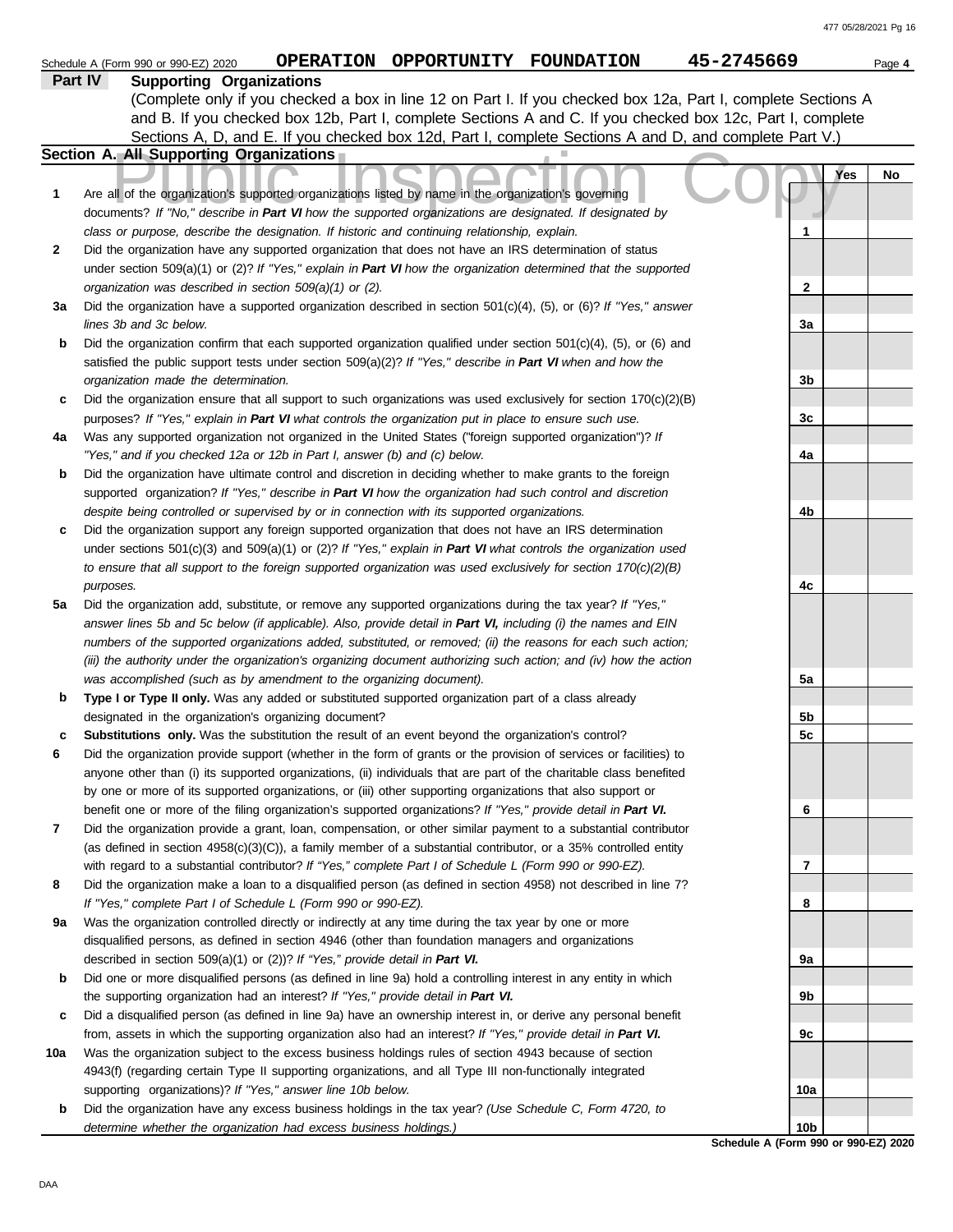|     | Part IV<br><b>Supporting Organizations (continued)</b>                                                                            |                                      |     |    |
|-----|-----------------------------------------------------------------------------------------------------------------------------------|--------------------------------------|-----|----|
|     |                                                                                                                                   |                                      | Yes | No |
| 11  | Has the organization accepted a gift or contribution from any of the following persons?                                           |                                      |     |    |
| a   | A person who directly or indirectly controls, either alone or together with persons described in lines 11b and                    |                                      |     |    |
|     | 11c below, the governing body of a supported organization?                                                                        | 11a                                  |     |    |
| b   | A family member of a person described in line 11a above?                                                                          | 11 <sub>b</sub>                      |     |    |
| c   | A 35% controlled entity of a person described in line 11a or 11b above? If "Yes" to line 11a, 11b, or 11c, provide                |                                      |     |    |
|     | detail in Part VI.                                                                                                                | 11 <sub>G</sub>                      |     |    |
|     | Section B. Type I Supporting Organizations                                                                                        |                                      |     |    |
|     |                                                                                                                                   |                                      | Yes | No |
| 1   | Did the governing body, members of the governing body, officers acting in their official capacity, or membership of one or        |                                      |     |    |
|     | more supported organizations have the power to regularly appoint or elect at least a majority of the organization's officers,     |                                      |     |    |
|     | directors, or trustees at all times during the tax year? If "No," describe in Part VI how the supported organization(s)           |                                      |     |    |
|     | effectively operated, supervised, or controlled the organization's activities. If the organization had more than one supported    |                                      |     |    |
|     | organization, describe how the powers to appoint and/or remove officers, directors, or trustees were allocated among the          |                                      |     |    |
|     | supported organizations and what conditions or restrictions, if any, applied to such powers during the tax year.                  | $\mathbf{1}$                         |     |    |
| 2   | Did the organization operate for the benefit of any supported organization other than the supported                               |                                      |     |    |
|     | organization(s) that operated, supervised, or controlled the supporting organization? If "Yes," explain in Part                   |                                      |     |    |
|     | VI how providing such benefit carried out the purposes of the supported organization(s) that operated,                            |                                      |     |    |
|     | supervised, or controlled the supporting organization.                                                                            | 2                                    |     |    |
|     | Section C. Type II Supporting Organizations                                                                                       |                                      |     |    |
|     |                                                                                                                                   |                                      | Yes | No |
| 1   | Were a majority of the organization's directors or trustees during the tax year also a majority of the directors                  |                                      |     |    |
|     | or trustees of each of the organization's supported organization(s)? If "No," describe in Part VI how control                     |                                      |     |    |
|     | or management of the supporting organization was vested in the same persons that controlled or managed                            |                                      |     |    |
|     | the supported organization(s).<br>Section D. All Type III Supporting Organizations                                                | 1                                    |     |    |
|     |                                                                                                                                   |                                      | Yes | No |
| 1   | Did the organization provide to each of its supported organizations, by the last day of the fifth month of the                    |                                      |     |    |
|     | organization's tax year, (i) a written notice describing the type and amount of support provided during the prior tax             |                                      |     |    |
|     | year, (ii) a copy of the Form 990 that was most recently filed as of the date of notification, and (iii) copies of the            |                                      |     |    |
|     | organization's governing documents in effect on the date of notification, to the extent not previously provided?                  | 1                                    |     |    |
| 2   | Were any of the organization's officers, directors, or trustees either (i) appointed or elected by the supported                  |                                      |     |    |
|     | organization(s) or (ii) serving on the governing body of a supported organization? If "No," explain in Part VI how                |                                      |     |    |
|     | the organization maintained a close and continuous working relationship with the supported organization(s).                       | 2                                    |     |    |
| 3   | By reason of the relationship described in line 2, above, did the organization's supported organizations have                     |                                      |     |    |
|     | a significant voice in the organization's investment policies and in directing the use of the organization's                      |                                      |     |    |
|     | income or assets at all times during the tax year? If "Yes," describe in Part VI the role the organization's                      |                                      |     |    |
|     | supported organizations played in this regard.                                                                                    | 3                                    |     |    |
|     | Section E. Type III Functionally-Integrated Supporting Organizations                                                              |                                      |     |    |
| 1   | Check the box next to the method that the organization used to satisfy the Integral Part Test during the year (see instructions). |                                      |     |    |
| a   | The organization satisfied the Activities Test. Complete line 2 below.                                                            |                                      |     |    |
| b   | The organization is the parent of each of its supported organizations. Complete line 3 below.                                     |                                      |     |    |
| c   | The organization supported a governmental entity. Describe in Part VI how you supported a governmental entity (see instructions). |                                      |     |    |
| 2   | Activities Test. Answer lines 2a and 2b below.                                                                                    |                                      | Yes | No |
| a   | Did substantially all of the organization's activities during the tax year directly further the exempt purposes of                |                                      |     |    |
|     | the supported organization(s) to which the organization was responsive? If "Yes," then in Part VI identify                        |                                      |     |    |
|     | those supported organizations and explain how these activities directly furthered their exempt purposes,                          |                                      |     |    |
|     | how the organization was responsive to those supported organizations, and how the organization determined                         |                                      |     |    |
|     | that these activities constituted substantially all of its activities.                                                            | 2a                                   |     |    |
| b   | Did the activities described in line 2a, above, constitute activities that, but for the organization's involvement,               |                                      |     |    |
|     | one or more of the organization's supported organization(s) would have been engaged in? If "Yes," explain in                      |                                      |     |    |
|     | Part VI the reasons for the organization's position that its supported organization(s) would have engaged in                      |                                      |     |    |
|     | these activities but for the organization's involvement.                                                                          | 2b                                   |     |    |
| 3   | Parent of Supported Organizations. Answer lines 3a and 3b below.                                                                  |                                      |     |    |
| a   | Did the organization have the power to regularly appoint or elect a majority of the officers, directors, or                       |                                      |     |    |
|     | trustees of each of the supported organizations? If "Yes" or "No," provide details in Part VI.                                    | За                                   |     |    |
| b   | Did the organization exercise a substantial degree of direction over the policies, programs, and activities of each               |                                      |     |    |
|     | of its supported organizations? If "Yes," describe in Part VI the role played by the organization in this regard.                 | 3b                                   |     |    |
| DAA |                                                                                                                                   | Schedule A (Form 990 or 990-EZ) 2020 |     |    |

Schedule A (Form 990 or 990-EZ) 2020 **OPERATION OPPORTUNITY FOUNDATION 45-2745669** Page 5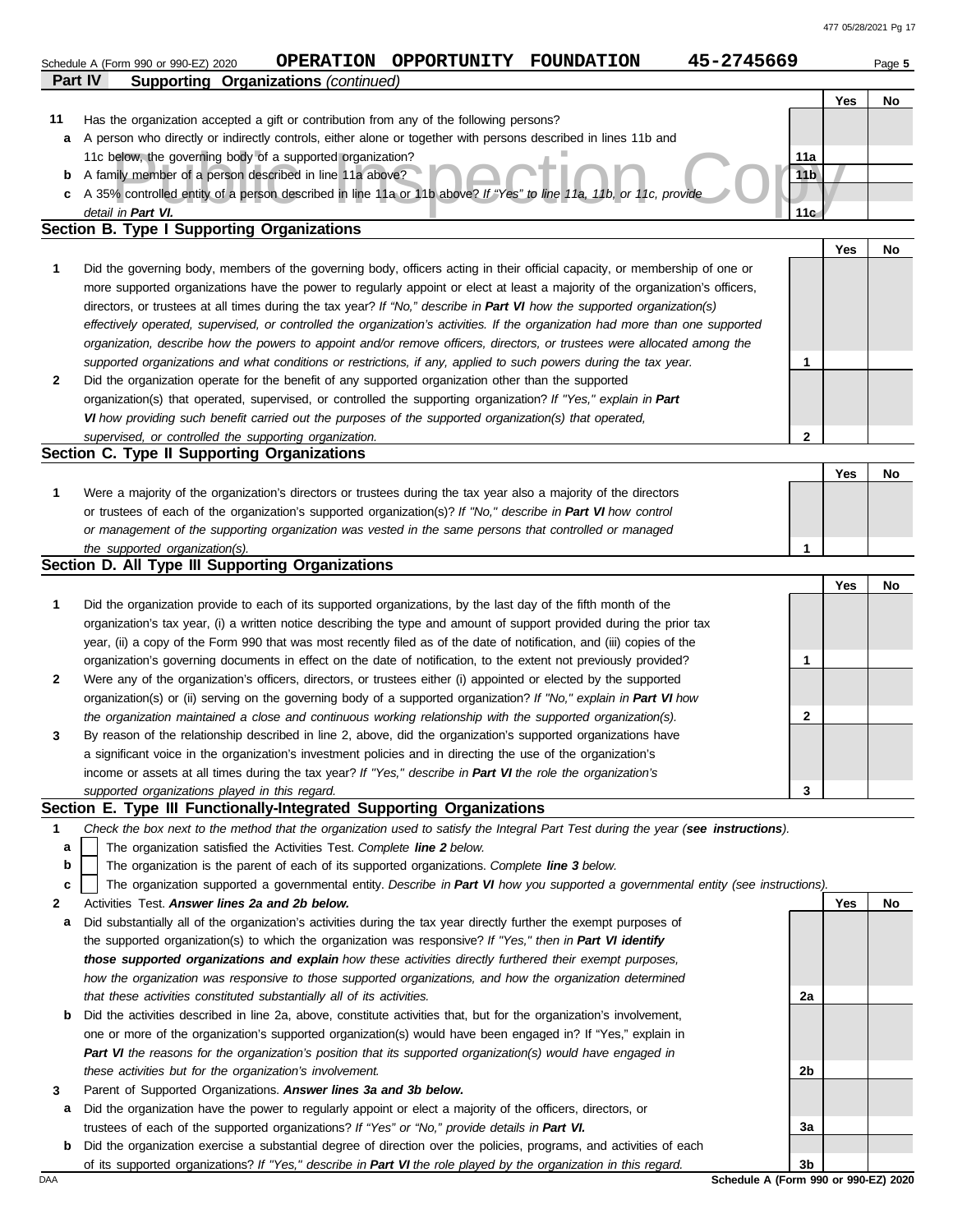|                | OPERATION OPPORTUNITY FOUNDATION<br>Schedule A (Form 990 or 990-EZ) 2020                                                         |                | 45-2745669     | Page 6                         |
|----------------|----------------------------------------------------------------------------------------------------------------------------------|----------------|----------------|--------------------------------|
| Part V         | Type III Non-Functionally Integrated 509(a)(3) Supporting Organizations                                                          |                |                |                                |
| 1              | Check here if the organization satisfied the Integral Part Test as a qualifying trust on Nov. 20, 1970 (explain in Part VI). See |                |                |                                |
|                | instructions. All other Type III non-functionally integrated supporting organizations must complete Sections A through E.        |                |                |                                |
|                | Section A - Adjusted Net Income                                                                                                  |                | (A) Prior Year | (B) Current Year<br>(optional) |
| 1              | Net short-term capital gain                                                                                                      | $\mathbf{1}$   |                |                                |
| $\mathbf{2}$   | Recoveries of prior-year distributions                                                                                           | $\overline{2}$ |                |                                |
| 3              | Other gross income (see instructions)                                                                                            | 3              |                |                                |
| 4              | Add lines 1 through 3.                                                                                                           | 4              |                |                                |
| 5              | Depreciation and depletion                                                                                                       | 5              |                |                                |
| 6              | Portion of operating expenses paid or incurred for production or collection of                                                   |                |                |                                |
|                | gross income or for management, conservation, or maintenance of property                                                         |                |                |                                |
|                | held for production of income (see instructions)                                                                                 | 6              |                |                                |
| 7              | Other expenses (see instructions)                                                                                                | $\overline{7}$ |                |                                |
| 8              | Adjusted Net Income (subtract lines 5, 6, and 7 from line 4)                                                                     | 8              |                |                                |
|                | Section B - Minimum Asset Amount                                                                                                 |                | (A) Prior Year | (B) Current Year<br>(optional) |
| 1              | Aggregate fair market value of all non-exempt-use assets (see                                                                    |                |                |                                |
|                | instructions for short tax year or assets held for part of year):                                                                |                |                |                                |
|                | a Average monthly value of securities                                                                                            | 1a             |                |                                |
|                | <b>b</b> Average monthly cash balances                                                                                           | 1 <sub>b</sub> |                |                                |
|                | c Fair market value of other non-exempt-use assets                                                                               | 1 <sub>c</sub> |                |                                |
|                | d Total (add lines 1a, 1b, and 1c)                                                                                               | 1d             |                |                                |
|                | e Discount claimed for blockage or other factors                                                                                 |                |                |                                |
|                | (explain in detail in Part VI):                                                                                                  |                |                |                                |
| $\mathbf{2}$   | Acquisition indebtedness applicable to non-exempt-use assets                                                                     | $\mathbf{2}$   |                |                                |
| 3              | Subtract line 2 from line 1d.                                                                                                    | 3              |                |                                |
| 4              | Cash deemed held for exempt use. Enter 0.015 of line 3 (for greater amount,                                                      |                |                |                                |
|                | see instructions).                                                                                                               | 4              |                |                                |
| 5.             | Net value of non-exempt-use assets (subtract line 4 from line 3)                                                                 | 5              |                |                                |
| 6              | Multiply line 5 by 0.035.                                                                                                        | 6              |                |                                |
| 7              | Recoveries of prior-year distributions                                                                                           | $\overline{7}$ |                |                                |
| 8              | Minimum Asset Amount (add line 7 to line 6)                                                                                      | 8              |                |                                |
|                | Section C - Distributable Amount                                                                                                 |                |                | <b>Current Year</b>            |
|                | 1 Adjusted net income for prior year (from Section A, line 8, column A)                                                          | $\mathbf{1}$   |                |                                |
| $\mathbf{2}$   | Enter 0.85 of line 1.                                                                                                            | $\mathbf{2}$   |                |                                |
| 3              | Minimum asset amount for prior year (from Section B, line 8, column A)                                                           | 3              |                |                                |
| 4              | Enter greater of line 2 or line 3.                                                                                               | 4              |                |                                |
| 5              | Income tax imposed in prior year                                                                                                 | 5              |                |                                |
| 6              | Distributable Amount. Subtract line 5 from line 4, unless subject to                                                             |                |                |                                |
|                | emergency temporary reduction (see instructions).                                                                                | 6              |                |                                |
| $\overline{7}$ | Check here if the current year is the organization's first as a non-functionally integrated Type III supporting organization     |                |                |                                |

(see instructions).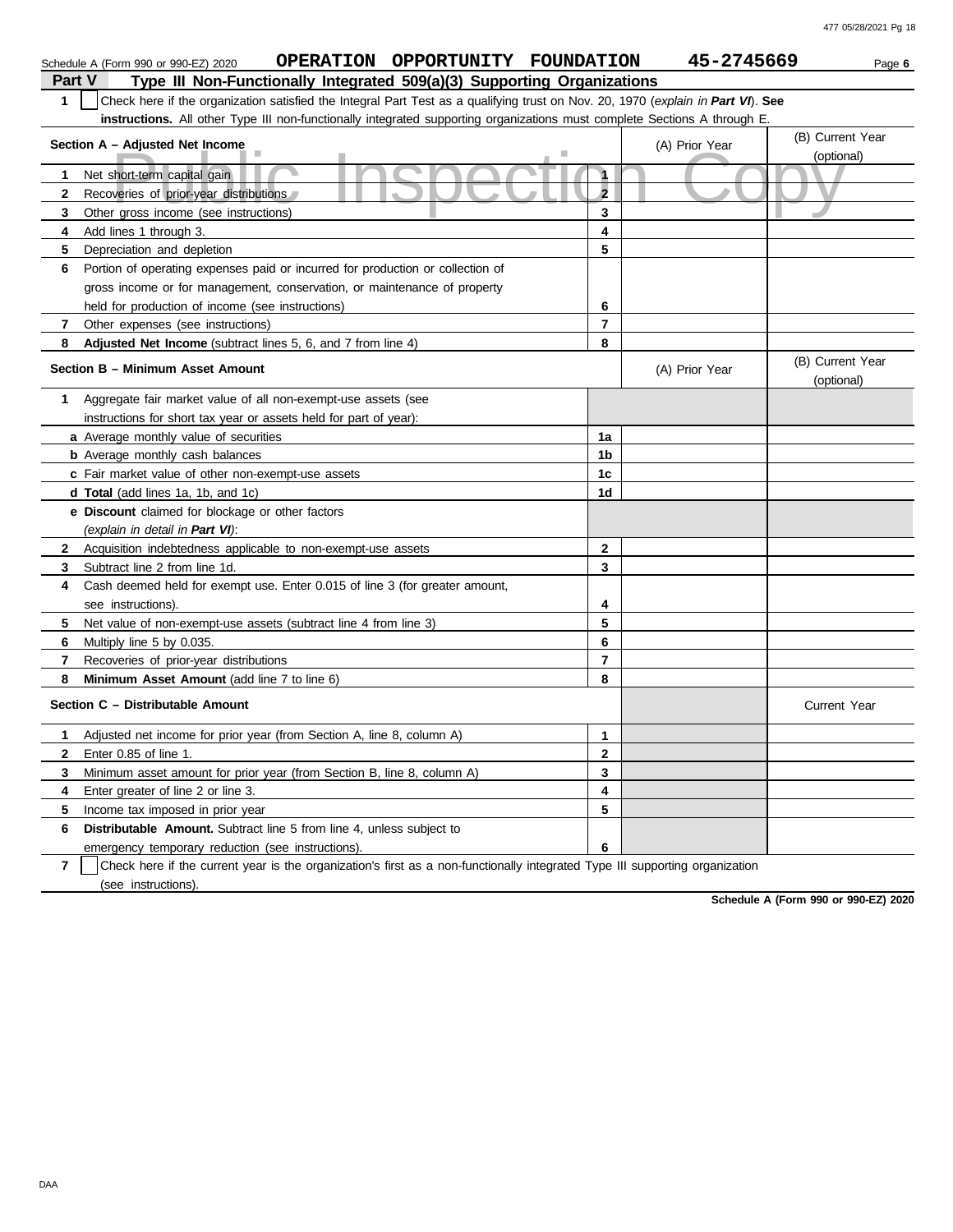| Part V | OPERATION OPPORTUNITY FOUNDATION<br>Schedule A (Form 990 or 990-EZ) 2020<br>Type III Non-Functionally Integrated 509(a)(3) Supporting Organizations (continued) |                                    | 45-2745669                                    | Page 7                                           |
|--------|-----------------------------------------------------------------------------------------------------------------------------------------------------------------|------------------------------------|-----------------------------------------------|--------------------------------------------------|
|        | Section D - Distributions                                                                                                                                       |                                    |                                               | <b>Current Year</b>                              |
| 1      | Amounts paid to supported organizations to accomplish exempt purposes                                                                                           |                                    |                                               |                                                  |
| 2      | Amounts paid to perform activity that directly furthers exempt purposes of supported<br>organizations, in excess of income from activity                        | ш                                  |                                               |                                                  |
| 3      | Administrative expenses paid to accomplish exempt purposes of supported organizations                                                                           |                                    |                                               |                                                  |
| 4      | Amounts paid to acquire exempt-use assets                                                                                                                       |                                    |                                               |                                                  |
| 5      | Qualified set-aside amounts (prior IRS approval required—provide details in Part VI)                                                                            |                                    |                                               |                                                  |
| 6      | Other distributions (describe in Part VI). See instructions.                                                                                                    |                                    |                                               |                                                  |
| 7      | Total annual distributions. Add lines 1 through 6.                                                                                                              |                                    |                                               |                                                  |
| 8      | Distributions to attentive supported organizations to which the organization is responsive                                                                      |                                    |                                               |                                                  |
|        | (provide details in Part VI). See instructions.                                                                                                                 |                                    |                                               |                                                  |
| 9      | Distributable amount for 2020 from Section C, line 6                                                                                                            |                                    |                                               |                                                  |
| 10     | Line 8 amount divided by line 9 amount                                                                                                                          |                                    |                                               |                                                  |
|        | Section E - Distribution Allocations (see instructions)                                                                                                         | (i)<br><b>Excess Distributions</b> | (ii)<br><b>Underdistributions</b><br>Pre-2020 | (iii)<br><b>Distributable</b><br>Amount for 2020 |
| 1      | Distributable amount for 2020 from Section C, line 6                                                                                                            |                                    |                                               |                                                  |
| 2      | Underdistributions, if any, for years prior to 2020                                                                                                             |                                    |                                               |                                                  |
|        | (reasonable cause required-explain in Part VI). See                                                                                                             |                                    |                                               |                                                  |
|        | instructions.                                                                                                                                                   |                                    |                                               |                                                  |
| 3.     | Excess distributions carryover, if any, to 2020                                                                                                                 |                                    |                                               |                                                  |
|        |                                                                                                                                                                 |                                    |                                               |                                                  |
|        | <b>b</b> From 2016                                                                                                                                              |                                    |                                               |                                                  |
|        |                                                                                                                                                                 |                                    |                                               |                                                  |
|        | $d$ From 2018                                                                                                                                                   |                                    |                                               |                                                  |
|        | <b>e</b> From 2019                                                                                                                                              |                                    |                                               |                                                  |
|        | f Total of lines 3a through 3e                                                                                                                                  |                                    |                                               |                                                  |
|        | g Applied to underdistributions of prior years                                                                                                                  |                                    |                                               |                                                  |
|        | <b>h</b> Applied to 2020 distributable amount                                                                                                                   |                                    |                                               |                                                  |
|        | i Carryover from 2015 not applied (see instructions)                                                                                                            |                                    |                                               |                                                  |
|        | Remainder. Subtract lines 3g, 3h, and 3i from line 3f.                                                                                                          |                                    |                                               |                                                  |
| 4      | Distributions for 2020 from                                                                                                                                     |                                    |                                               |                                                  |
|        | \$<br>Section D, line 7:                                                                                                                                        |                                    |                                               |                                                  |
|        | a Applied to underdistributions of prior years                                                                                                                  |                                    |                                               |                                                  |
|        | <b>b</b> Applied to 2020 distributable amount                                                                                                                   |                                    |                                               |                                                  |
|        | <b>c</b> Remainder. Subtract lines 4a and 4b from line 4.                                                                                                       |                                    |                                               |                                                  |
| 5      | Remaining underdistributions for years prior to 2020, if                                                                                                        |                                    |                                               |                                                  |
|        | any. Subtract lines 3g and 4a from line 2. For result                                                                                                           |                                    |                                               |                                                  |
|        | greater than zero, explain in Part VI. See instructions.                                                                                                        |                                    |                                               |                                                  |
| 6      | Remaining underdistributions for 2020 Subtract lines 3h                                                                                                         |                                    |                                               |                                                  |
|        | and 4b from line 1. For result greater than zero, explain in                                                                                                    |                                    |                                               |                                                  |
|        | Part VI. See instructions.                                                                                                                                      |                                    |                                               |                                                  |
| 7      | Excess distributions carryover to 2021. Add lines 3j<br>and 4c.                                                                                                 |                                    |                                               |                                                  |
| 8      | Breakdown of line 7:                                                                                                                                            |                                    |                                               |                                                  |
|        | a Excess from 2016                                                                                                                                              |                                    |                                               |                                                  |
|        | <b>b</b> Excess from 2017                                                                                                                                       |                                    |                                               |                                                  |
|        |                                                                                                                                                                 |                                    |                                               |                                                  |
|        | d Excess from 2019                                                                                                                                              |                                    |                                               |                                                  |
|        | e Excess from 2020                                                                                                                                              |                                    |                                               |                                                  |
|        |                                                                                                                                                                 |                                    |                                               |                                                  |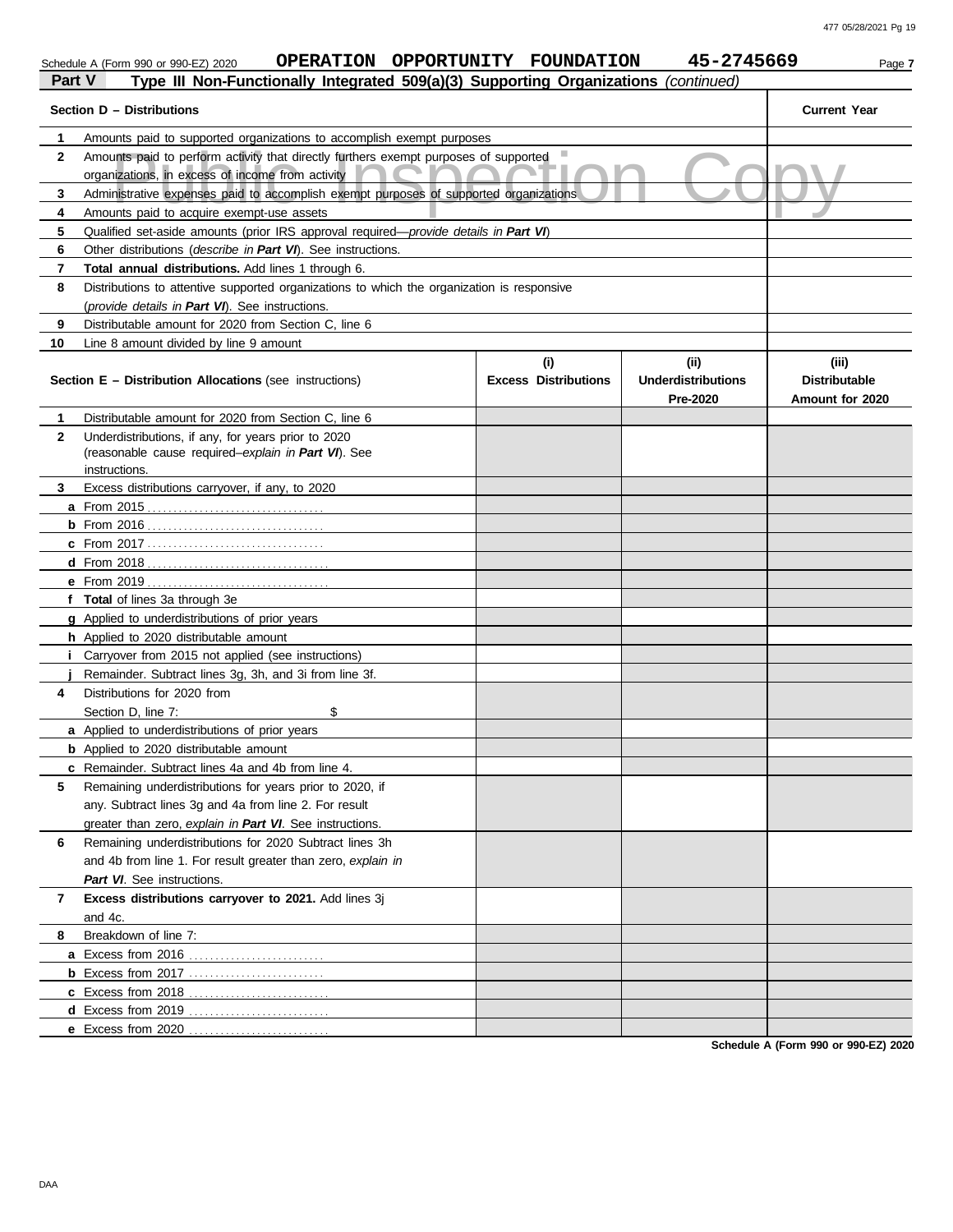|         | Schedule A (Form 990 or 990-EZ) 2020 | OPERATION OPPORTUNITY FOUNDATION |                                                                                                                                                                                                                                         | 45-2745669 | Page 8 |
|---------|--------------------------------------|----------------------------------|-----------------------------------------------------------------------------------------------------------------------------------------------------------------------------------------------------------------------------------------|------------|--------|
| Part VI |                                      |                                  | Supplemental Information. Provide the explanations required by Part II, line 10; Part II, line 17a or 17b; Part<br>III, line 12; Part IV, Section A, lines 1, 2, 3b, 3c, 4b, 4c, 5a, 6, 9a, 9b, 9c, 11a, 11b, and 11c; Part IV, Section |            |        |
|         |                                      |                                  | B, lines 1 and 2; Part IV, Section C, line 1; Part IV, Section D, lines 2 and 3; Part IV, Section E, lines 1c, 2a, 2b,                                                                                                                  |            |        |
|         |                                      |                                  | 3a, and 3b; Part V, line 1; Part V, Section B, line 1e; Part V, Section D, lines 5, 6, and 8; and Part V, Section E,<br>lines 2, 5, and 6. Also complete this part for any additional information. (See instructions.)                  |            |        |
|         |                                      |                                  |                                                                                                                                                                                                                                         |            |        |
|         |                                      |                                  |                                                                                                                                                                                                                                         |            |        |
|         |                                      |                                  |                                                                                                                                                                                                                                         |            |        |
|         |                                      |                                  |                                                                                                                                                                                                                                         |            |        |
|         |                                      |                                  |                                                                                                                                                                                                                                         |            |        |
|         |                                      |                                  |                                                                                                                                                                                                                                         |            |        |
|         |                                      |                                  |                                                                                                                                                                                                                                         |            |        |
|         |                                      |                                  |                                                                                                                                                                                                                                         |            |        |
|         |                                      |                                  |                                                                                                                                                                                                                                         |            |        |
|         |                                      |                                  |                                                                                                                                                                                                                                         |            |        |
|         |                                      |                                  |                                                                                                                                                                                                                                         |            |        |
|         |                                      |                                  |                                                                                                                                                                                                                                         |            |        |
|         |                                      |                                  |                                                                                                                                                                                                                                         |            |        |
|         |                                      |                                  |                                                                                                                                                                                                                                         |            |        |
|         |                                      |                                  |                                                                                                                                                                                                                                         |            |        |
|         |                                      |                                  |                                                                                                                                                                                                                                         |            |        |
|         |                                      |                                  |                                                                                                                                                                                                                                         |            |        |
|         |                                      |                                  |                                                                                                                                                                                                                                         |            |        |
|         |                                      |                                  |                                                                                                                                                                                                                                         |            |        |
|         |                                      |                                  |                                                                                                                                                                                                                                         |            |        |
|         |                                      |                                  |                                                                                                                                                                                                                                         |            |        |
|         |                                      |                                  |                                                                                                                                                                                                                                         |            |        |
|         |                                      |                                  |                                                                                                                                                                                                                                         |            |        |
|         |                                      |                                  |                                                                                                                                                                                                                                         |            |        |
|         |                                      |                                  |                                                                                                                                                                                                                                         |            |        |
|         |                                      |                                  |                                                                                                                                                                                                                                         |            |        |
|         |                                      |                                  |                                                                                                                                                                                                                                         |            |        |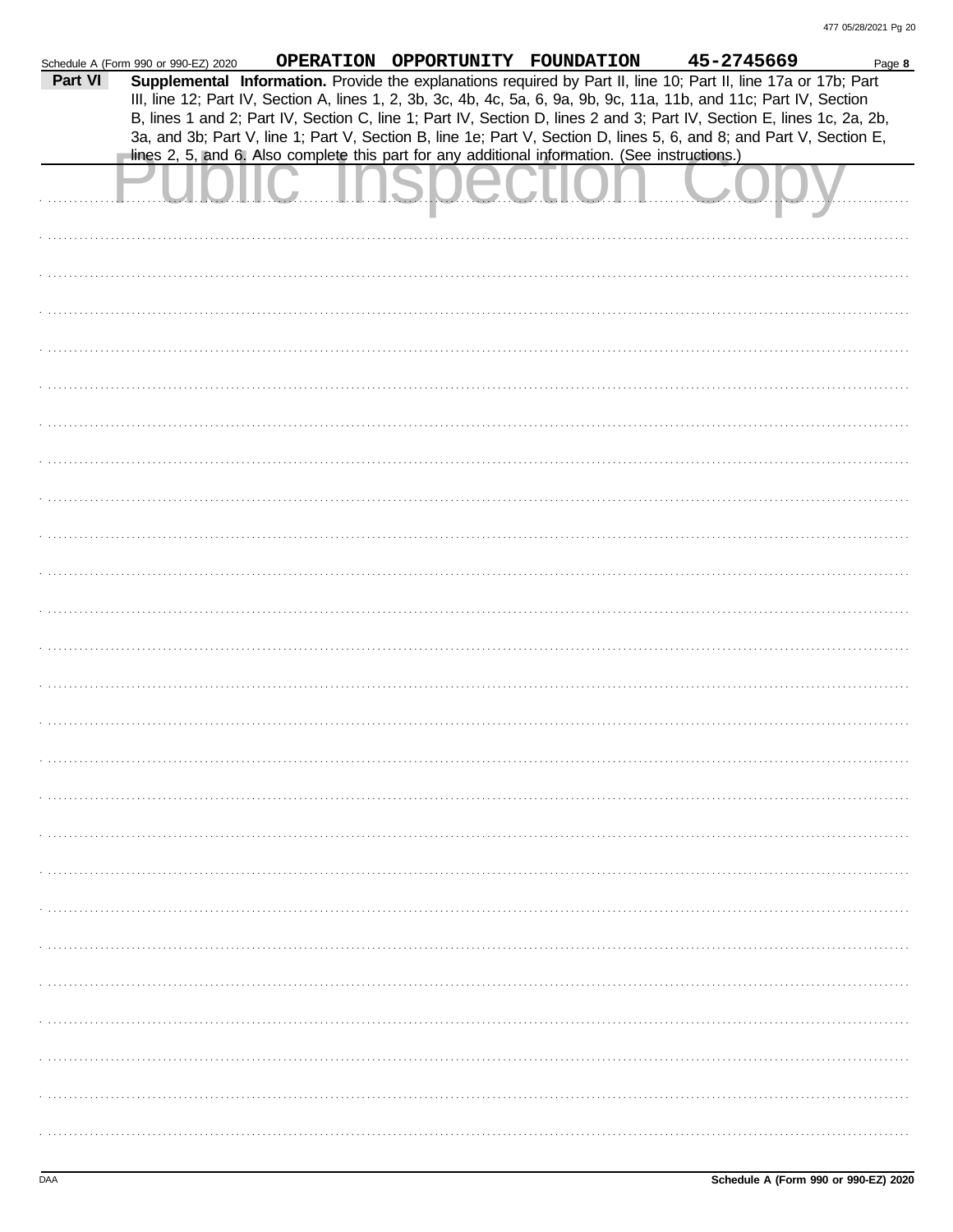|                                                                |                                                                                                                                                                                                                                                                                                                                                                                                                                                                                                                                                                                                                        | 477 05/28/2021 Pg 21           |
|----------------------------------------------------------------|------------------------------------------------------------------------------------------------------------------------------------------------------------------------------------------------------------------------------------------------------------------------------------------------------------------------------------------------------------------------------------------------------------------------------------------------------------------------------------------------------------------------------------------------------------------------------------------------------------------------|--------------------------------|
| <b>Schedule B</b>                                              | <b>Schedule of Contributors</b>                                                                                                                                                                                                                                                                                                                                                                                                                                                                                                                                                                                        | OMB No. 1545-0047              |
| (Form 990, 990-EZ,<br>or 990-PF)<br>Department of the Treasury | u Attach to Form 990, Form 990-EZ, or Form 990-PF.                                                                                                                                                                                                                                                                                                                                                                                                                                                                                                                                                                     |                                |
| Internal Revenue Service<br>Name of the organization           | <b>u</b> Go to <i>www.irs.gov/Form990</i> for the latest information.                                                                                                                                                                                                                                                                                                                                                                                                                                                                                                                                                  | Employer identification number |
| Organization type (check one):                                 | ш<br>45-2745669<br>OPERATION OPPORTUNITY FOUNDATION                                                                                                                                                                                                                                                                                                                                                                                                                                                                                                                                                                    |                                |
| Filers of:                                                     | Section:                                                                                                                                                                                                                                                                                                                                                                                                                                                                                                                                                                                                               |                                |
| Form 990 or 990-EZ                                             | 3 ) (enter number) organization<br>IXI<br>501(c)                                                                                                                                                                                                                                                                                                                                                                                                                                                                                                                                                                       |                                |
|                                                                | $4947(a)(1)$ nonexempt charitable trust not treated as a private foundation                                                                                                                                                                                                                                                                                                                                                                                                                                                                                                                                            |                                |
|                                                                | 527 political organization                                                                                                                                                                                                                                                                                                                                                                                                                                                                                                                                                                                             |                                |
| Form 990-PF                                                    | 501(c)(3) exempt private foundation                                                                                                                                                                                                                                                                                                                                                                                                                                                                                                                                                                                    |                                |
|                                                                | 4947(a)(1) nonexempt charitable trust treated as a private foundation                                                                                                                                                                                                                                                                                                                                                                                                                                                                                                                                                  |                                |
|                                                                | 501(c)(3) taxable private foundation                                                                                                                                                                                                                                                                                                                                                                                                                                                                                                                                                                                   |                                |
|                                                                |                                                                                                                                                                                                                                                                                                                                                                                                                                                                                                                                                                                                                        |                                |
| instructions.                                                  | Check if your organization is covered by the General Rule or a Special Rule.<br>Note: Only a section 501(c)(7), (8), or (10) organization can check boxes for both the General Rule and a Special Rule. See                                                                                                                                                                                                                                                                                                                                                                                                            |                                |
| <b>General Rule</b>                                            |                                                                                                                                                                                                                                                                                                                                                                                                                                                                                                                                                                                                                        |                                |
| contributor's total contributions.                             | For an organization filing Form 990, 990-EZ, or 990-PF that received, during the year, contributions totaling \$5,000<br>or more (in money or property) from any one contributor. Complete Parts I and II. See instructions for determining a                                                                                                                                                                                                                                                                                                                                                                          |                                |
| <b>Special Rules</b>                                           |                                                                                                                                                                                                                                                                                                                                                                                                                                                                                                                                                                                                                        |                                |
| X                                                              | For an organization described in section 501(c)(3) filing Form 990 or 990-EZ that met the 33 <sup>1</sup> /3% support test of the<br>regulations under sections $509(a)(1)$ and $170(b)(1)(A)(vi)$ , that checked Schedule A (Form 990 or 990-EZ), Part II, line<br>13, 16a, or 16b, and that received from any one contributor, during the year, total contributions of the greater of (1)<br>\$5,000; or (2) 2% of the amount on (i) Form 990, Part VIII, line 1h; or (ii) Form 990-EZ, line 1. Complete Parts I and II.                                                                                             |                                |
|                                                                | For an organization described in section $501(c)(7)$ , (8), or (10) filing Form 990 or 990-EZ that received from any one<br>contributor, during the year, total contributions of more than \$1,000 exclusively for religious, charitable, scientific,<br>literary, or educational purposes, or for the prevention of cruelty to children or animals. Complete Parts I (entering<br>"N/A" in column (b) instead of the contributor name and address), II, and III.                                                                                                                                                      |                                |
|                                                                | For an organization described in section $501(c)(7)$ , (8), or (10) filing Form 990 or 990-EZ that received from any one<br>contributor, during the year, contributions exclusively for religious, charitable, etc., purposes, but no such<br>contributions totaled more than \$1,000. If this box is checked, enter here the total contributions that were received<br>during the year for an exclusively religious, charitable, etc., purpose. Don't complete any of the parts unless the<br>General Rule applies to this organization because it received nonexclusively religious, charitable, etc., contributions |                                |

990-EZ, or 990-PF), but it **must** answer "No" on Part IV, line 2, of its Form 990; or check the box on line H of its Form 990-EZ or on its **Caution:** An organization that isn't covered by the General Rule and/or the Special Rules doesn't file Schedule B (Form 990,

totaling \$5,000 or more during the year . . . . . . . . . . . . . . . . . . . . . . . . . . . . . . . . . . . . . . . . . . . . . . . . . . . . . . . . . . . . . . . . . . . . . . . . . . . . . . . . \$ . . . . . . . . . . . . . . . . . . . . . . . . . . .

Form 990-PF, Part I, line 2, to certify that it doesn't meet the filing requirements of Schedule B (Form 990, 990-EZ, or 990-PF).

**For Paperwork Reduction Act Notice, see the instructions for Form 990, 990-EZ, or 990-PF.**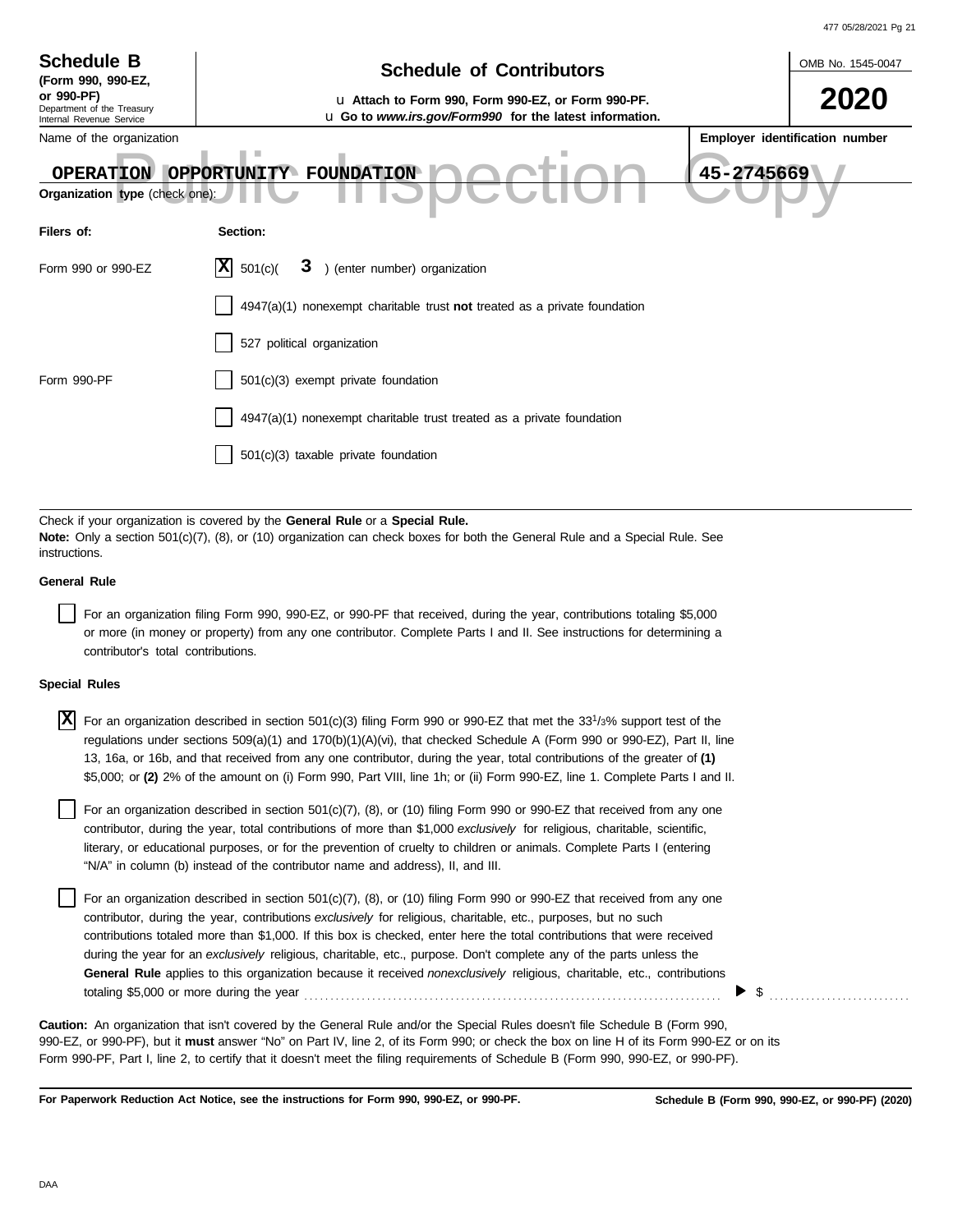**PAGE 1 OF 1**

Page **2**

Schedule B (Form 990, 990-EZ, or 990-PF) (2020)

Name, address, and ZIP + 4 S D C C Total contributions (c) (d)<br>Person X **Part I Type of contribution Person Payroll Noncash (a) (b) (c) (d) No. Name, address, and ZIP + 4 Type of contribution Person Payroll Noncash (a) (b) (c) (d) No. Name, address, and ZIP + 4 Type of contribution Person Payroll Noncash (a) (b) (c) (d)** No. No. Name, address, and ZIP + 4 **Total contributions** Type of contribution **Person Payroll Noncash** \$ . . . . . . . . . . . . . . . . . . . . . . . . . . . . **200,000** (Complete Part II for noncash contributions.) \$ . . . . . . . . . . . . . . . . . . . . . . . . . . . . (Complete Part II for noncash contributions.) \$ . . . . . . . . . . . . . . . . . . . . . . . . . . . . (Complete Part II for noncash contributions.) \$ . . . . . . . . . . . . . . . . . . . . . . . . . . . . **2,100,000** (Complete Part II for noncash contributions.)  $\frac{1}{2}$ (Complete Part II for noncash contributions.)  $\mathsf{\$}$  . . . . . . . . (Complete Part II for noncash contributions.) **Contributors** (see instructions). Use duplicate copies of Part I if additional space is needed. **(a) (b) (c) (d) No. Name, address, and ZIP + 4 Total contributions Type of contribution Person Payroll Noncash (a) (b) (c) (d)** No. **Name, address, and ZIP + 4 Total contributions** Type of contribution **Person Payroll Noncash (a) (b) (c) (d) No. Name, address, and ZIP + 4** Name of organization **Employer identification number Employer identification number** . . . . . . . **1** . **2** . . . . . . . **3** . 4 . . . . . . . . . . . . . . . . . . . . . . . . . . . . . . . . . . . . . . . . . . . . . . . . . . . . . . . . . . . . . . . . . . . . . . . . . . . . . . . . . . . . . . . . . . . . . . . . . . . . . . . . . . . . . . . . . . . . . . . . . . . . . . . . . . . . . . . . . . . . . . . . . . . . . . . . . . . . . . . . . . . . . . . . . . . . . . . . . . . . . . . . . . . . . . . . . . . . . . . . . . . . . . . . . . . . . . . . . . . . . . . . . . . . . . . . . . . . . . . . . . . . . . . . . . . . . . . . . . . . . . . . . . . . . . . . . . . . . . . . . . . . . . . . . . . . . . . . . . . . . . . . . . . . . . . . . . . . . . . . . . . . . . . . . . . . . . . . . . . . . . . . . . . . . . . . . . . . . . . . . . . . . . . . . . . . . . . . . . . . . . . . . . . . . . . . . . . . . . . . . . . . . . . . . . . . . . . . . . . . . . . . . . . . . . . . . . . . . . . . . . . . . . . . . . . . . . . . . . . . . . . . . . . . . . . . . . . . . . . . . . . . . . . . . . . . . . . . . . . . . . . . . . . . . . . . . . . . . . . . . . . . . . . . . . . . . . . . . . . . . . . . . . . . . . . . . . . . . . . . . . . . . . . . . . . . . . . . . . . . . . . . . . . . . . . . . . . . . . . . . . . . . . . . . . . . . . . . . . . . . . . . . . . . . . . . . . . . . . . . . . . . . . . . . . . . . . . . . . . . . . . . . . . . . . . . . . . . . . . . . . . . . . . . . . . . . . . . . . . . . . . . . . . . . . . . . . . . . . . . . . . . . . . . . . . . . . . . . . . . . . . . . . . . . . . . . . . . . . . . . . . . . . . . . . . . . . . . . . . . . . . . . . . . . . . . . . . . . . . . . . . . . . . . . . . . . . . . . . . . . . . . . . . . . . . . . . . . . . . . . . . . . . . . . . . . . . . . . . . . . . . . . . . . . . . . . . . . . . . . . . . . . . . . . . . . . . . . . . . . . . . . . . . . . . . . . . . . . . . . . . . . . . . . . . . . . . . . . . . . . . . . . . . . . . . . . . . . . . . . . . . . . . . . . . . . . . . . . . . . . . . . . . . . . . . . . . . . . . . . . . . . . . . . . . . . . . . . . . . . . . . . . . . . . . . . . . . . . . . . . . . . . . . . . . . . . . . . . . . . . . . . . . . . . . . . . . . . . . . . . . . . . . . . . . . . . . . . . . . . . . . . . . . . . . . . . . . . . . . . . . . . . . . . . . . . . . . . . . . . . . . . . . . . . . . . . . . . . . . . . . . . . . . . . . . . . . . . . . . . . . . . . . . . . . . . . . . . . . . . . . . . . . . . . . . . . . . . . . . . . . . . . . . . . . . . . . . . . . . . . . . . . . . . . . . . . . . . . . . . . . . . . . . . . . . . . . . . . . . . . . . . . . . . . . . . . . . . . . . . . . . . . . . . . . . . . . . . . . . . . . . . . . . . . . . . . . . . . . . . . . . . . . . . . . . . . . . . . . . . . . . . . . . . . . . . . . . . . . . . . . . . . . . . . . . . . . . . . . . . **Total contributions Total contributions Total contributions Total contributions Total contributions OPERATION OPPORTUNITY FOUNDATION 45-2745669 X 80,355 X 350,000 X X**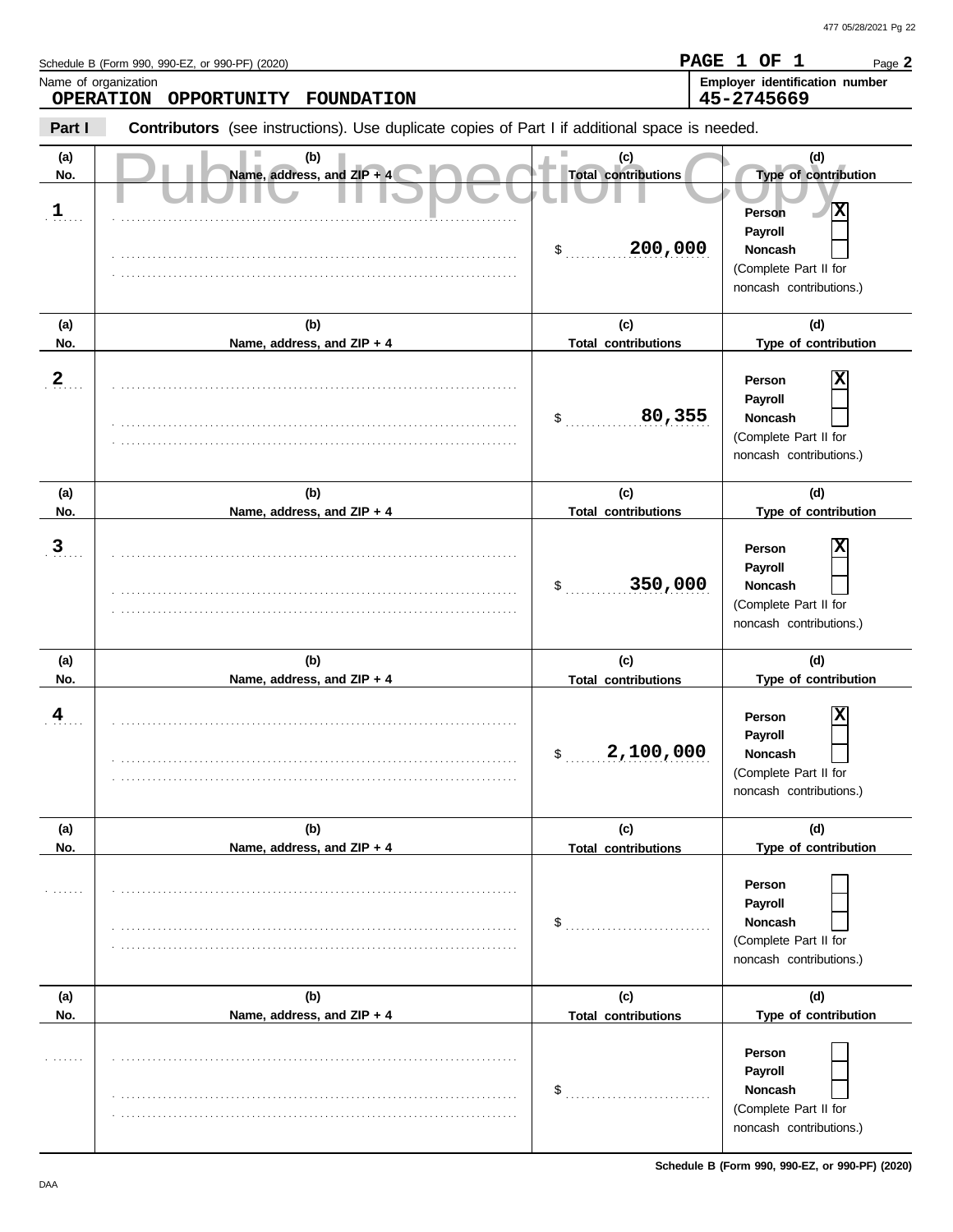| 477 05/28/2021 Pg 23 |  |
|----------------------|--|

|     | <b>SCHEDULE D</b>                         | Supplemental Financial Statements                                                                                                                                                                                             |  |                                                    |    |                                | OMB No. 1545-0047                                   |
|-----|-------------------------------------------|-------------------------------------------------------------------------------------------------------------------------------------------------------------------------------------------------------------------------------|--|----------------------------------------------------|----|--------------------------------|-----------------------------------------------------|
|     | (Form 990)                                | u Complete if the organization answered "Yes" on Form 990,                                                                                                                                                                    |  |                                                    |    |                                |                                                     |
|     | Department of the Treasury                | Part IV, line 6, 7, 8, 9, 10, 11a, 11b, 11c, 11d, 11e, 11f, 12a, or 12b.<br>u Attach to Form 990.                                                                                                                             |  |                                                    |    |                                | Open to Public                                      |
|     | Internal Revenue Service                  | <b>u</b> Go to www.irs.gov/Form990 for instructions and the latest information.                                                                                                                                               |  |                                                    |    |                                | Inspection                                          |
|     | Name of the organization                  |                                                                                                                                                                                                                               |  |                                                    |    | Employer identification number |                                                     |
|     |                                           | ш<br>OPERATION OPPORTUNITY FOUNDATION                                                                                                                                                                                         |  |                                                    |    | 45-2745669                     |                                                     |
|     | Part I                                    | Organizations Maintaining Donor Advised Funds or Other Similar Funds or Accounts.<br>Complete if the organization answered "Yes" on Form 990, Part IV, line 6.                                                                |  |                                                    |    |                                |                                                     |
|     |                                           |                                                                                                                                                                                                                               |  | (a) Donor advised funds                            |    |                                | (b) Funds and other accounts                        |
| 1   | Total number at end of year               |                                                                                                                                                                                                                               |  |                                                    |    |                                |                                                     |
| 2   |                                           |                                                                                                                                                                                                                               |  |                                                    |    |                                |                                                     |
| 3   |                                           | Aggregate value of grants from (during year)                                                                                                                                                                                  |  |                                                    |    |                                |                                                     |
| 4   |                                           |                                                                                                                                                                                                                               |  |                                                    |    |                                |                                                     |
| 5   |                                           | Did the organization inform all donors and donor advisors in writing that the assets held in donor advised                                                                                                                    |  |                                                    |    |                                |                                                     |
|     |                                           |                                                                                                                                                                                                                               |  |                                                    |    |                                | Yes<br>No                                           |
| 6   |                                           | Did the organization inform all grantees, donors, and donor advisors in writing that grant funds can be used                                                                                                                  |  |                                                    |    |                                |                                                     |
|     |                                           | only for charitable purposes and not for the benefit of the donor or donor advisor, or for any other purpose                                                                                                                  |  |                                                    |    |                                |                                                     |
|     | conferring impermissible private benefit? |                                                                                                                                                                                                                               |  |                                                    |    |                                | <b>Yes</b><br><b>No</b>                             |
|     | Part II                                   | <b>Conservation Easements.</b>                                                                                                                                                                                                |  |                                                    |    |                                |                                                     |
|     |                                           | Complete if the organization answered "Yes" on Form 990, Part IV, line 7.                                                                                                                                                     |  |                                                    |    |                                |                                                     |
| 1   |                                           | Purpose(s) of conservation easements held by the organization (check all that apply).                                                                                                                                         |  |                                                    |    |                                |                                                     |
|     |                                           | Preservation of land for public use (for example, recreation or education)                                                                                                                                                    |  | Preservation of a historically important land area |    |                                |                                                     |
|     | Protection of natural habitat             |                                                                                                                                                                                                                               |  | Preservation of a certified historic structure     |    |                                |                                                     |
| 2.  | Preservation of open space                | Complete lines 2a through 2d if the organization held a qualified conservation contribution in the form of a conservation                                                                                                     |  |                                                    |    |                                |                                                     |
|     | easement on the last day of the tax year. |                                                                                                                                                                                                                               |  |                                                    |    |                                | Held at the End of the Tax Year                     |
| а   |                                           |                                                                                                                                                                                                                               |  |                                                    | 2a |                                |                                                     |
|     |                                           |                                                                                                                                                                                                                               |  |                                                    | 2b |                                |                                                     |
|     |                                           | Number of conservation easements on a certified historic structure included in (a) [[[[[[[[[[[[[[[[[[[[[[[[[]]]]]]]                                                                                                           |  |                                                    | 2c |                                |                                                     |
|     |                                           | d Number of conservation easements included in (c) acquired after 7/25/06, and not on a                                                                                                                                       |  |                                                    |    |                                |                                                     |
|     |                                           | historic structure listed in the National Register [11] contained a structure of the National Register [11] contained a structure of the National Register [11] contained a structure of the National Register [11] contained |  |                                                    | 2d |                                |                                                     |
| 3   |                                           | Number of conservation easements modified, transferred, released, extinguished, or terminated by the organization during the                                                                                                  |  |                                                    |    |                                |                                                     |
|     | tax year $\mathbf{u}$                     |                                                                                                                                                                                                                               |  |                                                    |    |                                |                                                     |
|     |                                           | Number of states where property subject to conservation easement is located u                                                                                                                                                 |  |                                                    |    |                                |                                                     |
| 5   |                                           | Does the organization have a written policy regarding the periodic monitoring, inspection, handling of                                                                                                                        |  |                                                    |    |                                |                                                     |
|     |                                           |                                                                                                                                                                                                                               |  |                                                    |    |                                | Yes $\vert$ $\vert$<br>No                           |
| 6   |                                           | Staff and volunteer hours devoted to monitoring, inspecting, handling of violations, and enforcing conservation easements during the year                                                                                     |  |                                                    |    |                                |                                                     |
|     | $\mathbf{u}$                              |                                                                                                                                                                                                                               |  |                                                    |    |                                |                                                     |
| 7   |                                           | Amount of expenses incurred in monitoring, inspecting, handling of violations, and enforcing conservation easements during the year                                                                                           |  |                                                    |    |                                |                                                     |
|     |                                           |                                                                                                                                                                                                                               |  |                                                    |    |                                |                                                     |
| 8   |                                           | Does each conservation easement reported on line 2(d) above satisfy the requirements of section 170(h)(4)(B)(i)                                                                                                               |  |                                                    |    |                                | Yes<br>No                                           |
| 9   |                                           | In Part XIII, describe how the organization reports conservation easements in its revenue and expense statement and                                                                                                           |  |                                                    |    |                                |                                                     |
|     |                                           | balance sheet, and include, if applicable, the text of the footnote to the organization's financial statements that describes the                                                                                             |  |                                                    |    |                                |                                                     |
|     |                                           | organization's accounting for conservation easements.                                                                                                                                                                         |  |                                                    |    |                                |                                                     |
|     | Part III                                  | Organizations Maintaining Collections of Art, Historical Treasures, or Other Similar Assets.                                                                                                                                  |  |                                                    |    |                                |                                                     |
|     |                                           | Complete if the organization answered "Yes" on Form 990, Part IV, line 8.                                                                                                                                                     |  |                                                    |    |                                |                                                     |
|     |                                           | 1a If the organization elected, as permitted under FASB ASC 958, not to report in its revenue statement and balance sheet works                                                                                               |  |                                                    |    |                                |                                                     |
|     |                                           | of art, historical treasures, or other similar assets held for public exhibition, education, or research in furtherance of public                                                                                             |  |                                                    |    |                                |                                                     |
|     |                                           | service, provide in Part XIII the text of the footnote to its financial statements that describes these items.                                                                                                                |  |                                                    |    |                                |                                                     |
|     |                                           | <b>b</b> If the organization elected, as permitted under FASB ASC 958, to report in its revenue statement and balance sheet works of                                                                                          |  |                                                    |    |                                |                                                     |
|     |                                           | art, historical treasures, or other similar assets held for public exhibition, education, or research in furtherance of public service,                                                                                       |  |                                                    |    |                                |                                                     |
|     |                                           | provide the following amounts relating to these items:                                                                                                                                                                        |  |                                                    |    |                                |                                                     |
|     |                                           |                                                                                                                                                                                                                               |  |                                                    |    |                                |                                                     |
|     |                                           |                                                                                                                                                                                                                               |  |                                                    |    |                                | $\mathbf{u}$ \$ $\ldots$ $\ldots$ $\ldots$ $\ldots$ |
| 2   |                                           | If the organization received or held works of art, historical treasures, or other similar assets for financial gain, provide the<br>following amounts required to be reported under FASB ASC 958 relating to these items:     |  |                                                    |    |                                |                                                     |
| a   |                                           |                                                                                                                                                                                                                               |  |                                                    |    |                                |                                                     |
|     |                                           |                                                                                                                                                                                                                               |  |                                                    |    |                                |                                                     |
|     |                                           |                                                                                                                                                                                                                               |  |                                                    |    |                                | Schedule D (Form 990) 2020                          |
| DAA |                                           |                                                                                                                                                                                                                               |  |                                                    |    |                                |                                                     |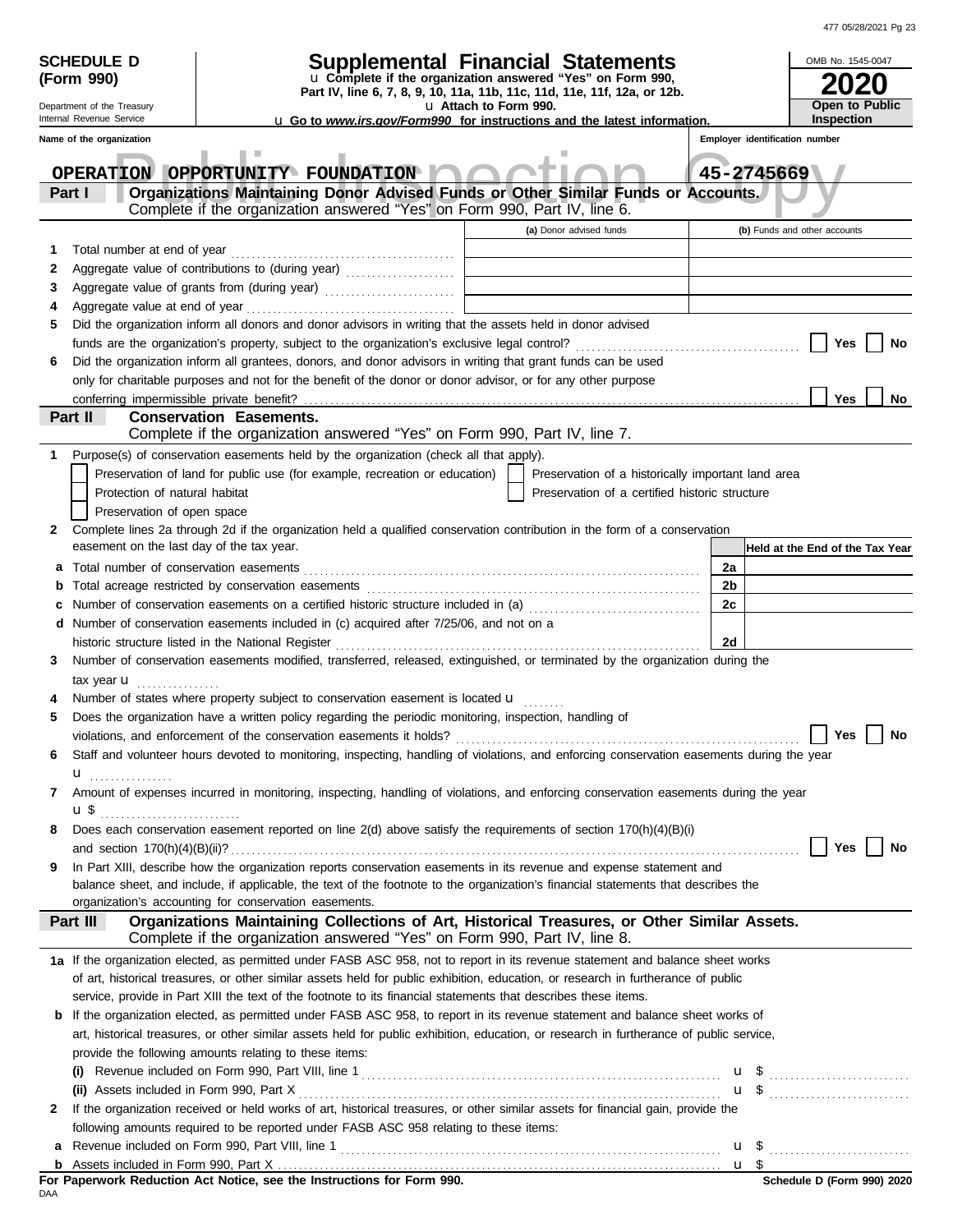|   | Schedule D (Form 990) 2020 OPERATION OPPORTUNITY FOUNDATION                                                                                                                 |                                                    |                            |                         | 45-2745669      |                      |                     |     | Page 2 |
|---|-----------------------------------------------------------------------------------------------------------------------------------------------------------------------------|----------------------------------------------------|----------------------------|-------------------------|-----------------|----------------------|---------------------|-----|--------|
|   | Organizations Maintaining Collections of Art, Historical Treasures, or Other Similar Assets (continued)<br>Part III                                                         |                                                    |                            |                         |                 |                      |                     |     |        |
| 3 | Using the organization's acquisition, accession, and other records, check any of the following that make significant use of its<br>collection items (check all that apply): |                                                    |                            |                         |                 |                      |                     |     |        |
| a | Public exhibition                                                                                                                                                           |                                                    | Loan or exchange program   |                         |                 |                      |                     |     |        |
| b | Scholarly research                                                                                                                                                          | e                                                  | Other <b>Communication</b> |                         |                 |                      |                     |     |        |
| c | Preservation for future generations                                                                                                                                         |                                                    |                            |                         |                 |                      |                     |     |        |
|   | Provide a description of the organization's collections and explain how they further the organization's exempt purpose in Part                                              |                                                    |                            |                         |                 |                      |                     |     |        |
|   | XIII.                                                                                                                                                                       |                                                    |                            |                         |                 |                      |                     |     |        |
| 5 | During the year, did the organization solicit or receive donations of art, historical treasures, or other similar                                                           |                                                    |                            |                         |                 |                      |                     |     |        |
|   |                                                                                                                                                                             |                                                    |                            |                         |                 |                      | <b>Yes</b>          |     | No     |
|   | Part IV<br><b>Escrow and Custodial Arrangements.</b>                                                                                                                        |                                                    |                            |                         |                 |                      |                     |     |        |
|   | Complete if the organization answered "Yes" on Form 990, Part IV, line 9, or reported an amount on Form                                                                     |                                                    |                            |                         |                 |                      |                     |     |        |
|   | 990, Part X, line 21.                                                                                                                                                       |                                                    |                            |                         |                 |                      |                     |     |        |
|   | 1a Is the organization an agent, trustee, custodian or other intermediary for contributions or other assets not                                                             |                                                    |                            |                         |                 |                      |                     |     |        |
|   |                                                                                                                                                                             |                                                    |                            |                         |                 |                      | Yes                 |     | No     |
|   | <b>b</b> If "Yes," explain the arrangement in Part XIII and complete the following table:                                                                                   |                                                    |                            |                         |                 |                      |                     |     |        |
|   |                                                                                                                                                                             |                                                    |                            |                         |                 |                      | Amount              |     |        |
|   | c Beginning balance                                                                                                                                                         |                                                    |                            |                         |                 | 1c                   |                     |     |        |
|   |                                                                                                                                                                             |                                                    |                            |                         |                 | 1d                   |                     |     |        |
|   |                                                                                                                                                                             |                                                    |                            |                         |                 | 1е                   |                     |     |        |
|   |                                                                                                                                                                             |                                                    |                            |                         |                 | 1f                   |                     |     |        |
|   | 2a Did the organization include an amount on Form 990, Part X, line 21, for escrow or custodial account liability?                                                          |                                                    |                            |                         |                 |                      | Yes                 |     | No     |
|   |                                                                                                                                                                             |                                                    |                            |                         |                 |                      |                     |     |        |
|   | Part V<br><b>Endowment Funds.</b>                                                                                                                                           |                                                    |                            |                         |                 |                      |                     |     |        |
|   | Complete if the organization answered "Yes" on Form 990, Part IV, line 10.                                                                                                  |                                                    |                            |                         |                 |                      |                     |     |        |
|   |                                                                                                                                                                             | (a) Current year                                   | (b) Prior year             | (c) Two years back      |                 | (d) Three years back | (e) Four years back |     |        |
|   |                                                                                                                                                                             |                                                    |                            |                         |                 |                      |                     |     |        |
|   | 1a Beginning of year balance                                                                                                                                                |                                                    |                            |                         |                 |                      |                     |     |        |
|   | <b>b</b> Contributions                                                                                                                                                      |                                                    |                            |                         |                 |                      |                     |     |        |
|   | Net investment earnings, gains, and                                                                                                                                         |                                                    |                            |                         |                 |                      |                     |     |        |
|   | losses                                                                                                                                                                      |                                                    |                            |                         |                 |                      |                     |     |        |
|   |                                                                                                                                                                             |                                                    |                            |                         |                 |                      |                     |     |        |
|   | e Other expenditures for facilities and                                                                                                                                     |                                                    |                            |                         |                 |                      |                     |     |        |
|   |                                                                                                                                                                             |                                                    |                            |                         |                 |                      |                     |     |        |
|   | f Administrative expenses                                                                                                                                                   |                                                    |                            |                         |                 |                      |                     |     |        |
| a |                                                                                                                                                                             |                                                    |                            |                         |                 |                      |                     |     |        |
|   | Provide the estimated percentage of the current year end balance (line 1g, column (a)) held as:                                                                             |                                                    |                            |                         |                 |                      |                     |     |        |
|   | Board designated or quasi-endowment <b>u</b> %                                                                                                                              |                                                    |                            |                         |                 |                      |                     |     |        |
|   | <b>b</b> Permanent endowment <b>u</b> %                                                                                                                                     |                                                    |                            |                         |                 |                      |                     |     |        |
| c | Term endowment <b>u</b> %                                                                                                                                                   |                                                    |                            |                         |                 |                      |                     |     |        |
|   | The percentages on lines 2a, 2b, and 2c should equal 100%.                                                                                                                  |                                                    |                            |                         |                 |                      |                     |     |        |
|   | 3a Are there endowment funds not in the possession of the organization that are held and administered for the                                                               |                                                    |                            |                         |                 |                      |                     |     |        |
|   | organization by:                                                                                                                                                            |                                                    |                            |                         |                 |                      |                     | Yes | No.    |
|   |                                                                                                                                                                             |                                                    |                            |                         |                 |                      | 3a(i)               |     |        |
|   | (ii) Related organizations                                                                                                                                                  |                                                    |                            |                         |                 |                      | 3a(ii)              |     |        |
|   |                                                                                                                                                                             |                                                    |                            |                         |                 |                      | 3b                  |     |        |
|   | Describe in Part XIII the intended uses of the organization's endowment funds.                                                                                              |                                                    |                            |                         |                 |                      |                     |     |        |
|   | Part VI<br>Land, Buildings, and Equipment.                                                                                                                                  |                                                    |                            |                         |                 |                      |                     |     |        |
|   | Complete if the organization answered "Yes" on Form 990, Part IV, line 11a. See Form 990, Part X, line 10.                                                                  |                                                    |                            |                         |                 |                      |                     |     |        |
|   | Description of property                                                                                                                                                     | (a) Cost or other basis                            |                            | (b) Cost or other basis | (c) Accumulated |                      | (d) Book value      |     |        |
|   |                                                                                                                                                                             | (investment)                                       |                            | (other)                 | depreciation    |                      |                     |     |        |
|   | <b>1a</b> Land                                                                                                                                                              |                                                    |                            |                         |                 |                      |                     |     |        |
|   |                                                                                                                                                                             |                                                    |                            |                         |                 |                      |                     |     |        |
|   | c Leasehold improvements                                                                                                                                                    |                                                    |                            |                         |                 |                      |                     |     |        |
|   |                                                                                                                                                                             | <u> 1990 - Jan Barat, politik e</u> ta politikaria |                            |                         |                 |                      |                     |     |        |
|   |                                                                                                                                                                             |                                                    |                            |                         |                 |                      |                     |     |        |
|   |                                                                                                                                                                             |                                                    |                            |                         |                 |                      |                     |     |        |

**Schedule D (Form 990) 2020**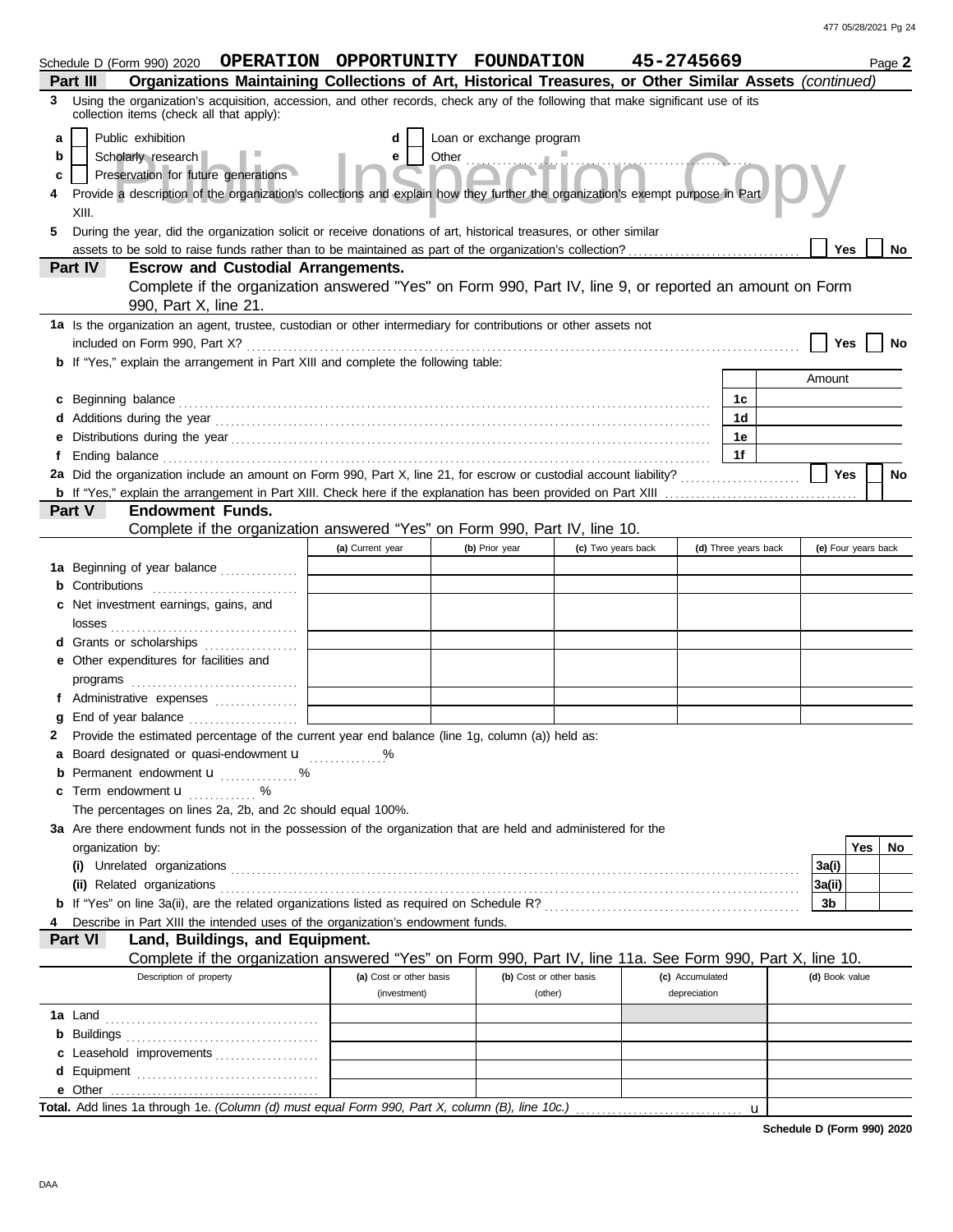| Schedule D (Form 990) 2020 |                                   |                                                                    | OPERATION OPPORTUNITY FOUNDATION |                | 45-2745669                                                                                                                                           | Page 3         |
|----------------------------|-----------------------------------|--------------------------------------------------------------------|----------------------------------|----------------|------------------------------------------------------------------------------------------------------------------------------------------------------|----------------|
| <b>Part VII</b>            |                                   | <b>Investments - Other Securities.</b>                             |                                  |                |                                                                                                                                                      |                |
|                            |                                   |                                                                    |                                  |                | Complete if the organization answered "Yes" on Form 990, Part IV, line 11b. See Form 990, Part X, line 12.                                           |                |
|                            |                                   | (a) Description of security or category                            |                                  | (b) Book value | (c) Method of valuation:                                                                                                                             |                |
|                            |                                   | (including name of security)                                       |                                  |                | Cost or end-of-year market value                                                                                                                     |                |
| (1) Financial derivatives  |                                   |                                                                    |                                  |                |                                                                                                                                                      |                |
|                            | (2) Closely held equity interests |                                                                    |                                  |                |                                                                                                                                                      |                |
| $(3)$ Other                |                                   |                                                                    |                                  |                |                                                                                                                                                      |                |
| (A)                        |                                   |                                                                    |                                  |                |                                                                                                                                                      |                |
| (B)                        |                                   |                                                                    |                                  |                |                                                                                                                                                      |                |
| (C)                        |                                   |                                                                    |                                  |                |                                                                                                                                                      |                |
| $\bigcup_{i=1}^{n}$ (D)    |                                   |                                                                    |                                  |                |                                                                                                                                                      |                |
| (E)<br>(F)                 |                                   |                                                                    |                                  |                |                                                                                                                                                      |                |
| (G)                        |                                   |                                                                    |                                  |                |                                                                                                                                                      |                |
| (H)                        |                                   |                                                                    |                                  |                |                                                                                                                                                      |                |
|                            |                                   | Total. (Column (b) must equal Form 990, Part X, col. (B) line 12.) | u                                |                |                                                                                                                                                      |                |
| Part VIII                  |                                   | Investments - Program Related.                                     |                                  |                |                                                                                                                                                      |                |
|                            |                                   |                                                                    |                                  |                | Complete if the organization answered "Yes" on Form 990, Part IV, line 11c. See Form 990, Part X, line 13.                                           |                |
|                            |                                   | (a) Description of investment                                      |                                  | (b) Book value | (c) Method of valuation:                                                                                                                             |                |
|                            |                                   |                                                                    |                                  |                | Cost or end-of-year market value                                                                                                                     |                |
| (1)                        |                                   |                                                                    |                                  |                |                                                                                                                                                      |                |
| (2)                        |                                   |                                                                    |                                  |                |                                                                                                                                                      |                |
| (3)                        |                                   |                                                                    |                                  |                |                                                                                                                                                      |                |
| (4)                        |                                   |                                                                    |                                  |                |                                                                                                                                                      |                |
| (5)                        |                                   |                                                                    |                                  |                |                                                                                                                                                      |                |
| (6)                        |                                   |                                                                    |                                  |                |                                                                                                                                                      |                |
| (7)                        |                                   |                                                                    |                                  |                |                                                                                                                                                      |                |
| (8)                        |                                   |                                                                    |                                  |                |                                                                                                                                                      |                |
| (9)                        |                                   |                                                                    |                                  |                |                                                                                                                                                      |                |
| Part IX                    | Other Assets.                     | Total. (Column (b) must equal Form 990, Part X, col. (B) line 13.) | u                                |                |                                                                                                                                                      |                |
|                            |                                   |                                                                    |                                  |                | Complete if the organization answered "Yes" on Form 990, Part IV, line 11d. See Form 990, Part X, line 15.                                           |                |
|                            |                                   |                                                                    | (a) Description                  |                |                                                                                                                                                      | (b) Book value |
| (1)                        |                                   |                                                                    |                                  |                |                                                                                                                                                      |                |
| (2)                        |                                   |                                                                    |                                  |                |                                                                                                                                                      |                |
| (3)                        |                                   |                                                                    |                                  |                |                                                                                                                                                      |                |
| (4)                        |                                   |                                                                    |                                  |                |                                                                                                                                                      |                |
| (5)                        |                                   |                                                                    |                                  |                |                                                                                                                                                      |                |
| (6)                        |                                   |                                                                    |                                  |                |                                                                                                                                                      |                |
| (7)                        |                                   |                                                                    |                                  |                |                                                                                                                                                      |                |
| (8)                        |                                   |                                                                    |                                  |                |                                                                                                                                                      |                |
| (9)                        |                                   |                                                                    |                                  |                |                                                                                                                                                      |                |
|                            |                                   | Total. (Column (b) must equal Form 990, Part X, col. (B) line 15.) |                                  |                | u                                                                                                                                                    |                |
| Part X                     | Other Liabilities.                |                                                                    |                                  |                |                                                                                                                                                      |                |
|                            |                                   |                                                                    |                                  |                | Complete if the organization answered "Yes" on Form 990, Part IV, line 11e or 11f. See Form 990, Part X,                                             |                |
|                            | line 25.                          |                                                                    |                                  |                |                                                                                                                                                      |                |
| 1.                         | Federal income taxes              | (a) Description of liability                                       |                                  |                |                                                                                                                                                      | (b) Book value |
| (1)<br>(2)                 |                                   |                                                                    |                                  |                |                                                                                                                                                      |                |
| (3)                        |                                   |                                                                    |                                  |                |                                                                                                                                                      |                |
| (4)                        |                                   |                                                                    |                                  |                |                                                                                                                                                      |                |
| (5)                        |                                   |                                                                    |                                  |                |                                                                                                                                                      |                |
| (6)                        |                                   |                                                                    |                                  |                |                                                                                                                                                      |                |
| (7)                        |                                   |                                                                    |                                  |                |                                                                                                                                                      |                |
| (8)                        |                                   |                                                                    |                                  |                |                                                                                                                                                      |                |
| (9)                        |                                   |                                                                    |                                  |                |                                                                                                                                                      |                |
|                            |                                   | Total. (Column (b) must equal Form 990, Part X, col. (B) line 25.) |                                  |                | u                                                                                                                                                    |                |
|                            |                                   |                                                                    |                                  |                | 2. Liability for uncertain tax positions. In Part XIII, provide the text of the footnote to the organization's financial statements that reports the |                |
|                            |                                   |                                                                    |                                  |                | organization's liability for uncertain tax positions under FASB ASC 740. Check here if the text of the footpote has been provided in Part XIII       |                |

organization's liability for uncertain tax positions under FASB ASC 740. Check here if the text of the footnote has been provided in Part XIII ...

DAA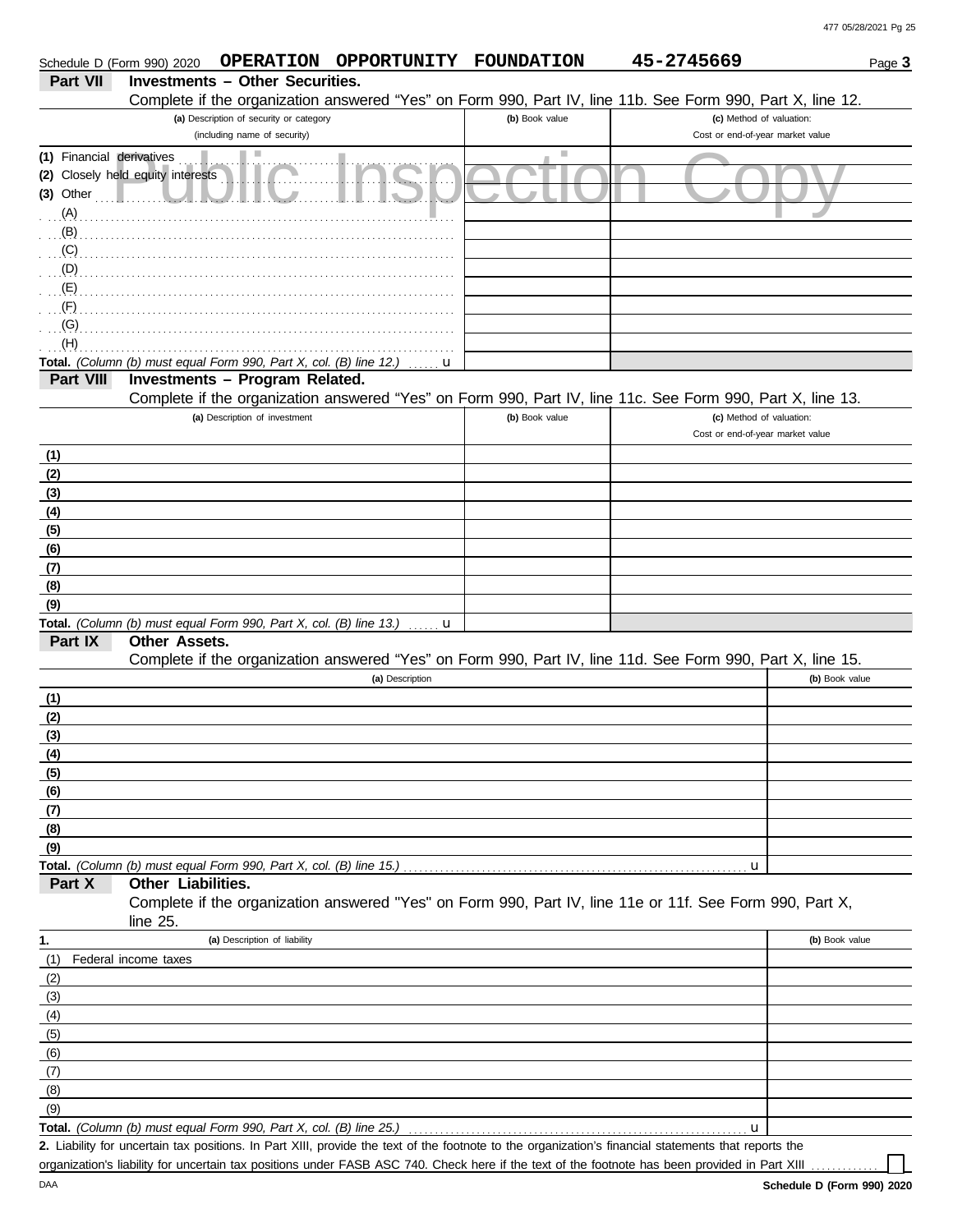|    | Schedule D (Form 990) 2020 OPERATION OPPORTUNITY FOUNDATION                                                                                                                                                                          |                | 45-2745669 |                    | Page 4    |
|----|--------------------------------------------------------------------------------------------------------------------------------------------------------------------------------------------------------------------------------------|----------------|------------|--------------------|-----------|
|    | Reconciliation of Revenue per Audited Financial Statements With Revenue per Return.<br>Part XI                                                                                                                                       |                |            |                    |           |
|    | Complete if the organization answered "Yes" on Form 990, Part IV, line 12a.                                                                                                                                                          |                |            |                    |           |
| 1  | Total revenue, gains, and other support per audited financial statements                                                                                                                                                             |                |            | 1                  | 3,448,104 |
| 2  | Amounts included on line 1 but not on Form 990, Part VIII, line 12:                                                                                                                                                                  |                |            |                    |           |
|    | Net unrealized gains (losses) on investments                                                                                                                                                                                         | 2a             |            |                    |           |
|    | Donated services and use of facilities                                                                                                                                                                                               | 2 <sub>b</sub> |            |                    |           |
| c  | Recoveries of prior year grants <b>and the contract of the contract of the contract of the contract of the contract of the contract of the contract of the contract of the contract of the contract of the contract of the contr</b> | 2c             |            |                    |           |
| d  |                                                                                                                                                                                                                                      | 2d             |            |                    |           |
| е  |                                                                                                                                                                                                                                      |                |            | 2e                 |           |
| 3  |                                                                                                                                                                                                                                      |                |            | 3                  | 3,448,104 |
| 4  | Amounts included on Form 990, Part VIII, line 12, but not on line 1:                                                                                                                                                                 |                |            |                    |           |
| а  |                                                                                                                                                                                                                                      | 4a             |            |                    |           |
|    |                                                                                                                                                                                                                                      | 4b             |            |                    |           |
|    | c Add lines 4a and 4b                                                                                                                                                                                                                |                |            | 4с                 |           |
| 5  |                                                                                                                                                                                                                                      |                |            | 5                  | 3,448,104 |
|    | Part XII<br>Reconciliation of Expenses per Audited Financial Statements With Expenses per Return.                                                                                                                                    |                |            |                    |           |
|    | Complete if the organization answered "Yes" on Form 990, Part IV, line 12a.                                                                                                                                                          |                |            |                    |           |
| 1  | Total expenses and losses per audited financial statements                                                                                                                                                                           |                |            | $\mathbf{1}$       | 1,983,060 |
| 2  | Amounts included on line 1 but not on Form 990, Part IX, line 25:                                                                                                                                                                    |                |            |                    |           |
|    |                                                                                                                                                                                                                                      | 2a             |            |                    |           |
|    |                                                                                                                                                                                                                                      | 2 <sub>b</sub> |            |                    |           |
| c  | Other losses                                                                                                                                                                                                                         | 2c             |            |                    |           |
| d  |                                                                                                                                                                                                                                      | 2d             |            |                    |           |
|    |                                                                                                                                                                                                                                      |                |            |                    |           |
| е  |                                                                                                                                                                                                                                      |                |            | 2e<br>$\mathbf{3}$ | 1,983,060 |
| 3  |                                                                                                                                                                                                                                      |                |            |                    |           |
| 4  | Amounts included on Form 990, Part IX, line 25, but not on line 1:                                                                                                                                                                   |                |            |                    |           |
| а  | Investment expenses not included on Form 990, Part VIII, line 7b [                                                                                                                                                                   | 4a<br>4b       |            |                    |           |
|    |                                                                                                                                                                                                                                      |                |            |                    |           |
| 5. | c Add lines 4a and 4b                                                                                                                                                                                                                |                |            | 4с<br>5            | 1,983,060 |
|    |                                                                                                                                                                                                                                      |                |            |                    |           |
|    | Part XIII Supplemental Information.                                                                                                                                                                                                  |                |            |                    |           |
|    | Provide the descriptions required for Part II, lines 3, 5, and 9; Part III, lines 1a and 4; Part IV, lines 1b and 2b; Part V, line 4; Part X, line                                                                                   |                |            |                    |           |
|    | 2; Part XI, lines 2d and 4b; and Part XII, lines 2d and 4b. Also complete this part to provide any additional information.                                                                                                           |                |            |                    |           |
|    |                                                                                                                                                                                                                                      |                |            |                    |           |
|    |                                                                                                                                                                                                                                      |                |            |                    |           |
|    |                                                                                                                                                                                                                                      |                |            |                    |           |
|    |                                                                                                                                                                                                                                      |                |            |                    |           |
|    |                                                                                                                                                                                                                                      |                |            |                    |           |
|    |                                                                                                                                                                                                                                      |                |            |                    |           |
|    |                                                                                                                                                                                                                                      |                |            |                    |           |
|    |                                                                                                                                                                                                                                      |                |            |                    |           |
|    |                                                                                                                                                                                                                                      |                |            |                    |           |
|    |                                                                                                                                                                                                                                      |                |            |                    |           |
|    |                                                                                                                                                                                                                                      |                |            |                    |           |
|    |                                                                                                                                                                                                                                      |                |            |                    |           |
|    |                                                                                                                                                                                                                                      |                |            |                    |           |
|    |                                                                                                                                                                                                                                      |                |            |                    |           |
|    |                                                                                                                                                                                                                                      |                |            |                    |           |
|    |                                                                                                                                                                                                                                      |                |            |                    |           |
|    |                                                                                                                                                                                                                                      |                |            |                    |           |
|    |                                                                                                                                                                                                                                      |                |            |                    |           |
|    |                                                                                                                                                                                                                                      |                |            |                    |           |
|    |                                                                                                                                                                                                                                      |                |            |                    |           |
|    |                                                                                                                                                                                                                                      |                |            |                    |           |
|    |                                                                                                                                                                                                                                      |                |            |                    |           |
|    |                                                                                                                                                                                                                                      |                |            |                    |           |
|    |                                                                                                                                                                                                                                      |                |            |                    |           |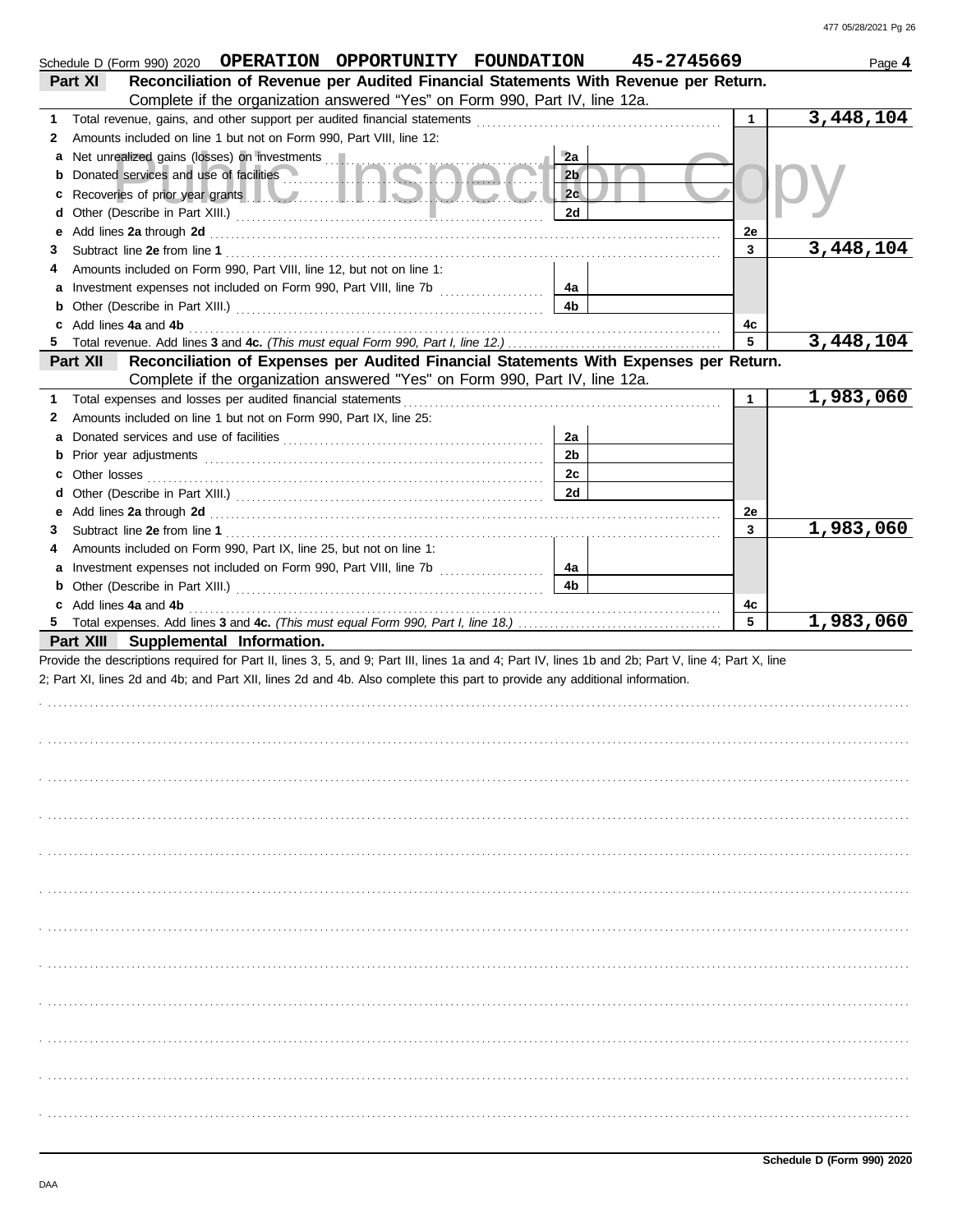|                  |                                      | Schedule D (Form 990) 2020  OPERATION  OPPORTUNITY  FOUNDATION | 45-2745669                   | Page 5 |
|------------------|--------------------------------------|----------------------------------------------------------------|------------------------------|--------|
| <b>Part XIII</b> | Supplemental Information (continued) |                                                                |                              |        |
|                  |                                      |                                                                |                              |        |
|                  |                                      |                                                                |                              |        |
|                  |                                      |                                                                | <b>Public Inspection Cor</b> |        |
|                  |                                      |                                                                |                              |        |
|                  |                                      |                                                                |                              |        |
|                  |                                      |                                                                |                              |        |
|                  |                                      |                                                                |                              |        |
|                  |                                      |                                                                |                              |        |
|                  |                                      |                                                                |                              |        |
|                  |                                      |                                                                |                              |        |
|                  |                                      |                                                                |                              |        |
|                  |                                      |                                                                |                              |        |
|                  |                                      |                                                                |                              |        |
|                  |                                      |                                                                |                              |        |
|                  |                                      |                                                                |                              |        |
|                  |                                      |                                                                |                              |        |
|                  |                                      |                                                                |                              |        |
|                  |                                      |                                                                |                              |        |
|                  |                                      |                                                                |                              |        |
|                  |                                      |                                                                |                              |        |
|                  |                                      |                                                                |                              |        |
|                  |                                      |                                                                |                              |        |
|                  |                                      |                                                                |                              |        |
|                  |                                      |                                                                |                              |        |
|                  |                                      |                                                                |                              |        |
|                  |                                      |                                                                |                              |        |
|                  |                                      |                                                                |                              |        |
|                  |                                      |                                                                |                              |        |
|                  |                                      |                                                                |                              |        |
|                  |                                      |                                                                |                              |        |
|                  |                                      |                                                                |                              |        |
|                  |                                      |                                                                |                              |        |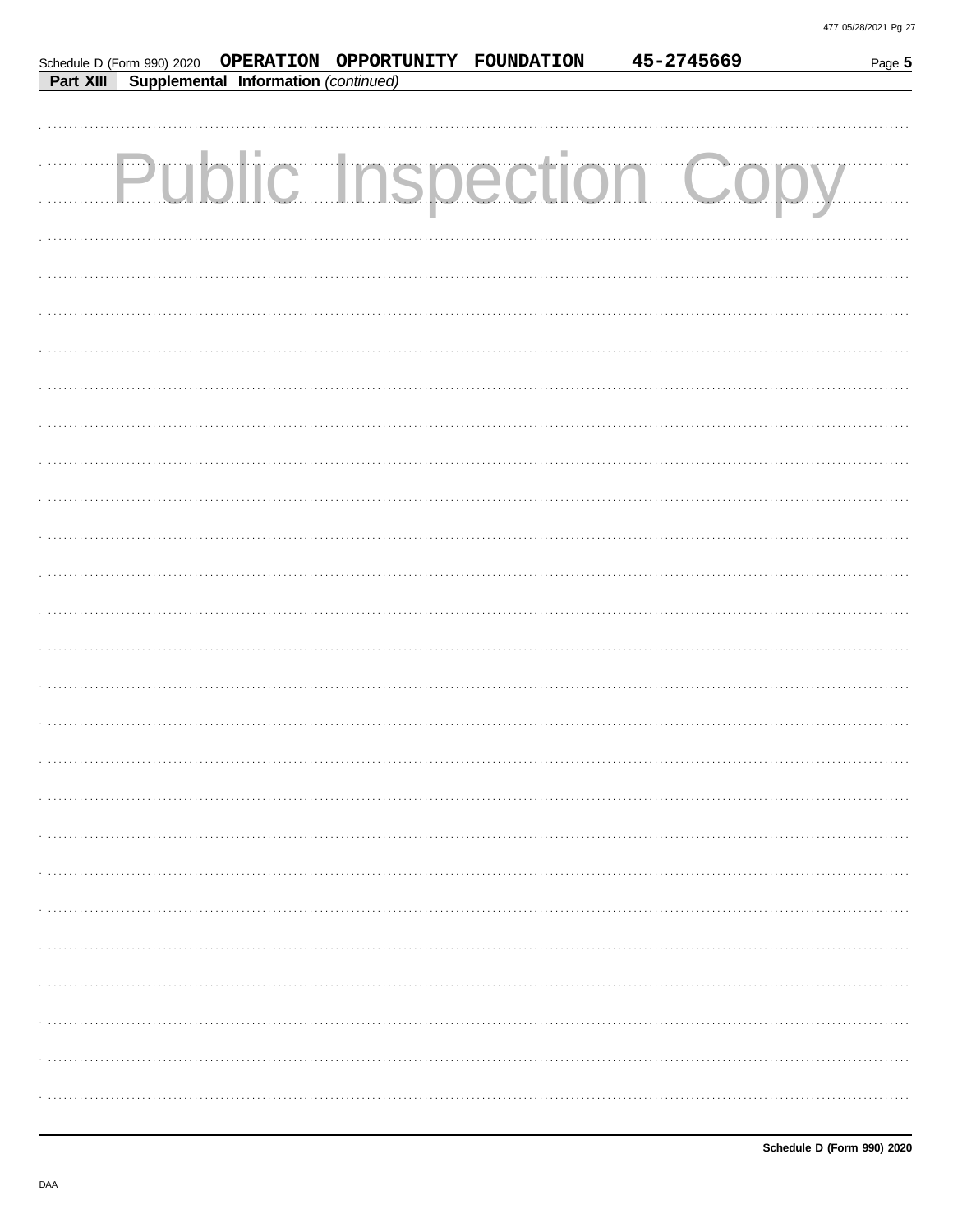|   | <b>Compensation Information</b><br><b>SCHEDULE J</b>                                                                |                                                                                                                                                                                                                            |                                                                                                                                                                                                                                      |                                              | OMB No. 1545-0047          |            |                         |
|---|---------------------------------------------------------------------------------------------------------------------|----------------------------------------------------------------------------------------------------------------------------------------------------------------------------------------------------------------------------|--------------------------------------------------------------------------------------------------------------------------------------------------------------------------------------------------------------------------------------|----------------------------------------------|----------------------------|------------|-------------------------|
|   | For certain Officers, Directors, Trustees, Key Employees, and Highest<br>(Form 990)<br><b>Compensated Employees</b> |                                                                                                                                                                                                                            |                                                                                                                                                                                                                                      |                                              |                            | 2020       |                         |
|   |                                                                                                                     |                                                                                                                                                                                                                            | u Complete if the organization answered "Yes" on Form 990, Part IV, line 23.                                                                                                                                                         |                                              |                            |            |                         |
|   | Department of the Treasury                                                                                          |                                                                                                                                                                                                                            | u Attach to Form 990.                                                                                                                                                                                                                |                                              | Open to Public             | Inspection |                         |
|   | Internal Revenue Service                                                                                            | <b>In</b>                                                                                                                                                                                                                  | uGo to www.irs.gov/Form990 for instructions and the latest information.                                                                                                                                                              |                                              |                            |            |                         |
|   | Name of the organization                                                                                            | OPERATION OPPORTUNITY FOUNDATION                                                                                                                                                                                           |                                                                                                                                                                                                                                      | Employer identification number<br>45-2745669 |                            |            |                         |
|   | Part I                                                                                                              | Questions Regarding Compensation                                                                                                                                                                                           |                                                                                                                                                                                                                                      |                                              |                            |            |                         |
|   |                                                                                                                     |                                                                                                                                                                                                                            |                                                                                                                                                                                                                                      |                                              |                            | Yes        | No                      |
|   |                                                                                                                     |                                                                                                                                                                                                                            | 1a Check the appropriate box(es) if the organization provided any of the following to or for a person listed on Form                                                                                                                 |                                              |                            |            |                         |
|   |                                                                                                                     |                                                                                                                                                                                                                            | 990, Part VII, Section A, line 1a. Complete Part III to provide any relevant information regarding these items.                                                                                                                      |                                              |                            |            |                         |
|   | First-class or charter travel                                                                                       |                                                                                                                                                                                                                            | Housing allowance or residence for personal use                                                                                                                                                                                      |                                              |                            |            |                         |
|   | Travel for companions                                                                                               |                                                                                                                                                                                                                            | Payments for business use of personal residence                                                                                                                                                                                      |                                              |                            |            |                         |
|   |                                                                                                                     | Tax indemnification and gross-up payments                                                                                                                                                                                  | Health or social club dues or initiation fees                                                                                                                                                                                        |                                              |                            |            |                         |
|   | Discretionary spending account                                                                                      |                                                                                                                                                                                                                            | Personal services (such as maid, chauffeur, chef)                                                                                                                                                                                    |                                              |                            |            |                         |
|   |                                                                                                                     |                                                                                                                                                                                                                            |                                                                                                                                                                                                                                      |                                              |                            |            |                         |
|   |                                                                                                                     | <b>b</b> If any of the boxes on line 1a are checked, did the organization follow a written policy regarding payment<br>or reimbursement or provision of all of the expenses described above? If "No," complete Part III to |                                                                                                                                                                                                                                      |                                              |                            |            |                         |
|   |                                                                                                                     |                                                                                                                                                                                                                            |                                                                                                                                                                                                                                      |                                              | 1b                         |            |                         |
|   |                                                                                                                     |                                                                                                                                                                                                                            | explain <b>contract and the contract of the contract of the contract of the contract of the contract of the contract of the contract of the contract of the contract of the contract of the contract of the contract of the cont</b> |                                              |                            |            |                         |
| 2 |                                                                                                                     | Did the organization require substantiation prior to reimbursing or allowing expenses incurred by all                                                                                                                      |                                                                                                                                                                                                                                      |                                              |                            |            |                         |
|   |                                                                                                                     |                                                                                                                                                                                                                            | directors, trustees, and officers, including the CEO/Executive Director, regarding the items checked on line                                                                                                                         |                                              |                            |            |                         |
|   |                                                                                                                     |                                                                                                                                                                                                                            |                                                                                                                                                                                                                                      |                                              | 2                          |            |                         |
|   |                                                                                                                     |                                                                                                                                                                                                                            |                                                                                                                                                                                                                                      |                                              |                            |            |                         |
| 3 |                                                                                                                     | Indicate which, if any, of the following the organization used to establish the compensation of the                                                                                                                        |                                                                                                                                                                                                                                      |                                              |                            |            |                         |
|   |                                                                                                                     |                                                                                                                                                                                                                            | organization's CEO/Executive Director. Check all that apply. Do not check any boxes for methods used by a                                                                                                                            |                                              |                            |            |                         |
|   | Compensation committee                                                                                              | related organization to establish compensation of the CEO/Executive Director, but explain in Part III.                                                                                                                     | Written employment contract                                                                                                                                                                                                          |                                              |                            |            |                         |
|   |                                                                                                                     | Independent compensation consultant                                                                                                                                                                                        | Compensation survey or study                                                                                                                                                                                                         |                                              |                            |            |                         |
|   | Form 990 of other organizations                                                                                     |                                                                                                                                                                                                                            | Approval by the board or compensation committee                                                                                                                                                                                      |                                              |                            |            |                         |
|   |                                                                                                                     |                                                                                                                                                                                                                            |                                                                                                                                                                                                                                      |                                              |                            |            |                         |
| 4 |                                                                                                                     | During the year, did any person listed on Form 990, Part VII, Section A, line 1a, with respect to the filing                                                                                                               |                                                                                                                                                                                                                                      |                                              |                            |            |                         |
|   | organization or a related organization:                                                                             |                                                                                                                                                                                                                            |                                                                                                                                                                                                                                      |                                              |                            |            |                         |
|   |                                                                                                                     | a Receive a severance payment or change-of-control payment?                                                                                                                                                                |                                                                                                                                                                                                                                      |                                              | 4a                         |            | X                       |
|   |                                                                                                                     |                                                                                                                                                                                                                            |                                                                                                                                                                                                                                      |                                              | 4b                         |            | $\mathbf x$             |
|   |                                                                                                                     |                                                                                                                                                                                                                            |                                                                                                                                                                                                                                      |                                              | 4c                         |            | $\mathbf x$             |
|   |                                                                                                                     | If "Yes" to any of lines 4a-c, list the persons and provide the applicable amounts for each item in Part III.                                                                                                              |                                                                                                                                                                                                                                      |                                              |                            |            |                         |
|   |                                                                                                                     | Only section $501(c)(3)$ , $501(c)(4)$ , and $501(c)(29)$ organizations must complete lines $5-9$ .                                                                                                                        |                                                                                                                                                                                                                                      |                                              |                            |            |                         |
| 5 |                                                                                                                     | For persons listed on Form 990, Part VII, Section A, line 1a, did the organization pay or accrue any                                                                                                                       |                                                                                                                                                                                                                                      |                                              |                            |            |                         |
|   |                                                                                                                     | compensation contingent on the revenues of:                                                                                                                                                                                |                                                                                                                                                                                                                                      |                                              |                            |            |                         |
|   |                                                                                                                     |                                                                                                                                                                                                                            |                                                                                                                                                                                                                                      |                                              | 5a                         |            | х                       |
|   |                                                                                                                     |                                                                                                                                                                                                                            |                                                                                                                                                                                                                                      |                                              | 5b                         |            | $\overline{\mathbf{x}}$ |
|   | If "Yes" on line 5a or 5b, describe in Part III.                                                                    |                                                                                                                                                                                                                            |                                                                                                                                                                                                                                      |                                              |                            |            |                         |
|   |                                                                                                                     |                                                                                                                                                                                                                            |                                                                                                                                                                                                                                      |                                              |                            |            |                         |
| 6 |                                                                                                                     | For persons listed on Form 990, Part VII, Section A, line 1a, did the organization pay or accrue any                                                                                                                       |                                                                                                                                                                                                                                      |                                              |                            |            |                         |
|   |                                                                                                                     | compensation contingent on the net earnings of:                                                                                                                                                                            |                                                                                                                                                                                                                                      |                                              | 6a                         |            | X                       |
|   |                                                                                                                     |                                                                                                                                                                                                                            |                                                                                                                                                                                                                                      |                                              | 6b                         |            | $\mathbf x$             |
|   | If "Yes" on line 6a or 6b, describe in Part III.                                                                    |                                                                                                                                                                                                                            |                                                                                                                                                                                                                                      |                                              |                            |            |                         |
|   |                                                                                                                     |                                                                                                                                                                                                                            |                                                                                                                                                                                                                                      |                                              |                            |            |                         |
| 7 |                                                                                                                     | For persons listed on Form 990, Part VII, Section A, line 1a, did the organization provide any nonfixed                                                                                                                    |                                                                                                                                                                                                                                      |                                              |                            |            |                         |
|   |                                                                                                                     |                                                                                                                                                                                                                            |                                                                                                                                                                                                                                      |                                              | 7                          |            | X                       |
|   |                                                                                                                     |                                                                                                                                                                                                                            | 8 Were any amounts reported on Form 990, Part VII, paid or accrued pursuant to a contract that was subject                                                                                                                           |                                              |                            |            |                         |
|   |                                                                                                                     | to the initial contract exception described in Regulations section 53.4958-4(a)(3)? If "Yes," describe                                                                                                                     |                                                                                                                                                                                                                                      |                                              |                            |            |                         |
|   |                                                                                                                     |                                                                                                                                                                                                                            |                                                                                                                                                                                                                                      |                                              | 8                          |            | х                       |
|   |                                                                                                                     |                                                                                                                                                                                                                            |                                                                                                                                                                                                                                      |                                              |                            |            |                         |
| 9 |                                                                                                                     | If "Yes" on line 8, did the organization also follow the rebuttable presumption procedure described in                                                                                                                     |                                                                                                                                                                                                                                      |                                              | 9                          |            |                         |
|   |                                                                                                                     | For Paperwork Reduction Act Notice, see the Instructions for Form 990.                                                                                                                                                     |                                                                                                                                                                                                                                      |                                              | Schedule J (Form 990) 2020 |            |                         |

DAA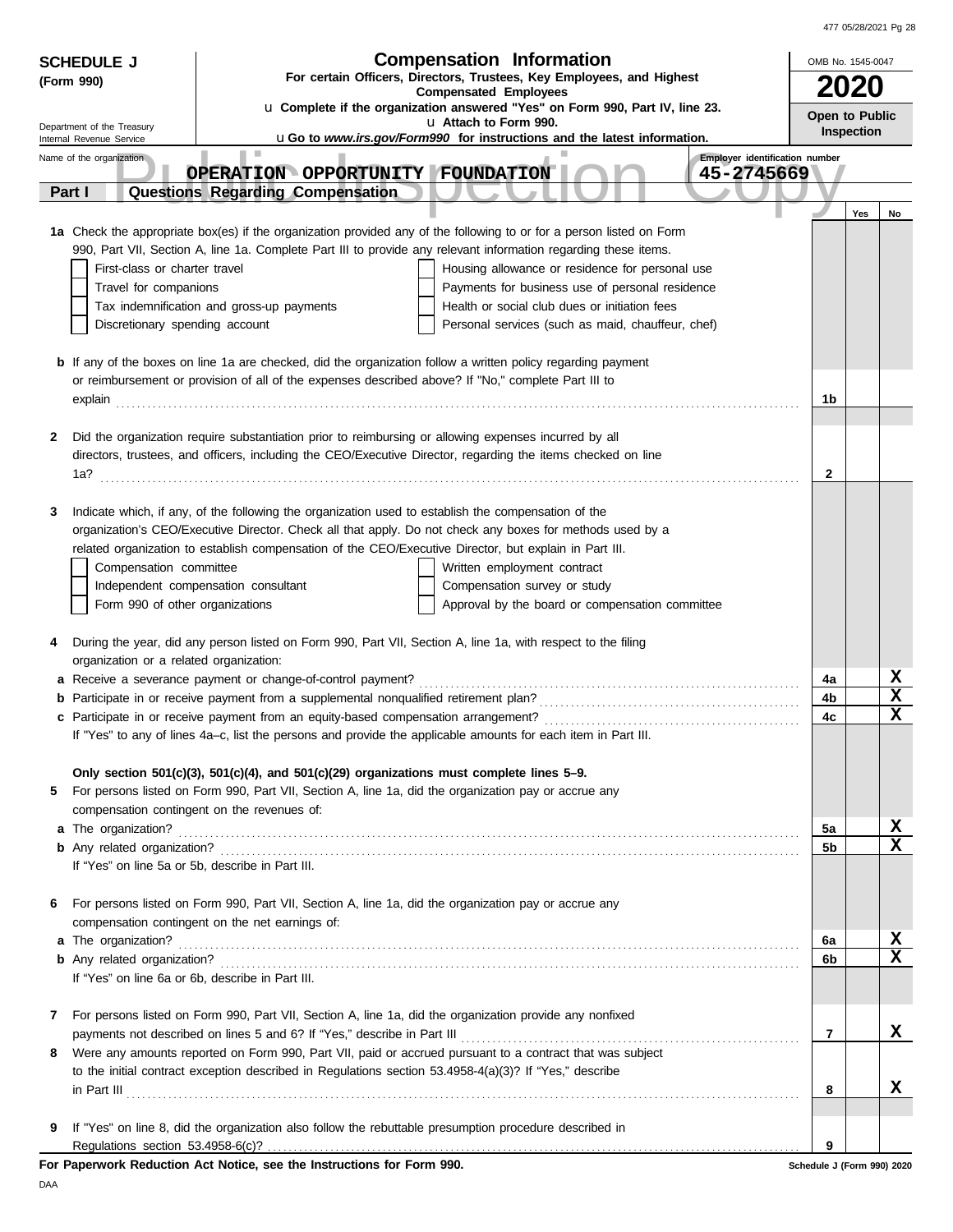Page 2

#### 45-2745669 Schedule J (Form 990) 2020 OPERATION OPPORTUNITY FOUNDATION

#### Part II Officers, Directors, Trustees, Key Employees, and Highest Compensated Employees. Use duplicate copies if additional space is needed.

 $\mathbb{R}^n$ 

For each individual whose compensation must be reported on Schedule J, report compensation from the organization on row (i) and from related organizations, described in the

instructions, on row (ii). Do not list any individuals that aren't listed on Form 990, Part VII.

Note: The sum of columns (B)(i)-(iii) for each listed individual must equal the total amount of Form 990, Part VII, Section A, line 1a, applicable column (D) and (E) amounts for that individual.

|                    |                                          | (B) Breakdown of W-2 and/or 1099-MISC compensation |                                           | (C) Retirement and             | (D) Nontaxable | (E) Total of columns | (F) Compensation                                           |
|--------------------|------------------------------------------|----------------------------------------------------|-------------------------------------------|--------------------------------|----------------|----------------------|------------------------------------------------------------|
| (A) Name and Title | (i) Base<br>compensation                 | (ii) Bonus & incentive<br>compensation             | (iii) Other<br>reportable<br>compensation | other deferred<br>compensation | benefits       | $(B)(i)$ - $(D)$     | in column (B) reported<br>as deferred on prior<br>Form 990 |
| RYAN PAVEL         | $\boxed{140,108}$<br>$\vert$ (i) $\vert$ |                                                    |                                           | O                              | [20, 928]      | $\boxed{161,036}$    |                                                            |
| $1$ CEO            | (ii)<br>0                                | 0                                                  |                                           | $\Omega$                       | $\Omega$       | 0                    | 0                                                          |
|                    | (i)                                      |                                                    |                                           |                                |                |                      |                                                            |
|                    | (i)                                      |                                                    |                                           |                                |                |                      |                                                            |
|                    | (i)                                      |                                                    |                                           |                                |                |                      |                                                            |
|                    | (i)                                      |                                                    |                                           |                                |                |                      |                                                            |
| 5                  | (i)                                      |                                                    |                                           |                                |                |                      |                                                            |
| 6                  | (i)                                      |                                                    |                                           |                                |                |                      |                                                            |
| $\overline{7}$     | (ii)<br>(i)                              |                                                    |                                           |                                |                |                      |                                                            |
| я                  | (i)<br>(ii)                              |                                                    |                                           |                                |                |                      |                                                            |
| 9                  | (i)                                      |                                                    |                                           |                                |                |                      |                                                            |
| 10                 | (i)<br>(ii)                              |                                                    |                                           |                                |                |                      |                                                            |
| 11                 | (i)                                      |                                                    |                                           |                                |                |                      |                                                            |
| 12 <sub>2</sub>    | (i)<br>(ii)                              |                                                    |                                           |                                |                |                      |                                                            |
| 13                 | (i)                                      |                                                    |                                           |                                |                |                      |                                                            |
| 14                 | (i)                                      |                                                    |                                           |                                |                |                      |                                                            |
| $15\,$             | (ii)<br>(i)<br>(ii)                      |                                                    |                                           |                                |                |                      |                                                            |
| 16                 |                                          |                                                    |                                           |                                |                |                      |                                                            |

Schedule J (Form 990) 2020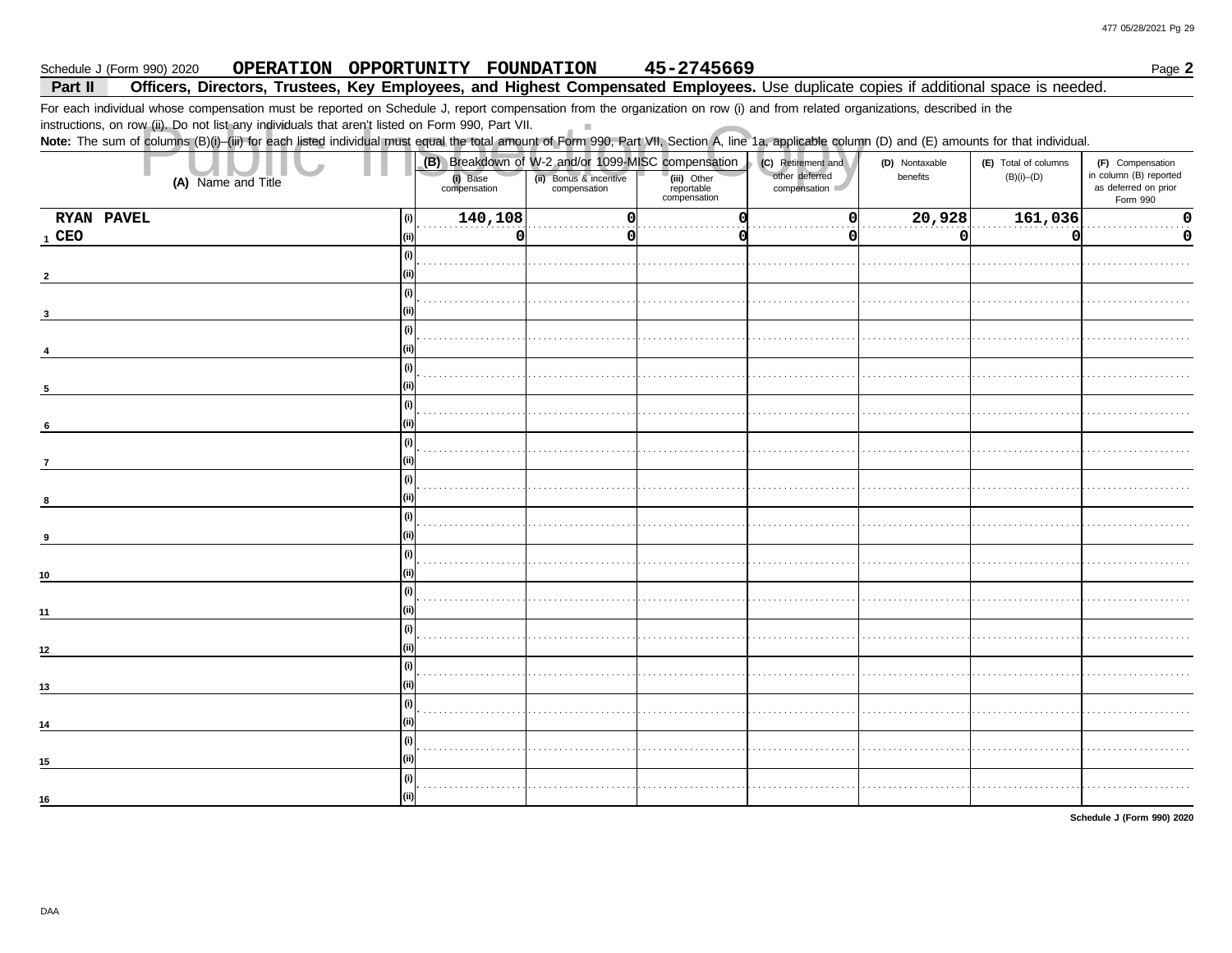|          |                                 |                                 | Schedule J (Form 990) 2020  OPERATION  OPPORTUNITY  FOUNDATION |                   | 45-2745669 | Page 3                                                                                                                                                                     |
|----------|---------------------------------|---------------------------------|----------------------------------------------------------------|-------------------|------------|----------------------------------------------------------------------------------------------------------------------------------------------------------------------------|
| Part III |                                 | <b>Supplemental Information</b> |                                                                |                   |            |                                                                                                                                                                            |
|          | for any additional information. |                                 |                                                                |                   |            | Provide the information, explanation, or descriptions required for Part I, lines 1a, 1b, 3, 4a, 4b, 4c, 5a, 5b, 6a, 6b, 7, and 8, and for Part II. Also complete this part |
|          |                                 |                                 |                                                                |                   |            |                                                                                                                                                                            |
|          |                                 |                                 |                                                                | Public Inspection |            |                                                                                                                                                                            |
|          |                                 |                                 |                                                                |                   |            |                                                                                                                                                                            |
|          |                                 |                                 |                                                                |                   |            |                                                                                                                                                                            |
|          |                                 |                                 |                                                                |                   |            |                                                                                                                                                                            |
|          |                                 |                                 |                                                                |                   |            |                                                                                                                                                                            |
|          |                                 |                                 |                                                                |                   |            |                                                                                                                                                                            |
|          |                                 |                                 |                                                                |                   |            |                                                                                                                                                                            |
|          |                                 |                                 |                                                                |                   |            |                                                                                                                                                                            |
|          |                                 |                                 |                                                                |                   |            |                                                                                                                                                                            |
|          |                                 |                                 |                                                                |                   |            |                                                                                                                                                                            |
|          |                                 |                                 |                                                                |                   |            |                                                                                                                                                                            |
|          |                                 |                                 |                                                                |                   |            |                                                                                                                                                                            |
|          |                                 |                                 |                                                                |                   |            |                                                                                                                                                                            |
|          |                                 |                                 |                                                                |                   |            |                                                                                                                                                                            |
|          |                                 |                                 |                                                                |                   |            |                                                                                                                                                                            |
|          |                                 |                                 |                                                                |                   |            |                                                                                                                                                                            |
|          |                                 |                                 |                                                                |                   |            |                                                                                                                                                                            |
|          |                                 |                                 |                                                                |                   |            |                                                                                                                                                                            |

Schedule J (Form 990) 2020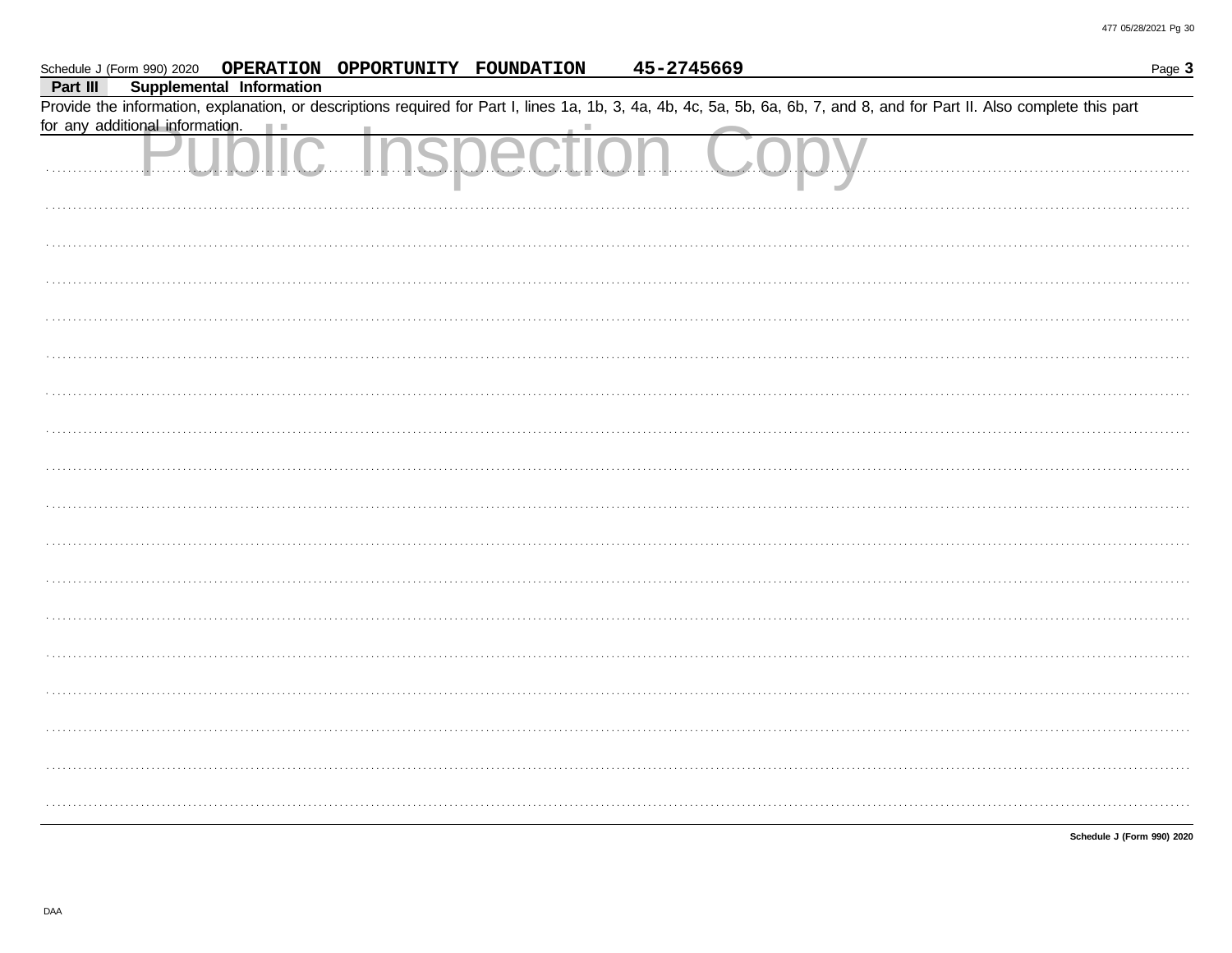| <b>SCHEDULE O</b><br>(Form 990 or 990-EZ)<br>Department of the Treasury<br>Internal Revenue Service<br>Name of the organization<br>DOING BUSINESS AS<br><b>WARRIOR-SCHOLAR</b> | Supplemental Information to Form 990 or 990-EZ<br>Complete to provide information for responses to specific questions on<br>Form 990 or 990-EZ or to provide any additional information.<br>u Attach to Form 990 or 990-EZ.<br>u Go to www.irs.gov/Form990 for the latest information.<br>٠<br>OPPORTUNITY FOUNDATION<br><b>OPERATION</b><br>- ADDITIONAL NAMES<br><b>PROJECT</b>                                                                                                               |                   | OMB No. 1545-0047<br>2020<br>Open to Public<br><b>Inspection</b><br>Employer identification number<br>45-2745669 |
|--------------------------------------------------------------------------------------------------------------------------------------------------------------------------------|-------------------------------------------------------------------------------------------------------------------------------------------------------------------------------------------------------------------------------------------------------------------------------------------------------------------------------------------------------------------------------------------------------------------------------------------------------------------------------------------------|-------------------|------------------------------------------------------------------------------------------------------------------|
| FORM 990 -<br><b>INFORMED</b><br>(2)<br>AND<br>INTO THE WORKFORCE.                                                                                                             | ORGANIZATION'S MISSION OR MOST SIGNIFICANT ACTIVITIES<br>OUR MISSION IS TO EMPOWER ENLISTED VETERANS AND SERVICE MEMBERS AND AMPLIFY<br>THEIR VOICES AS CIVIC LEADERS BY PROVIDING THEM WITH (1) A SKILL BRIDGE<br>THAT ENABLES A SUCCESSFUL TRANSITION TO THE CLASSROOM BY MAKING THEM<br>CONSUMERS OF<br>HIGHER EDUCATION AND<br>APPLY TO AND COMPLETE RIGOROUS DEGREE PROGRAMS AT TOP-TIER INSTITUTIONS,<br>SUSTAINED SUPPORT THROUGHOUT THEIR PURSUIT OF HIGHER EDUCATION AND               | <b>INCREASING</b> | THEIR CONFIDENCE TO                                                                                              |
| FORM 990 -<br>INTO THE WORKFORCE.                                                                                                                                              | ORGANIZATION'S MISSION<br>OUR MISSION IS TO EMPOWER ENLISTED VETERANS AND SERVICE MEMBERS AND AMPLIFY<br>THEIR VOICES AS CIVIC LEADERS BY PROVIDING THEM WITH (1) A SKILL BRIDGE<br>THAT ENABLES A SUCCESSFUL TRANSITION TO THE CLASSROOM BY MAKING THEM<br>INFORMED CONSUMERS OF HIGHER EDUCATION AND INCREASING THEIR CONFIDENCE TO<br>APPLY TO AND COMPLETE RIGOROUS DEGREE PROGRAMS AT TOP-TIER INSTITUTIONS,<br>AND (2) SUSTAINED SUPPORT THROUGHOUT THEIR PURSUIT OF HIGHER EDUCATION AND |                   |                                                                                                                  |
|                                                                                                                                                                                | FORM 990, PART III, LINE 4A - FIRST ACCOMPLISHMENT<br>IN 2020, WARRIOR-SCHOLAR PROJECT COLLABORATED WITH 22 HIGHER EDUCATION<br>PARTNERS TO PROVIDE ONE-WEEK COLLEGE PREPARATORY ACADEMIC BOOT CAMPS AND                                                                                                                                                                                                                                                                                        |                   |                                                                                                                  |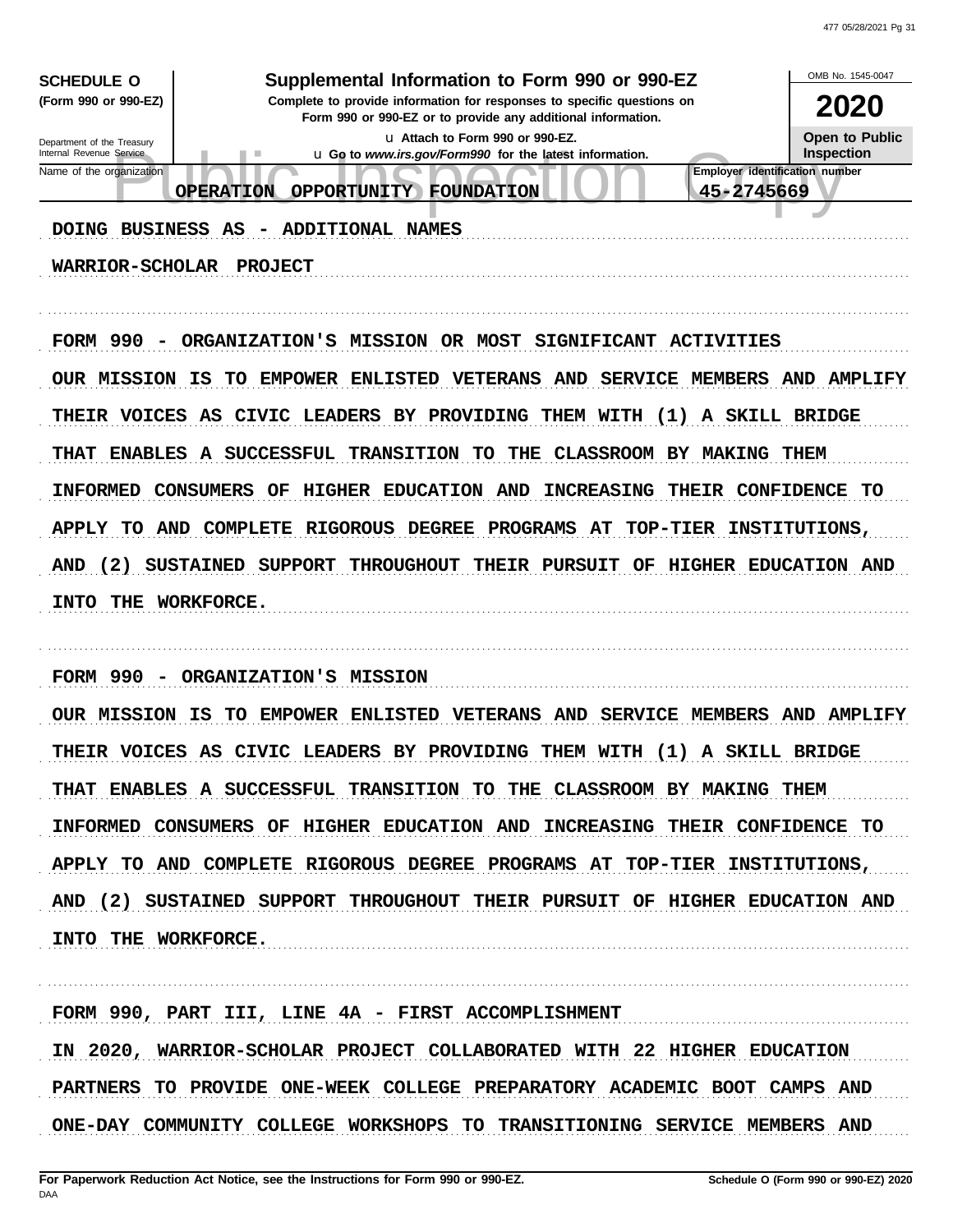| Schedule O (Form 990 or 990-EZ) 2020 |  |  |
|--------------------------------------|--|--|
|                                      |  |  |

| Schedule O (Form 990 or 990-EZ) 2020<br>$P$ age |             |                                       |  |                      |  |  |
|-------------------------------------------------|-------------|---------------------------------------|--|----------------------|--|--|
| Name of the organization                        |             | <b>Employer identification number</b> |  |                      |  |  |
| <b>OPERATION</b>                                | OPPORTUNITY | FOUNDATION                            |  | -2745669<br>$45 - 1$ |  |  |

VETERANS. BOOT CAMP PROGRAMMING SERVED 218 UNIQUE INDIVIDUALS AND 103 UNIQUE INDIVIDUALS WERE SERVED THROUGH COMMUNITY COLLEGE WORKSHOPS. WARRIOR-SCHOLAR PROJECT OPERATED 28 WEEKS OF ACADEMIC BOOT CAMP PROGRAMMING, 27 IN THE SUMMER AND 1 WEEK IN DECEMBER, AS WELL AS 12 SINGLE-DAY COMMUNITY COLLEGE WORKSHOPS. 306 BOOT CAMP PROGRAM SLOTS WERE PROVIDED AS FOLLOWS: 182 FOR HUMANITIES-FOCUSED BOOT CAMPS; 99 FOR STEM-FOCUSED BOOT CAMPS; AND 25 FOR BUSINESS & ENTREPRENEURSHIP-FOCUSED BOOT CAMPS.

WARRIOR-SCHOLAR PROJECT'S PROGRAMMING COVERED STUDY SKILLS, SOFT SKILLS, AND CULTURAL INTEGRATION / SELF-CARE ISSUES. PARTICIPANTS RECEIVED THE EDUCATIONAL SUPPORTS, SKILLS TRAINING, AND ACADEMIC CONFIDENCE TO MAKE INFORMED DECISIONS ABOUT HOW, WHEN, AND WHERE THEY WILL UTILIZE THEIR POST-9/11 GI BILL BENEFITS. ALL PROGRAMMING WAS DELIVERED AT NO COST TO **PARTICIPANTS.** 

IN LIGHT OF THE PANDEMIC, WARRIOR-SCHOLAR PROJECT REVISED ITS CURRICULA AND SERVICE DELIVERY MODEL FOR BOTH ACADEMIC BOOT CAMPS AND COMMUNITY COLLEGE WORKSHOPS, 3 OF THE 12 WORKSHOPS WERE HOSTED ONSITE PRIOR TO COVID-19; ALL OTHER 2020 PROGRAMMING WAS PROVIDED VIRTUALLY.

FORM 990, PART VI, LINE 11B - ORGANIZATION'S PROCESS TO REVIEW FORM 990 FORM 990 IS CIRCULATED VIA EMAIL TO ALL BOARD MEMBERS

FORM 990, PART VI, LINE 12C - ENFORCEMENT OF CONFLICTS POLICY ANNUAL STATEMENT REQUIRED AND REVIEWED FOR CONFLICT OF INTEREST

```
PAGE 1 OF 2
```